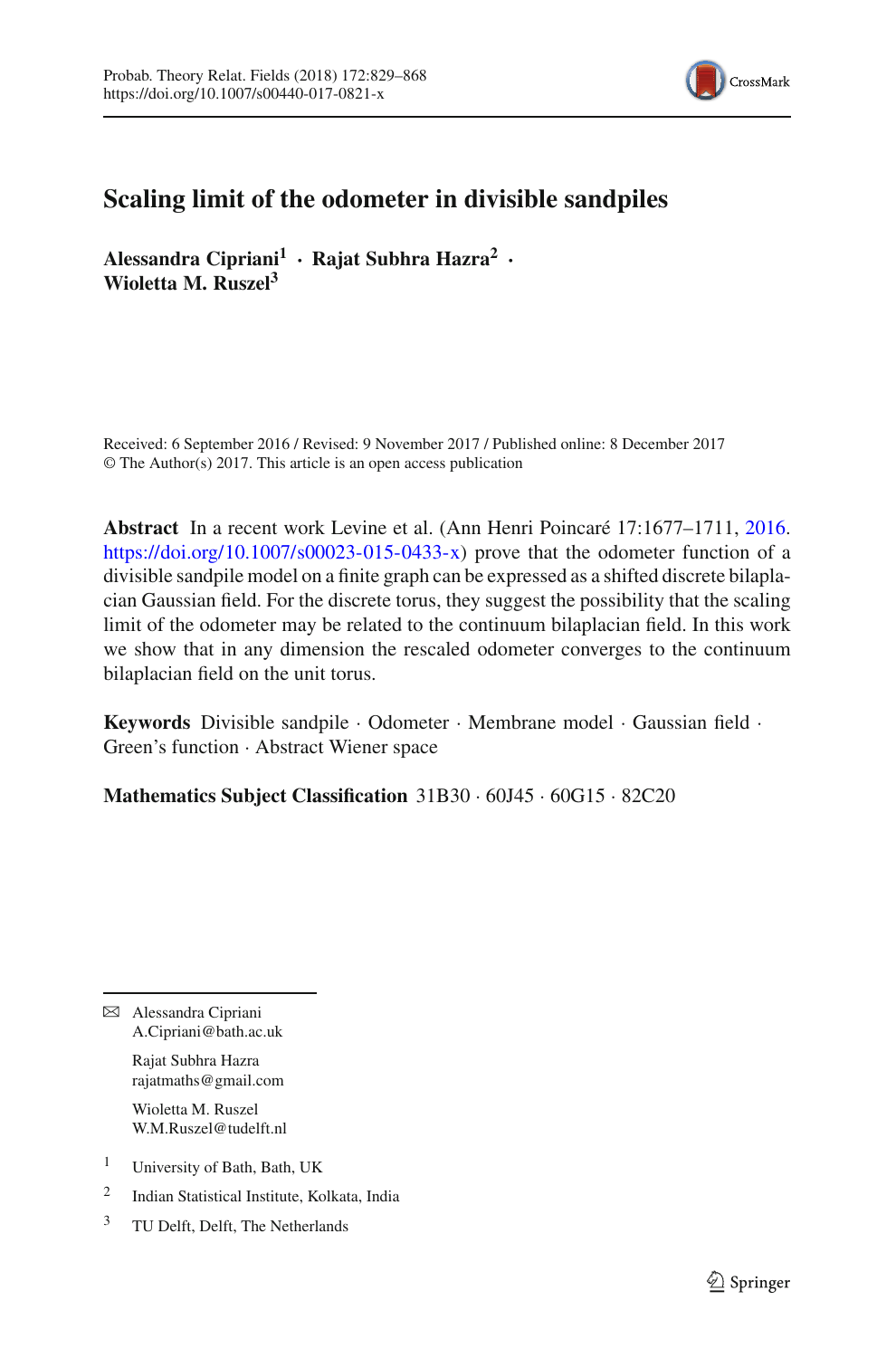# **1 Introduction**

The concept of self-organized criticality was introduced in Bak et al. [\[2](#page-38-1)] as a lattice model with a fairly elementary dynamics. Despite its simplicity, this model exhibits a very complex structure: the dynamics drives the system towards a stationary state which shares several properties of equilibrium systems at the critical point, e.g. power law decay of cluster sizes and of correlations of the height-variables. The model was generalised by Dhar [\[5\]](#page-38-2) in the so-called Abelian sandpile model (ASP). Since then, the study of self-criticality has become popular in many fields of natural sciences, and we refer the reader to Járai [\[10](#page-38-3)] and Redig [\[20](#page-38-4)] for an overview on the subject. In particular, several modifications of the ASP were introduced such as non-Abelian models, ASP on different geometries, and continuum versions like the divisible sandpile treated in Levine and Peres [\[15](#page-38-5)[,16](#page-38-6)].We are interested in the latter one which is defined as follows. By a graph  $G = (V, E)$  we indicate a connected, locally finite and undirected graph with vertex set *V* and edge set *E*. By  $deg(x)$  we denote the number of neighbours of *x* ∈ *V* in *E* and we write "*y* ∼*y x*" when  $(x, y) \in E$ . A divisible sandpile configuration on G is a function  $s: V \to \mathbb{R}$ , where  $s(x)$  indicates a mass of particles at site *x*. Note that here, unlike the ASP,  $s(x)$  is a real-valued (possibly negative) number. If a vertex  $x \in V$  satisfies  $s(x) > 1$ , it topples by keeping mass 1 for itself and distributing the excess *s*(*x*)−1 uniformly among its neighbours. At each discrete time step, all unstable vertices topple simultaneously.

Given  $(\sigma(x))_{x \in V}$  i.i.d. standard Gaussians, we construct the divisible sandpile with weights  $(\sigma(x))_{x \in V}$  by defining its initial configuration as

<span id="page-1-0"></span>
$$
s(x) = 1 + \sigma(x) - \frac{1}{|V|} \sum_{y \in V} \sigma(y).
$$
 (1.1)

As in many models of statistical mechanics, one is interested in defining a notion of criticality here too.

Let  $e^{(n)}(x)$  denote the total mass distributed by x before time *n* to any of its neighbours. If  $e^{(n)}(x) \uparrow e_V$  where  $e_V: V \rightarrow [0, +\infty]$ , then  $e_V$  is called the *odometer* of *s*. We have the following dichotomy: either  $e_V < +\infty$  for all  $x \in V$  (stabilization), or  $e_V = +\infty$  for all  $x \in V$  (explosion). It was shown in Levine et al. [\[17\]](#page-38-0) that if  $s(x)$  is assumed to be i.i.d. on an infinite graph which is vertex transitive, and if  $E[s(x)] > 1$ , *s* does not stabilize, while stabilization occurs for  $E[s(x)] < 1$ . In the critical case  $(E[s(x)] = 1)$  the situation is graph-dependent. For an infinite vertex transitive graph, with  $E[s(x)] = 1$  and  $0 < \text{Var}(s(x)) < +\infty$  then *s* almost surely does not stabilize.

For a finite connected graph, one can give quantitive estimates and representations for *eV* . It is shown in Levine et al. [\[17](#page-38-0), Proposition 1.3] that the odometer corresponding to the density [\(1.1\)](#page-1-0) on a finite graph *V* has distribution

$$
(e_V(x))_{x \in V} \stackrel{d}{=} \left(\eta(x) - \min_{z \in V} \eta(z)\right)_{x \in V}
$$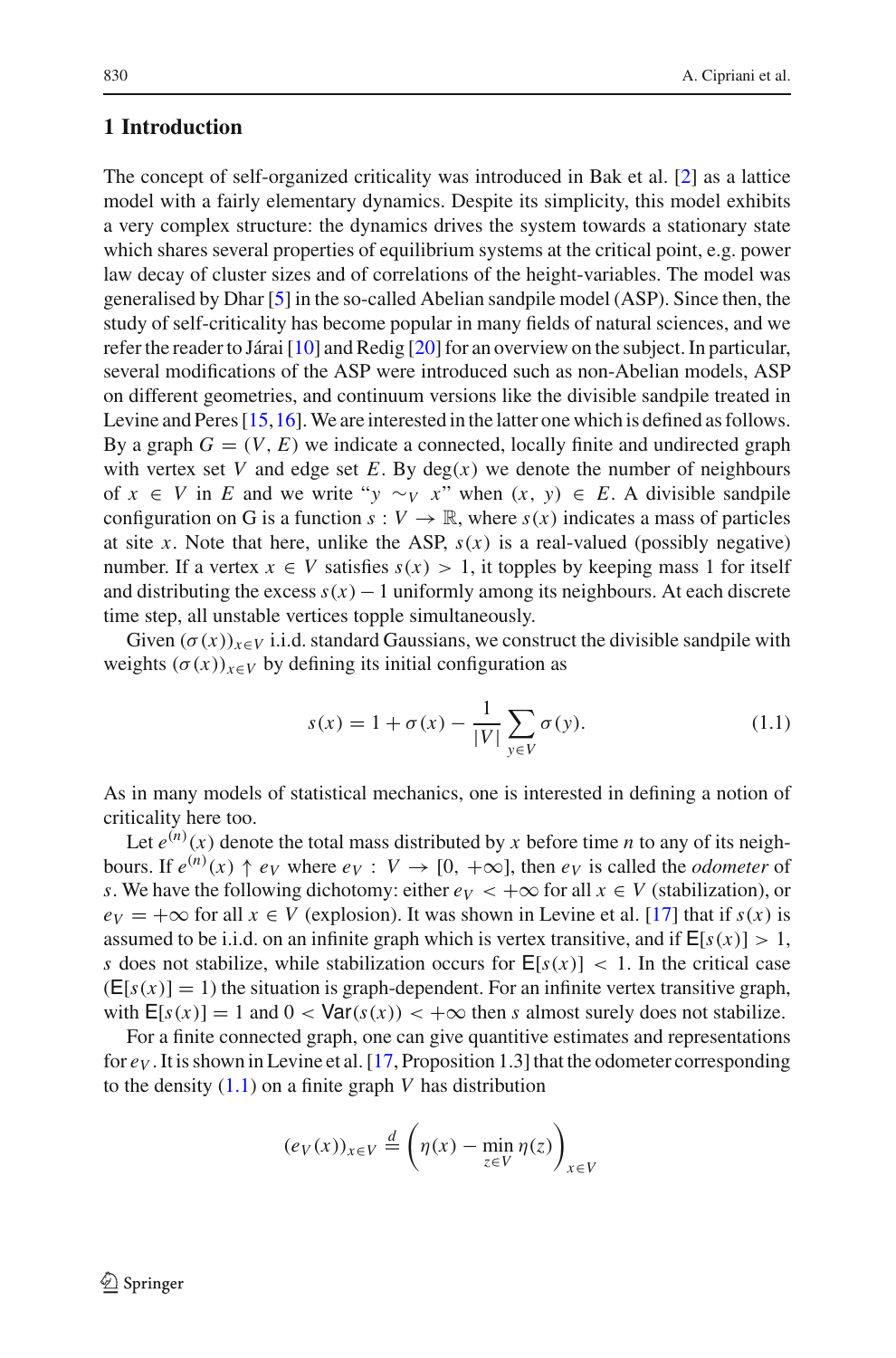where  $\eta$  is a "bilaplacian" centered Gaussian field with covariance

$$
E[\eta(x)\eta(y)] = \frac{1}{\deg(x)\deg(y)}\sum_{w \in V} g(x, w)g(w, y)
$$

setting

<span id="page-2-0"></span>
$$
g(x, y) = \frac{1}{|V|} \sum_{z \in V} g^{z}(x, y)
$$
 (1.2)

and  $g^z(x, y) = \mathbb{E}\left[\sum_{m=0}^{\tau_z-1} \mathbb{1}_{\{S_m = y\}}\right]$  for  $S = (S_m)_{m \geq 0}$  a simple random walk on *V* starting at *x* and  $\tau_z := \inf\{m \geq 0 : S_m = z\}$ . The field is called "bilaplacian" since a straightforward computation shows that

$$
\Delta_g^2 \left( \frac{1}{\deg(x) \deg(y)} \sum_{w \in V} g(x, w) g(w, y) \right) = \delta_x(y) - \frac{1}{|V|}
$$

where  $\Delta_{\varrho}$  denotes the graph Laplacian

$$
\Delta_g f(x) := \sum_{y \sim_V x} f(y) - f(x), \quad f: V \to \mathbb{R}.
$$

Hence the covariance is related to the Green's function of the discrete bilaplacian (or biharmonic) operator.

The interplay between the odometer of the sandpile and the bilaplacian becomes more evident in the observation made by Levine et al. on the odometer in  $V := \mathbb{Z}_n^d$ , the discrete torus of side length  $n > 0$  in dimension d. They write (after the statement of Proposition 1.3):

"We believe that if  $\sigma$  is identically distributed with zero mean and finite variance, then the odometer, after a suitable shift and rescaling, converges weakly as  $n \to +\infty$  to the bilaplacian Gaussian field on  $\mathbb{R}^{d}$ ".

Note that, although they work with Gaussian weights in the proof of Proposition 1.3, their comment comprises also the case when  $\sigma$  has a more general distribution. Inspired by the above remark, we determine the scaling limit of the odometer in  $d \geq 1$  for general i.i.d. weights: we show that indeed it equals  $\Xi$ , the continuum bilaplacian, but on the unit torus  $\mathbb{T}^d$  (see Theorems [1](#page-4-0) and [2\)](#page-4-1). A heuristic for the toric limit is that the laplacian we consider is on  $\mathbb{Z}_n^d$ , which can be seen as dilation of the discrete torus T<sup>*d*</sup> ∩ $(n^{-1} \mathbb{Z})$ <sup>*d*</sup>. We highlight that  $\Xi$  is not a random variable, but a *random distribution* living in an appropriate Sobolev space on  $\mathbb{T}^d$ . There are several ways in which one can represent such a field: a convenient one is to let  $\Xi$  be a collection of centered Gaussian random variables  $\{(\Xi, u) : u \in H^{-1}(\mathbb{T}^d)\}\$  with variance  $\mathsf{E}[(\Xi, u)^2] =$  $||u||_{-1}^{2}$ , where

$$
||u||_{-1}^{2} := (u, \Delta^{-2}u)_{L^{2}(\mathbb{T}^{d})}
$$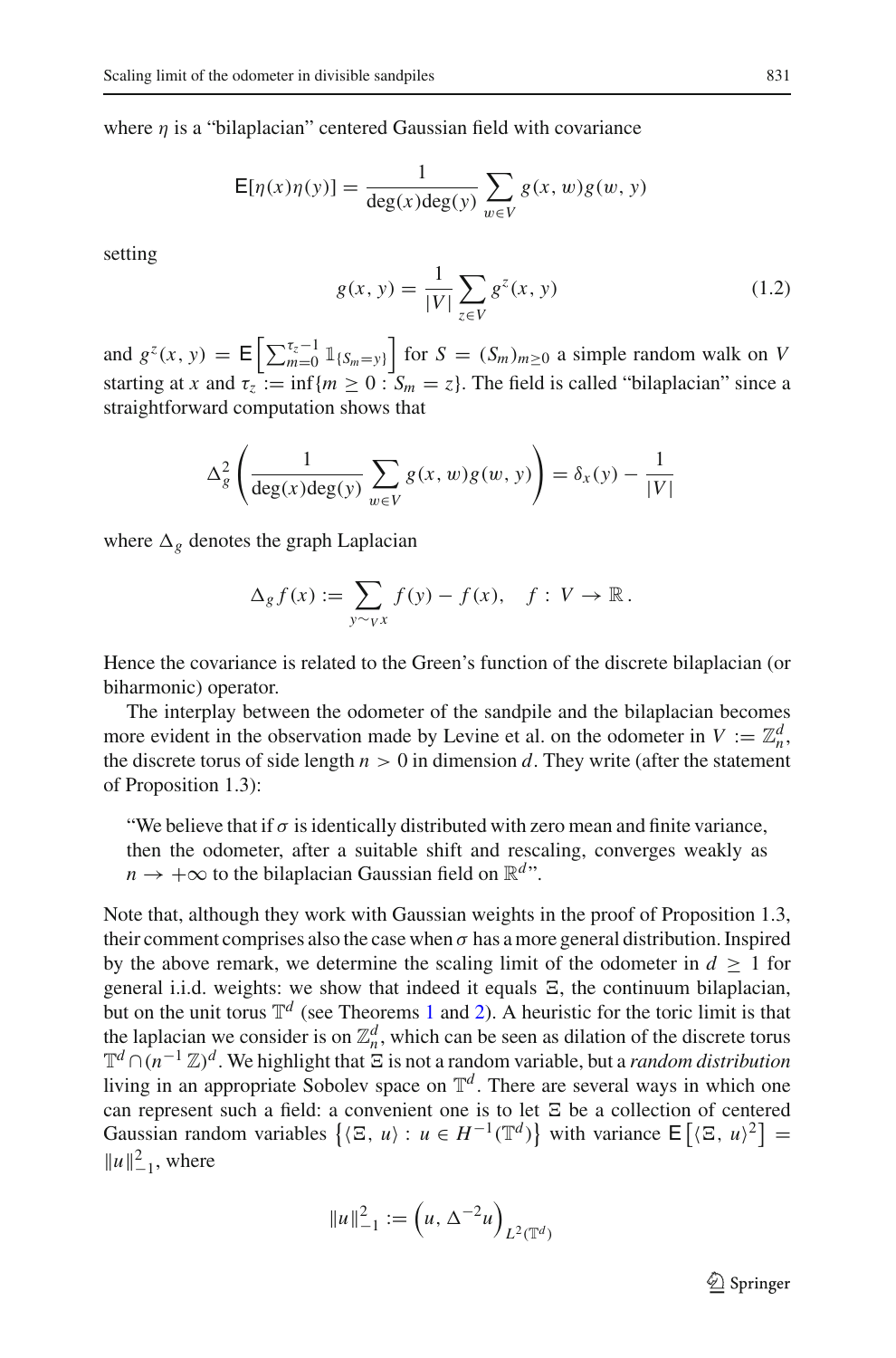and  $\Delta^2$  now is the continuum bilaplacian operator. We will give the analytical background to this definition in Sect. [2.2.](#page-6-0) As a by-product of our proof, we are able to determine the kernel of the continuum bilaplacian on the torus which, to the best of the authors' knowledge, is not explicitly stated in the literature.

*Related work* Scaling limits for sandpiles have already been investigated: in the ASP literature limits for stable configurations have been studied, for example, in Levine et al. [\[18\]](#page-38-7) and Pegden and Smart [\[19\]](#page-38-8). Their works are concerned with the partial differential equation that characterizes the scaling limit of the ASP in  $\mathbb{Z}^2$ . They also provide an interesting explanation of the fractal structure which arises when a large number of chips are placed at the origin and allowed to topple. The properties of the odometer play an important role in their analysis. In the literature of divisible sandpiles models, the scaling limit of the odometer was determined for an  $\alpha$ -stable divisible sandpile in Frómeta and Jara [\[6](#page-38-9)], who deal with a divisible sandpile for which mass is distributed not only to nearest-neighbor sites, but also to "far away" ones. Their limit is related to an obstacle problem for the truncated fractional Laplacian. In the subsequent work Cipriani et al. [\[4\]](#page-38-10), the authors of the present paper extend the result to the case in which the assumption on the finite variance of the  $\sigma$ 's is relaxed, and obtain an alpha-stable generalised field in the scaling limit.

The discrete bilaplacian (also called *membrane*) model was introduced in Sakagawa [\[23](#page-38-11)] and Kurt [\[11](#page-38-12),[12](#page-38-13)] for the box of  $\mathbb{Z}^d$  with zero boundary conditions. In  $d \geq 4$  Sun and Wu [\[27\]](#page-39-0) and Lawler et al. [\[13](#page-38-14)] construct a discrete model for the bilaplacian field by assigning random signs to each component of the uniform spanning forest of a graph and study its scaling limit. As far as the authors know, Levine et al. [\[17\]](#page-38-0) is the first paper in which the discrete bilaplacian model has been considered with periodic boundary conditions.

# **1.1 Main results**

*Notation* We start with some preliminary notations which are needed throughout the paper. Let  $\mathbb{T}^d$  be the *d*-dimensional torus, alternatively viewed as  $\frac{\mathbb{R}^d}{\mathbb{Z}^d}$  or as  $[-\frac{1}{2}, \frac{1}{2})^d \subset$  $\mathbb{R}^d$ .  $\mathbb{Z}_n^d := \left[-\frac{n}{2}, \frac{n}{2}\right]^d \cap \mathbb{Z}^d$  is the discrete torus of side-length  $n \in \mathbb{N}$ , and  $\mathbb{T}_n^d :=$  $[-\frac{1}{2}, \frac{1}{2}]$ <sup>*d*</sup> ∩ (*n*<sup>−1</sup> ℤ)<sup>*d*</sup> is the discretization of  $\mathbb{T}^d$ . Moreover let *B*(*z*, *ρ*) a ball centered at *z* of radius  $\rho > 0$  in the  $\ell^{\infty}$ -metric. We will use throughout the notation  $z \cdot w$  for the Euclidean scalar product between  $z, w \in \mathbb{R}^d$ . With  $\|\cdot\|_{\infty}$  we mean the  $\ell^{\infty}$ -norm, and with  $\|\cdot\|$  the Euclidean norm. We will let *C*, *c* be positive constants which may change from line to line within the same equation. We define the Fourier transform of a function  $u \in L^1(\mathbb{T}^d)$  as  $\widehat{u}(y) := \int_{\mathbb{T}^d} u(z) \exp(-2\pi i y \cdot z) dz$  for  $y \in \mathbb{Z}^d$ . We will use the symbol  $\hat{\cdot}$  to denote also Fourier transforms on  $\mathbb{Z}_n^d$  and  $\mathbb{R}^d$ . We will say that a function  $f(n) = o(1)$  if  $\lim_{n \to \infty} f(n) = 0$ function  $f(n) = o(1)$  if  $\lim_{n \to +\infty} f(n) = 0$ .

We can now state our main theorem: we consider the piecewise interpolation of the odometer on small boxes of radius  $\frac{1}{2n}$  and show convergence to the continuum bilaplacian field.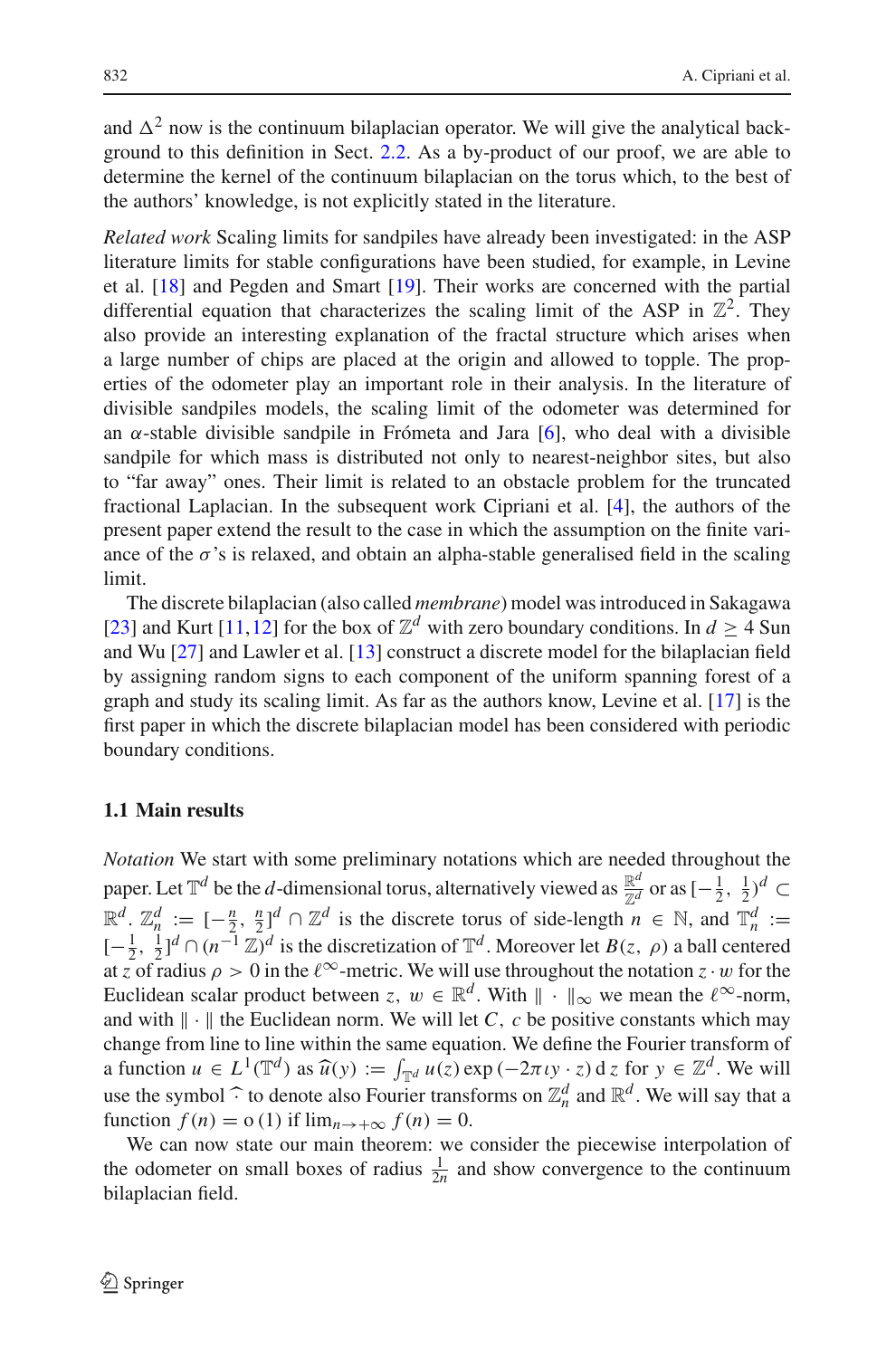<span id="page-4-0"></span>**Theorem 1** (Scaling limit of the odometer for Gaussian weights) Let  $d \geq 1$  and let  $(\sigma(x))_{x \in \mathbb{Z}_n^d}$  *be a collection of i.i.d. standard Gaussians. Let*  $e_n(\cdot) := e_{\mathbb{Z}_n^d}(\cdot)$  *be the odometer on* Z*<sup>d</sup> <sup>n</sup> associated to these weights. The formal field*

<span id="page-4-2"></span>
$$
\Xi_n(x) := 4\pi^2 \sum_{z \in \mathbb{T}_n^d} n^{\frac{d-4}{2}} e_n(nz) \mathbb{1}_{B\left(z, \frac{1}{2n}\right)}(x), \quad x \in \mathbb{T}^d \tag{1.3}
$$

*converges in law as n*  $\rightarrow +\infty$  *to the bilaplacian field*  $\Xi$  *on*  $\mathbb{T}^d$ *. The convergence holds in the Sobolev space*  $H_{-\epsilon}(\mathbb{T}^d)$  *with the topology induced by the norm*  $\|\cdot\|_{\mathcal{H}_{-\epsilon}(\mathbb{T}^d)}$  *for any*  $\epsilon$  > max  $\left\{1 + \frac{d}{4}, \frac{d}{2}\right\}$  (see Sect. [2.2](#page-6-0) *for the analytic specifications*).

The reason to impose  $\epsilon > \max\left\{1 + \frac{d}{4}, \frac{d}{2}\right\}$  is two-folded: on the one hand, it ensures the tightness of  $\Xi_n$ , on the other it allows us to define the law of  $\Xi$  properly (see the construction of abstract Wiener space in Sect. [2.2\)](#page-6-0). Observe moreover that max  $\left\{1 + \frac{d}{4}, \frac{d}{2}\right\}$  has a transition at  $d = 4$ , which is reminiscent of the phase transition of the bilaplacian model on  $\mathbb{Z}^d$  (see for instance Kurt [\[12](#page-38-13)]).

We can now show the next Theorem, which generalises the previous one to the case in which the weights have an arbitrary distribution with mean zero and finite variance. We keep the proof separate from the Gaussian one, as the latter will allow us to obtain precise results on the kernel of the bilaplacian, and has also a different flavor. Moreover, the more general proof relies on estimates we obtain in the Gaussian case. With a slight abuse of notation, we will define a field  $\Xi_n$  as in Theorem [1](#page-4-0) also for weights which are not necessarily Gaussian (in the sequel, it will be clear from the context to which weights we are referring to).

<span id="page-4-1"></span>**Theorem 2** (Scaling limit of the odometer for general weights) *Assume*  $(\sigma(x))_{x \in \mathbb{Z}_n^d}$ *is a collection of i.i.d. variables with*  $\mathsf{E}[\sigma] = 0$  *and*  $\mathsf{E}[\sigma^2] = 1$ *. Let*  $d \geq 1$  *and*  $e_n(\cdot)$ *be the corresponding odometer. If we define the formal field*  $\Xi_n$  *as in* [\(1.3\)](#page-4-2) *for such weights, then it converges in law as*  $n \to +\infty$  *to the bilaplacian field*  $\Xi$  *on*  $\mathbb{T}^d$ *. The convergence holds in the same fashion of Theorem* [1](#page-4-0)*.*

We now give an explicit description of the covariance structure of  $\Xi$ . Our motivation is also a comparison with the whole-space bilaplacian field already treated in the literature. More precisely, for  $d \geq 5$ , Sun and Wu [\[27](#page-39-0), Definition 3] define the bilaplacian field  $\tilde{\Xi}_d$  on  $\mathbb{R}^d$  as the unique distribution on  $(C_c^{\infty}(\mathbb{R}^d))^*$  such that, for all  $u \in C_c^{\infty}(\mathbb{R}^d)$ ,  $\langle \tilde{\Xi}_d, u \rangle$  is a centered Gaussian variable with variance

$$
\mathsf{E}\left[\left\langle \widetilde{\Xi}_d, u\right\rangle^2\right] = \iint_{\mathbb{R}^d \times \mathbb{R}^d} u(x)u(y) \|x - y\|^{4-d} \, \mathrm{d}x \, \mathrm{d}y.
$$

<span id="page-4-3"></span>Since we obtain a limiting field on  $\mathbb{T}^d$ , we think it is interesting to give a representation for the covariance kernel of the biharmonic operator in our setting. From now on, when we use the terminology "zero average" for a function *u*, we always mean  $\int_{\mathbb{T}^d} u(x) dx$  $x=0$ .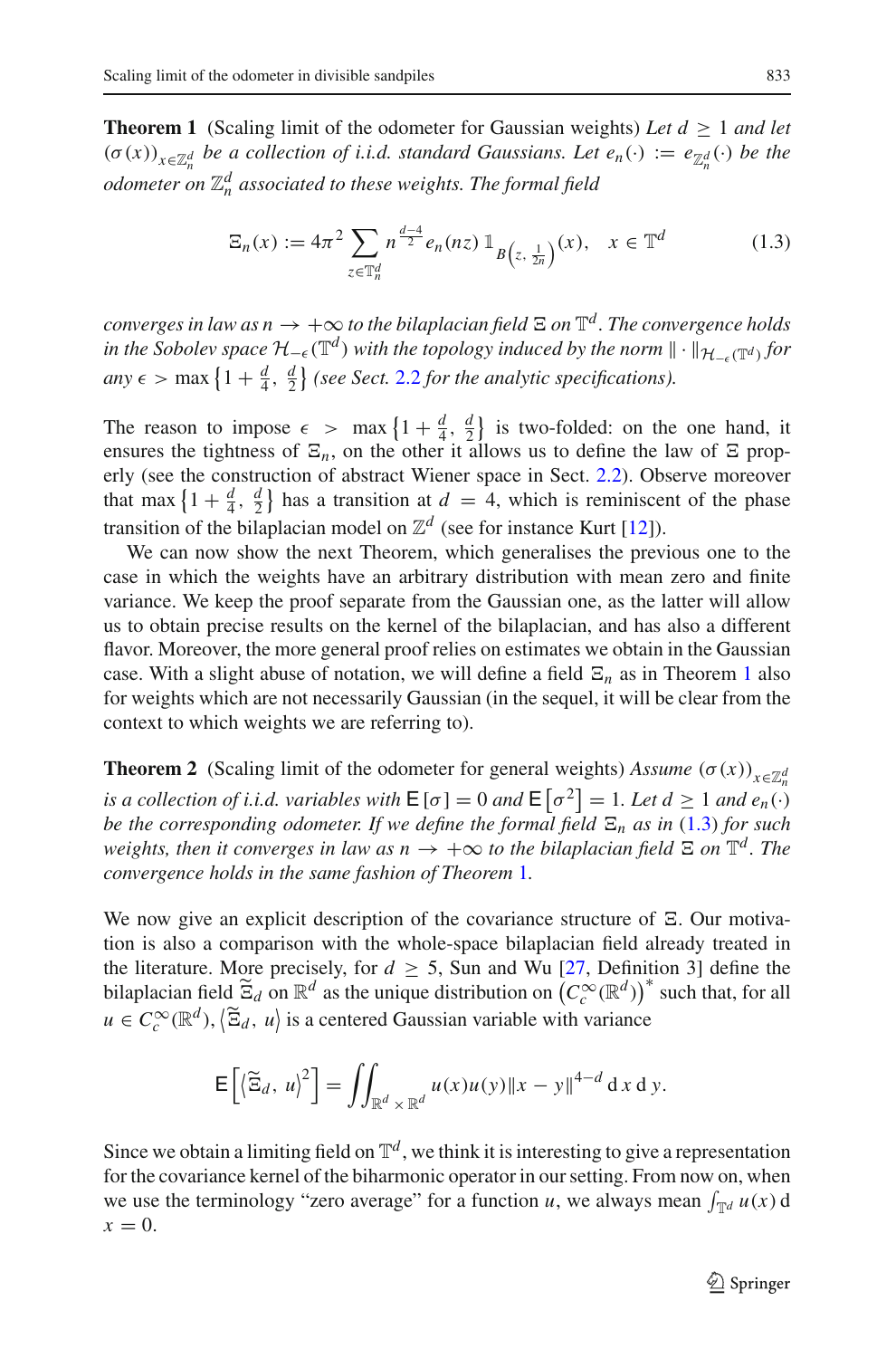**Theorem 3** (Kernel of the biharmonic operator in higher dimensions) *Let*  $d \ge 5$ *. Let furthermore*  $u \in C^{\infty}(\mathbb{T}^d)$  *and with zero average. Then there exists*  $\mathcal{G}_d \in L^1(\mathbb{R}^d)$  *such that*

$$
\mathsf{E}\left[\left\langle \Xi, u\right\rangle^2\right] = \left(u, \Delta^{-2}u\right)_{L^2(\mathbb{T}^d)}
$$
  
= 
$$
\iint_{\mathbb{T}^d \times \mathbb{T}^d} u(z)u(z') \sum_{w \in \mathbb{Z}^d} \mathcal{G}_d(z - z' + w) \, dz \, dz'.
$$
 (1.4)

 $\mathcal{G}_d$  *can be computed as follows: there exists*  $h_d \in C^\infty(\mathbb{R}^d)$  *depending on d such that* 

<span id="page-5-2"></span><span id="page-5-1"></span>
$$
\mathcal{G}_d(\cdot) = \pi^{4-\frac{d}{2}} \Gamma\left(\frac{d-4}{2}\right) \|\cdot\|^{4-d} + h_d(\cdot). \tag{1.5}
$$

*Remark 1* (Kernel of the biharmonic operator in lower dimensions) The convergence result of Theorem [2](#page-4-1) allows us to determine the kernel in  $d \leq 3$  too. In fact, for such *d* interchanging sum and integrals is possible, so that we can write

$$
\left(u, \Delta^{-2}u\right)_{L^{2}(\mathbb{T}^{d})} = \sum_{v \in \mathbb{Z}^{d} \setminus\{0\}} \frac{|\widehat{u}(v)|^{2}}{\|v\|^{4}} = \iint_{\mathbb{T}^{d} \times \mathbb{T}^{d}} u(z)u(z')\mathcal{K}(z-z') \,dz \,dz', \tag{1.6}
$$

where we can define the kernel of the bilaplacian to be

$$
\mathcal{K}(z-z') := \sum_{\nu \in \mathbb{Z}^d \setminus \{0\}} \frac{e^{2\pi \iota (z-z') \cdot \nu}}{\|\nu\|^4}, \quad z, z' \in \mathbb{T}^d.
$$

*Outline of the article*The necessary theoretical background is given in Sect. [2,](#page-5-0) together with an outline of the strategy of the proof of Theorem [1.](#page-4-0) Auxiliary results and estimates are provided in Sect. [3.](#page-9-0) The proof of Theorem [1](#page-4-0) lies in Sect. [4,](#page-10-0) and of Theorem [2](#page-4-1) in Sect. [5.](#page-23-0) Finally we conclude with the proof of Theorem  $\overline{3}$  $\overline{3}$  $\overline{3}$  in Sect. [6.](#page-34-0)

# <span id="page-5-0"></span>**2 Preliminaries**

In this section we review the basics of the spectral theory of the Laplacian on the discrete torus from Levine et al. [\[17\]](#page-38-0). We also remind the fundamentals of abstract Wiener spaces which enable us to construct standard Gaussian random variables on a Sobolev space on  $\mathbb{T}^d$ . The presentation is inspired by Silvestri [\[25\]](#page-39-1). We also comment on the basic strategy of the proof of Theorem [1](#page-4-0) and make some important remarks on the test functions we use for our calculations. We refer for the Fourier analytic details used in this article to Stein and Weiss [\[26](#page-39-2)] and for a survey on random distributions to Gel'fand and Vilenkin [\[7\]](#page-38-15).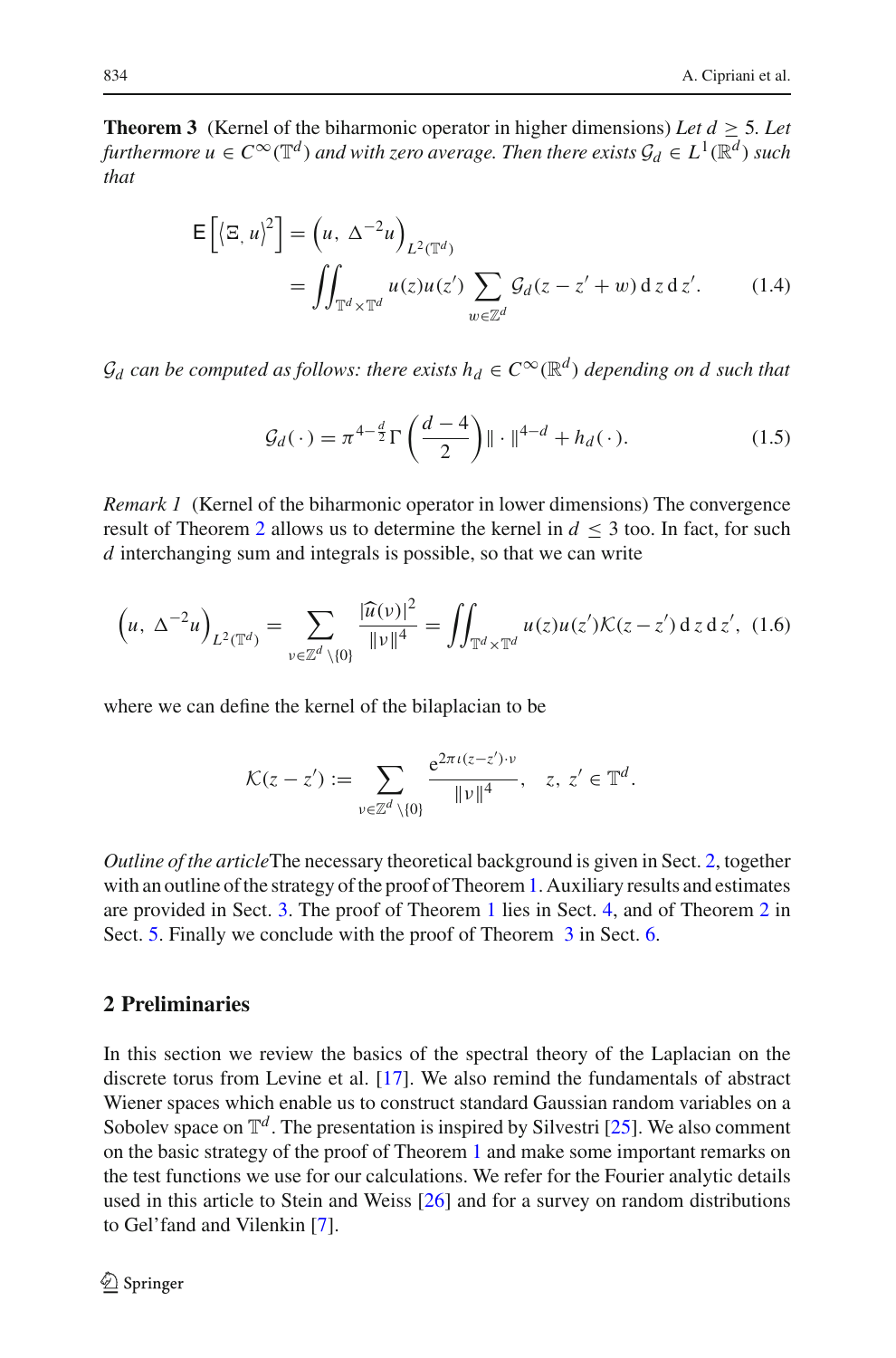#### **2.1 Fourier analysis on the torus**

We now recall a few facts about the eigenvalues of the Laplacian from Levine et al. [\[17](#page-38-0)] for completeness. Consider the Hilbert space  $L^2(\mathbb{Z}_n^d)$  of complex valued functions on the discrete torus endowed with the inner product

$$
\langle f, g \rangle = \frac{1}{n^d} \sum_{x \in \mathbb{Z}_n^d} f(x) \overline{g(x)}.
$$

The Pontryagin dual group of  $\mathbb{Z}_n^d$  is identified again with  $\mathbb{Z}_n^d$ . Let  $\{\psi_a : a \in \mathbb{Z}_n^d\}$ denote the characters of the group where  $\psi_a(x) = \exp(2\pi i x \cdot \frac{a}{n})$ . The eigenvalues of the Laplacian  $\Delta_g$  on discrete tori are given by

$$
\lambda_w = -4 \sum_{i=1}^d \sin^2 \left( \frac{\pi w_i}{n} \right), \quad w \in \mathbb{Z}_n^d.
$$

Recalling [\(1.2\)](#page-2-0), we use the shortcut  $g_x(y) := g(y, x)$ . Let  $\widehat{g}_x$  denote the Fourier transform of  $g_x$ . It follows that

<span id="page-6-1"></span>
$$
\widehat{g}_x(0) = n^{-d} \sum_{y \in \mathbb{Z}_n^d} g_x(y) =: L \tag{2.1}
$$

for all  $x \in \mathbb{Z}_n^d$  (it can be seen in several ways, for example by translation invariance, that  $L$  is independent of  $x$ ). Finally, we recall Levine et al.  $[17, Equation (20)]$  $[17, Equation (20)]$ : for all  $a \neq 0$ ,

<span id="page-6-2"></span>
$$
\lambda_a \widehat{g}_x(a) = -2dn^{-d}\psi_{-a}(x). \tag{2.2}
$$

#### <span id="page-6-0"></span>**2.2 Gaussian variables on homogeneous Sobolev spaces on the torus**

Since our conjectured scaling limit is a random distribution, we think it is important to keep the article self-contained and give a brief overview of analytic definitions needed to construct the limit in an appropriate functional space. Our presentation is based on Sheffield [\[24](#page-39-3), Section 2] and Silvestri [\[25](#page-39-1), Sections 6.1, 6.2].

An *abstract Wiener space* (AWS) is a triple  $(H, B, \mu)$ , where:

- (1)  $(H, (\cdot, \cdot)_H)$  is a Hilbert space,
- (2)  $(B, \|\cdot\|_B)$  is the Banach space completion of *H* with respect to the measurable norm  $\|\cdot\|_B$  on *H*, equipped with the Borel  $\sigma$ -algebra *B* induced by  $\|\cdot\|_B$ , and
- (3)  $\mu$  is the unique Borel probability measure on (*B*, *B*) such that, if *B*<sup>\*</sup> denotes the dual space of *B*, then  $\mu \circ \phi^{-1} \sim \mathcal{N}(0, ||\widetilde{\phi}||_H^2)$  for all  $\phi \in B^*$ , where  $\widetilde{\phi}$  is the unique element of *H* such that  $\phi(h) = (\phi, h)$ <sup>H</sup> for all  $h \in H$ .

We remark that, in order to construct a measurable norm  $\|\cdot\|_B$  on *H*, it suffices to find a Hilbert–Schmidt operator *T* on *H*, and set  $\|\cdot\|_B := \|T \cdot\|_H$ .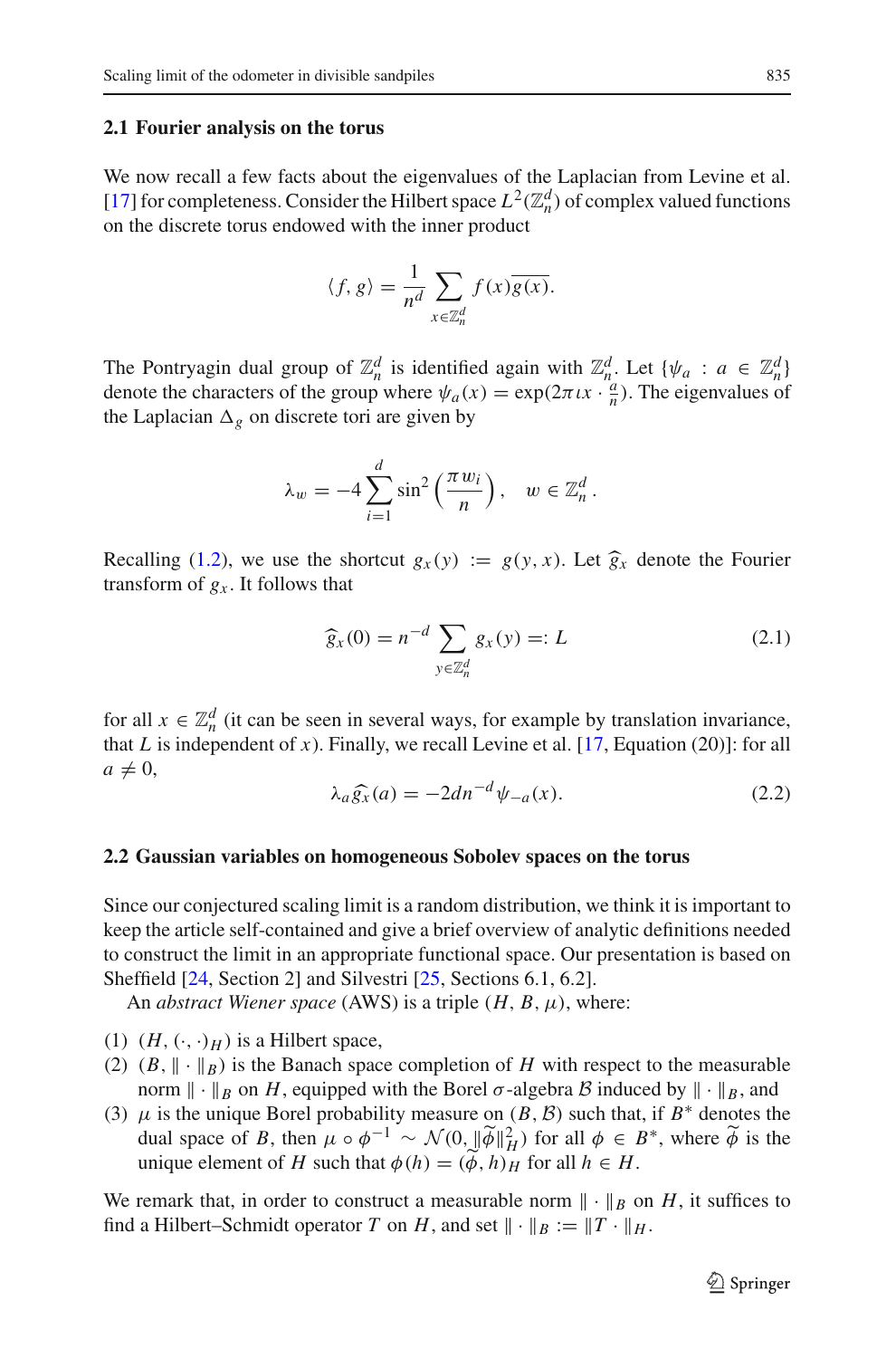Let us construct then an appropriate AWS. Choose  $a \in \mathbb{R}$ . Let us define the operator  $(-\Delta)^a$  acting on  $L^2(\mathbb{T}^d)$ -functions *u* with Fourier series  $\sum_{v \in \mathbb{Z}^d} \widehat{u}(v) \mathbf{e}_v(\cdot)$  as follows  $(u \bullet)$  $((e_v)_{v \in \mathbb{Z}^d}$  denotes the Fourier basis of  $L^2(\mathbb{T}^d)$ :

$$
(-\Delta)^a \left(\sum_{\nu \in \mathbb{Z}^d} \widehat{u}(\nu) \mathbf{e}_{\nu}\right) (\vartheta) = \sum_{\nu \in \mathbb{Z}^d \setminus \{0\}} \|\nu\|^{2a} \widehat{u}(\nu) \mathbf{e}_{\nu}(\vartheta).
$$

Let "∼" be the equivalence relation on *<sup>C</sup>*∞(T*<sup>d</sup>* ) which identifies two functions differing by a constant and let  $H^a(\mathbb{T}^d)$  be the Hilbert space completion of  $C^{\infty}(\mathbb{T}^d)/\sim$ under the norm

$$
(f, g)_a := \sum_{\nu \in \mathbb{Z}^d \setminus \{0\}} ||\nu||^{4a} \widehat{f}(\nu) \widehat{g}(\nu).
$$

Define the Hilbert space

$$
\mathcal{H}_a := \left\{ u \in L^2(\mathbb{T}^d) : (-\Delta)^a u \in L^2(\mathbb{T}^d) \right\} / \sim.
$$

We equip  $\mathcal{H}_a$  with the norm

$$
||u||^2_{\mathcal{H}_a(\mathbb{T}^d)} = ((-\Delta)^a u, (-\Delta)^a u)_{L^2(\mathbb{T}^d)}.
$$

In fact,  $(-\Delta)^{-a}$  provides a Hilbert space isomorphism between  $\mathcal{H}_a$  and  $H^a(\mathbb{T}^d)$ , which when needed we identify. For

<span id="page-7-0"></span>
$$
b < a - \frac{d}{4} \tag{2.3}
$$

one shows that  $(-\Delta)^{b-a}$  is a Hilbert–Schmidt operator on  $H^a$  (cf. also Silvestri [\[25,](#page-39-1) Proposition 5]). In our case, we will be setting  $a := -1$ . Therefore, by [\(2.3\)](#page-7-0), for any  $-\epsilon := b < 0$  which satisfies  $\epsilon > 1 + \frac{d}{4}$ , we have that  $(H^{-1}, \mathcal{H}_{-\epsilon}, \mu_{-\epsilon})$  is an AWS. The measure  $\mu_{-\epsilon}$  is the unique Gaussian law on  $\mathcal{H}_{-\epsilon}$  whose characteristic functional is

$$
\Phi(u) := \exp\left(-\frac{\|u\|_{-1}^2}{2}\right).
$$

The field associated to  $\Phi$  will be called  $\Xi$  and is the limiting field claimed in Theorem [1.](#page-4-0)

There is a perhaps more explicit description of  $\Xi$  which is based on *Gaussian Hilbert spaces* [\[9](#page-38-16), Chapter 1]. The construction is taken from Janson [\[9,](#page-38-16) Example 1.25]. Let  $(\Omega, \mathcal{A}, P)$  be a probability space with  $\mathcal{A}$  its Borel  $\sigma$ -algebra. Assume that on  $\Omega$  one can define a sequence of i.i.d. standard Gaussians  $(X_m)_{m \in \mathbb{N}}$ . Let further  $({\bf X}_m)_{m\in\mathbb{N}}$  be an orthonormal basis of  $H^{-1}(\mathbb{T}^d)$ . Then there is an isometric embedding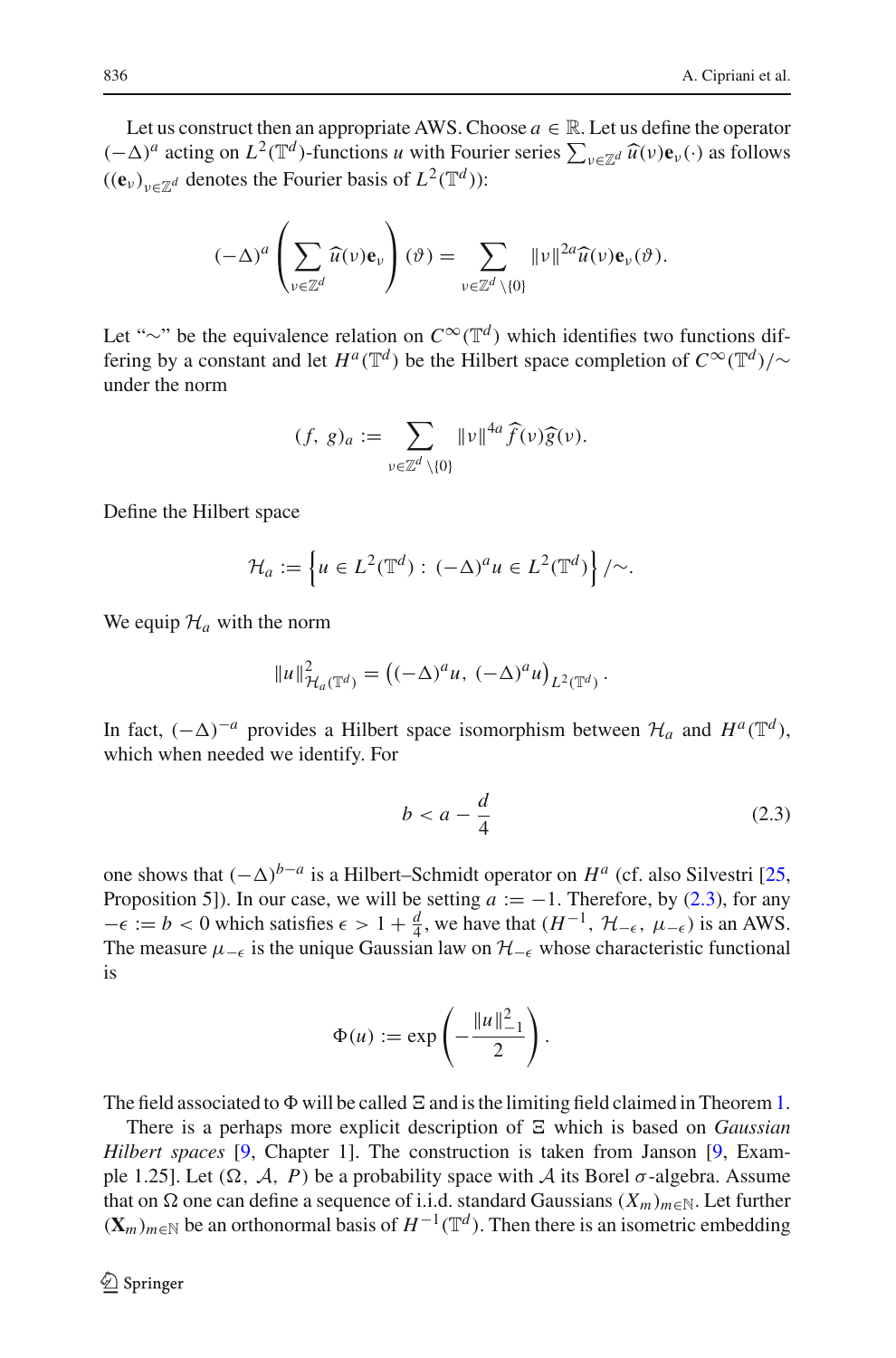$\Xi$ :  $H^{-1}(\mathbb{T}^d) \hookrightarrow L^2(\Omega, P)$  such that  $\langle \Xi, \mathbf{X}_m \rangle \stackrel{d}{=} X_m$  for all *m*. Indeed, by the properties of AWS, the mapping  $(H^{-\epsilon})^* \ni \phi \mapsto \langle \Xi, \phi \rangle$  is an isometry of the dense subspace  $(H^{-\epsilon})^*$  onto  $S := \{ \langle \Xi, u \rangle : u \in (H^{-\epsilon})^* \}$ . The mapping can be extended by continuity to an isometry between  $H^{-1}$  and the corresponding closure of *S*. Taking  $\Omega := \mathcal{H}_{-\epsilon}$  and  $P := \mu_{-\epsilon}$ , this entails an alternative construction of  $\Xi$ : it is the unique Gaussian process indexed by  $H^{-1}$  such that  $\Xi \stackrel{d}{=} \{ \langle \Xi, u \rangle : u \in H^{-1}(\mathbb{T}^d) \}$ with  $\langle \Xi, u \rangle \sim \mathcal{N}\left(0, ||u||_{-1}^2\right)$  for any  $u \in H^{-1}(\mathbb{T}^d)$ .

#### **2.3 Strategy of the proof of Theorem [1](#page-4-0)**

<span id="page-8-0"></span>Firstly, we show that  $\eta$  can be decomposed into the sum of two independent fields, namely

**Proposition 4** *There exist a centered Gaussian field*  $(χ<sub>x</sub>)<sub>x∈Z<sub>n</sub><sup>d</sup></sub>$  *with covariance*  $E[\chi_x \chi_y] = H(x, y)$  *as in* [\(3.3\)](#page-10-1) *and a centered normal random variable Y with variance*  $(2d)^{-2}n^dL^2$  *(where L* is as in  $(2.1)$ *), such that Y* is independent from  $(\chi_x)_{x \in \mathbb{Z}_n^d}$ *and*

$$
(\eta(x))_{x \in \mathbb{Z}_n^d} \stackrel{d}{=} (Y + \chi_x)_{x \in \mathbb{Z}_n^d}.
$$

*In particular,*  $e_n(\cdot)$  *admits the representation* 

$$
(e_n(x))_{x \in \mathbb{Z}_n^d} \stackrel{d}{=} \left(\chi_x - \min_{z \in \mathbb{Z}_n^d} \chi_z\right)_{x \in \mathbb{Z}_n^d}.
$$

This decomposition is similar in spirit to the one in the proof of Levine et al. [\[17,](#page-38-0) Proposition 1.3], but we stress that the random fields we find are different. The proof of the above Proposition can be found in Sect. [3.1.](#page-9-1) As a consequence, to achieve Theorem [1](#page-4-0) it will suffice to determine the scaling limit of the  $\chi$  field, because test functions have zero average, and hence we can get rid of the minimum appearing in the odometer representation. We will therefore show

- (P1)  $(L(\Xi_n))_{n \in \mathbb{N}}$  is tight in the space  $\mathcal{H}_{-\epsilon}(\mathbb{T}^d)$  where  $-\epsilon < -\frac{d}{2}$ .
- (P2) From the above tightness result, there exists a subsequential scaling limit  $E = \lim_{k \to +\infty} E_{n_k}$  for the convergence in law in the space  $\mathcal{H}_{-\epsilon}$ . The proof is complete once we show this limit is unique: by Ledoux and Talagrand [\[14,](#page-38-17) Section 2.1], it suffices to prove that, for all mean-zero test functions  $u \in C^{\infty}(\mathbb{T}^d)$ ,

$$
\lim_{n\to+\infty} \mathsf{E}\left[\exp\left(\iota\left\langle \Xi_n,\,u\right\rangle\right)\right] = \Phi(u),
$$

where the RHS is the characteristic function of  $\Xi$ . We will calculate the limit of the second moment of  $\langle \Xi_n, u \rangle$  directly in  $d \leq 3$  and through a mollifying procedure in  $d \geq 4$ .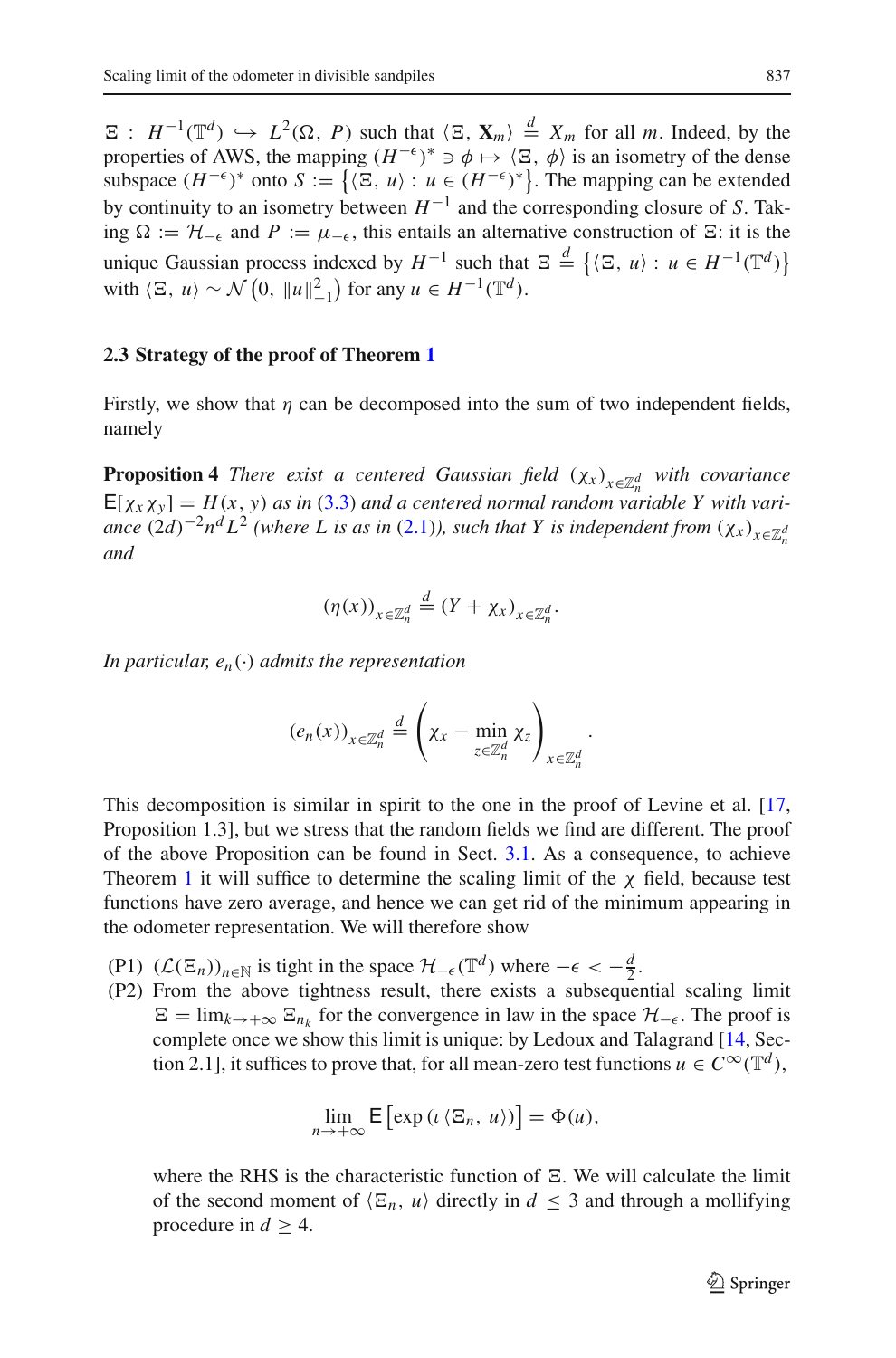This will conclude the proof. Since the "finite dimensional" convergence is somewhat more interesting, we will defer the tightness proof to Sect. [4.2](#page-18-0) and show (P2) in Sect. [4.1.](#page-11-0)

*A note on test functions* By the above construction, the set of test functions we will consider is the set of smooth functions  $C^{\infty}(\mathbb{T}^d)$  with zero mean. We need to stress at this juncture an important remark:  $C(\mathbb{T}^d)$  does *not* correspond to the class of continuous functions on  $[-\frac{1}{2}, \frac{1}{2})^d$ , but only to functions which remain continuous on  $\mathbb{R}^d$  when extended by periodicity. Similar comments apply to  $C^{\infty}(\mathbb{T}^d)$  functions. See also Stein and Weiss [\[26,](#page-39-2) Section 1, Chapter VII] for further discussions. Therefore, when we consider  $u : \mathbb{R}^d \to \mathbb{R}$  which is periodic and belongs to  $C^\infty$ , we consider its restriction to  $\left[-\frac{1}{2}, \frac{1}{2}\right)^d$  while computing its integral on  $\mathbb{T}^d$ .

## <span id="page-9-0"></span>**3 Auxiliary results**

In this section we provide a proof of Proposition [4.](#page-8-0) The result helps us tackle the singularity arising from the zero eigenvalue of  $\Delta_g$  and will also reduce the determination of the scaling limit to finding the scaling limit of  $(\chi_x)_{x \in \mathbb{Z}_n^d}$ .

#### <span id="page-9-1"></span>**3.1 Proof of Proposition [4](#page-8-0)**

*Proof* First, observe that, by Parseval's identity on the discrete torus, we can write the covariance of the Gaussian field  $(\eta(x))_{x \in \mathbb{Z}_n^d}$  as

$$
\mathsf{E}[\eta(x)\eta(y)] = (2d)^{-2} \sum_{z \in \mathbb{Z}_n^d} g(z, x)g(z, y)
$$
  
=  $(2d)^{-2} n^d \widehat{g}_x(0)\widehat{g}_y(0) + (2d)^{-2} n^d \sum_{z \in \mathbb{Z}_n^d \setminus \{0\}} \widehat{g}_x(z)\overline{\widehat{g}_y(z)}.$  (3.1)

First observe that using the description of  $g(x, y)$  in terms of the simple random walk  $(S_m)_{m \geq 0}$  on  $\mathbb{Z}_n^d$  we derive

<span id="page-9-3"></span><span id="page-9-2"></span>
$$
\widehat{g}_x(0) = n^{-d} \sum_{y \in \mathbb{Z}_n^d} g_x(y) = n^{-2d} \sum_{y \in \mathbb{Z}_n^d} \sum_{z \in \mathbb{Z}_n^d} \sum_{m \ge 0} P_x(S_m = y, m < \tau_z)
$$
\n
$$
= n^{-2d} \sum_{z \in \mathbb{Z}_n^d} \sum_{y \in \mathbb{Z}_n^d} \sum_{\setminus \{z\}} P_x(S_m = y, m < \tau_z)
$$
\n
$$
= n^{-2d} \sum_{z \in \mathbb{Z}_n^d} \sum_{m \ge 0} P_x(\tau_z > m) = n^{-2d} \sum_{z \in \mathbb{Z}_n^d} \mathbb{E}_x[\tau_z]. \tag{3.2}
$$

One can notice that  $\hat{g}_x(0)$  is independent of x by translation invariance. Hence we get that the first term in the left-hand side of  $(3.1)$  is a constant equal to  $(2d)^{-2}n^dL^2$ having set  $L := n^{-2d} \sum_{q \in \mathbb{Z}_n^d} \mathbb{E}_x[\tau_q]$ . As for the contribution from other sites,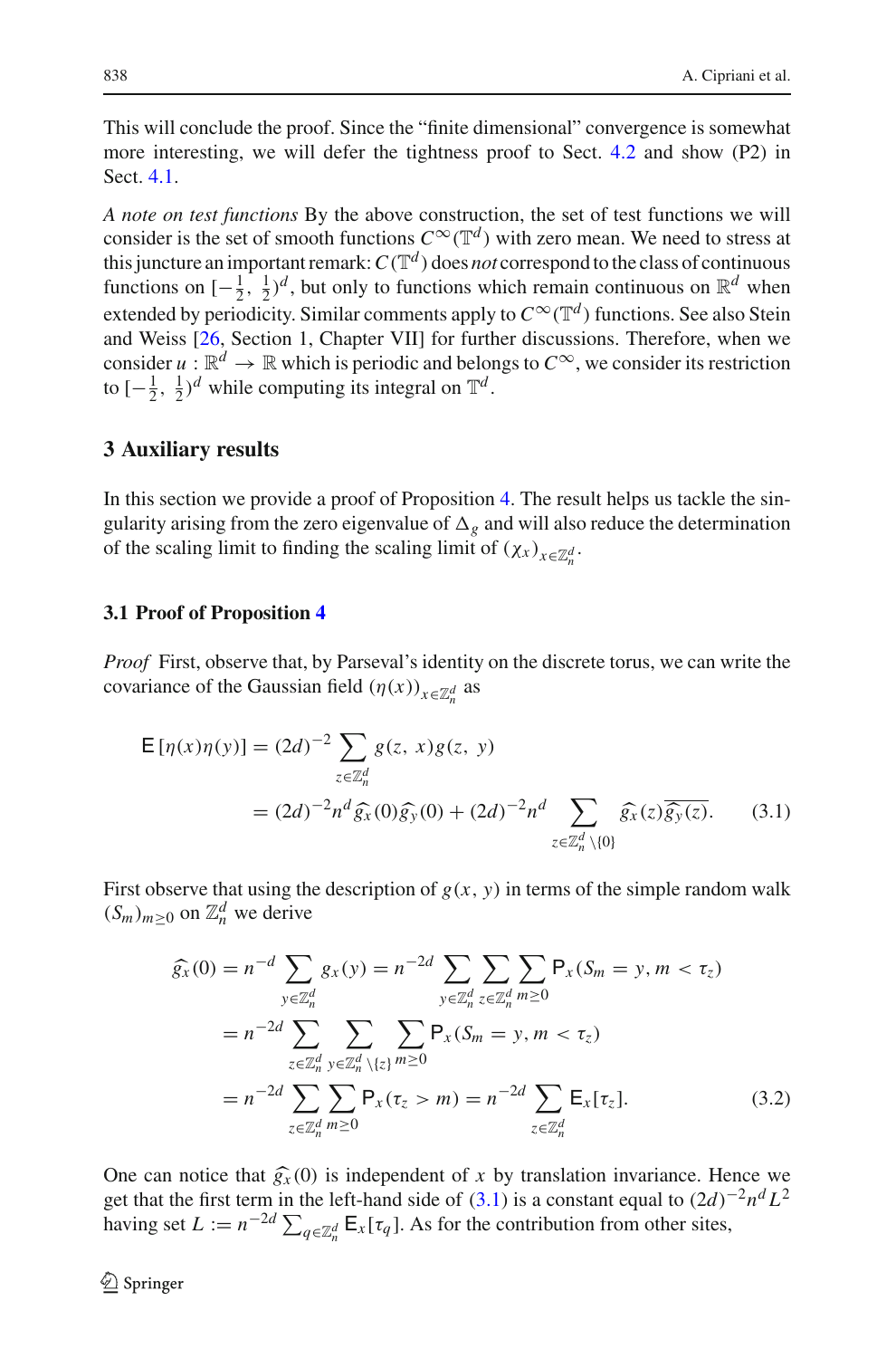$$
(2d)^{-2}n^d \sum_{z \in \mathbb{Z}_n^d \setminus \{0\}} \widehat{g_x}(z) \overline{\widehat{g_y}(z)} \stackrel{(2.2)}{=} n^{-d} \sum_{z \in \mathbb{Z}_n^d \setminus \{0\}} \frac{\exp(-2\pi \iota x \cdot \frac{z}{n}) \exp(2\pi \iota y \cdot \frac{z}{n})}{|\lambda_z|^2}.
$$

Define a centered Gaussian field  $(\chi_x)_{x \in \mathbb{Z}_n^d}$  with covariance given by

<span id="page-10-1"></span>
$$
H(x, y) = \frac{n^{-d}}{16} \sum_{z \in \mathbb{Z}_n^d \setminus \{0\}} \frac{\exp(2\pi \iota(y - x) \cdot \frac{z}{n})}{\left(\sum_{i=1}^d \sin^2\left(\pi \frac{z_i}{n}\right)\right)^2}.
$$
 (3.3)

The field associated to *H* is well-defined and in fact *H* is positive definite. To see this, given a function  $c: \mathbb{Z}_n^d \to \mathbb{C}$  one has that  $\sum_{x, y \in \mathbb{Z}_n^d} H(x, y)c(x)\overline{c(y)} \ge 0$ . Indeed,

$$
\sum_{x,y \in \mathbb{Z}_n^d} H(x,y)c(x)\overline{c(y)} = \frac{n^{-d}}{16} \sum_{x,y \in \mathbb{Z}_n^d} \sum_{z \in \mathbb{Z}_n^d \setminus \{0\}} \frac{\exp(2\pi(y-x) \cdot \frac{z}{n})}{\left(\sum_{i=1}^d \sin^2\left(\pi \frac{z_i}{n}\right)\right)^2} c(x)\overline{c(y)}
$$

$$
= \frac{n^{-d}}{16} \sum_{z \in \mathbb{Z}_n^d \setminus \{0\}} d(z)\overline{d(z)} \ge 0,
$$

where  $d(z) := \sum_{x \in \mathbb{Z}_n^d} \exp(-2\pi \iota x \cdot \frac{z}{n}) \left( \sum_{i=1}^d \sin^2(\pi \frac{z_i}{n}) \right)^{-1} c(x)$ . Hence it turns out that  $(\eta(x))_{x \in \mathbb{Z}_n^d}$  has the same distribution as  $(Y + \chi_x)_{x \in \mathbb{Z}_n^d}$  where *Y* is a Gaussian random variable with mean zero and variance  $(2d)^{-2}n^d L^2$  independent of the field  $\chi$ . To conclude, note that the odometer function satisfies  $e_n(x) \stackrel{d}{=} \eta(x) - \min_{z \in \mathbb{Z}_n^d} \eta(z) \stackrel{d}{=}$  $\chi_x$  – min<sub>z∈Z</sub>*d*</sup>  $\chi_z$ .  $\int_{n}^{d} \chi_{z}$ .

#### <span id="page-10-0"></span>**4 Proof of Theorem [1](#page-4-0)**

We recall that it will suffice to prove the two properties (P1) and (P2) to achieve the Theorem. We first use to our advantage the fact that the test functions we consider have zero average, hence we can get rid of the minimum term which appears in the definition of the odometer. Let us recall the field in [\(1.3\)](#page-4-2)

$$
\Xi_n(\cdot) = 4\pi^2 \sum_{z \in \mathbb{T}_n^d} n^{\frac{d-4}{2}} e_n(nz) \mathbb{1}_{B\left(z, \frac{1}{2n}\right)}(\cdot).
$$

We define a linear functional on  $C^{\infty}(\mathbb{T}^d)$  by setting

$$
\langle \Xi_n, u \rangle := \int_{\mathbb{T}^d} \left( 4\pi^2 n^{\frac{d-4}{2}} \sum_{z \in \mathbb{T}_n^d} \mathbb{1}_{B(z, \frac{1}{2n})}(x) e_n(nz) \right) u(x) dx.
$$

 $\mathcal{D}$  Springer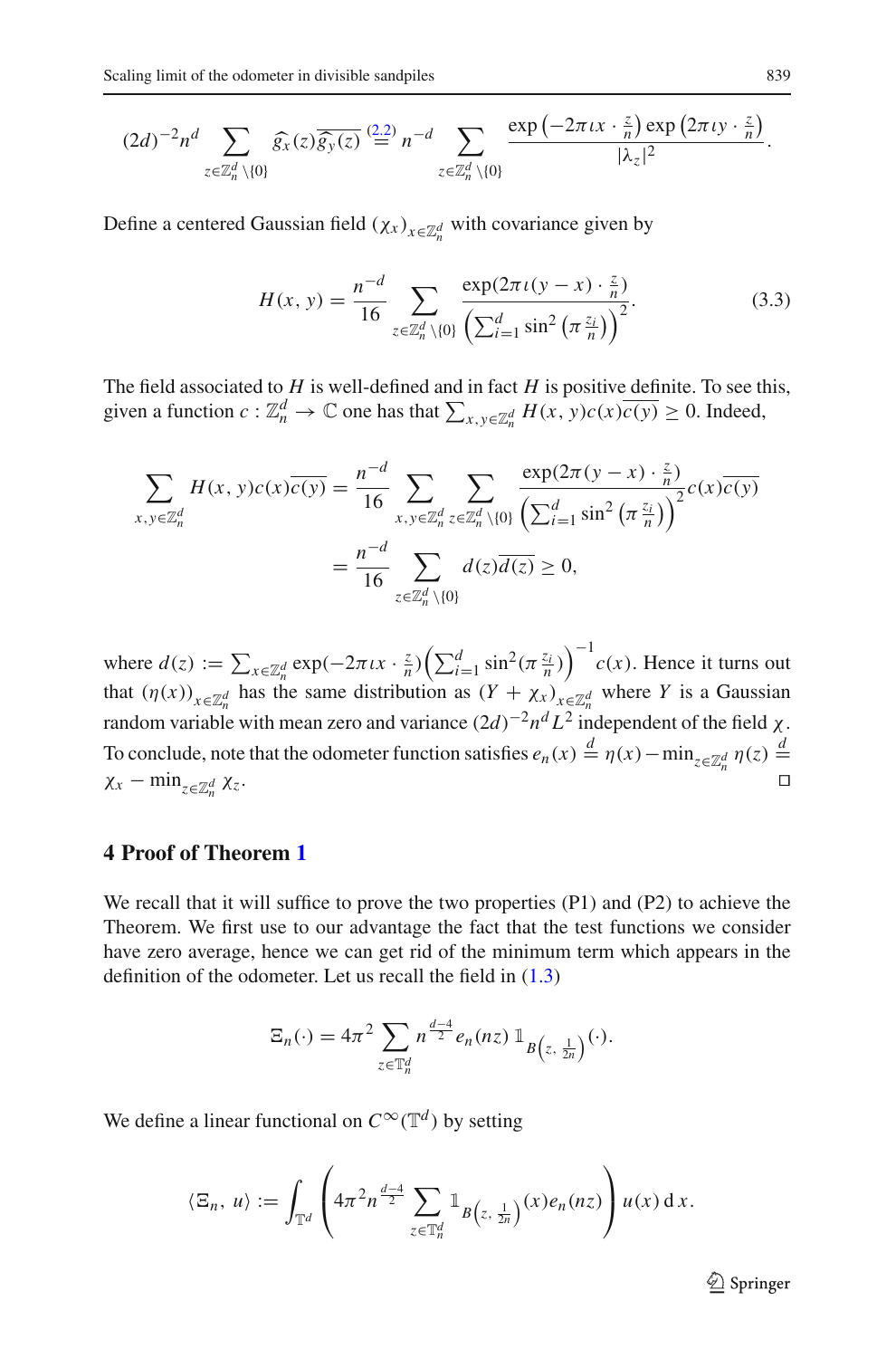However using Proposition [4,](#page-8-0) and the fact that *u* has zero mean, one sees that

$$
\langle \Xi_n, u \rangle = 4\pi^2 \sum_{z \in \mathbb{T}_n^d} n^{\frac{d-4}{2}} \chi_{nz} \int_{B(z, \frac{1}{2n})} u(x) dx
$$
  

$$
- 4\pi^2 \sum_{z \in \mathbb{T}_n^d} n^{\frac{d-4}{2}} \left( \min_{w \in \mathbb{Z}_n^d} \chi_w \right) \int_{B(z, \frac{1}{2n})} u(x) dx
$$
  

$$
= 4\pi^2 \sum_{z \in \mathbb{T}_n^d} n^{\frac{d-4}{2}} \chi_{nz} \int_{B(z, \frac{1}{2n})} u(x) dx = \langle \Xi'_n, u \rangle
$$

letting

$$
\Xi'_n(\cdot) := 4\pi^2 \sum_{z \in \mathbb{T}_n^d} n^{\frac{d-4}{2}} \chi_{nz} \mathbb{1}_{B(z, \frac{1}{2n})}(\cdot)
$$

By the theory of Gaussian Hilbert spaces of Sect. [2.2,](#page-6-0)  $\Xi_n = \Xi'_n$  in distribution. Hence in the sequel we will, with a slight abuse of notation, consider  $\Xi'_n$  but denote it simply as  $E_n$ , since the law of the two fields is the same. We are now ready to begin with (P2).

## <span id="page-11-0"></span>**4.1 Proof of (P2)**

*Overview of the proof* We have just seen that

$$
\langle \Xi_n, u \rangle = 4\pi^2 \sum_{z \in \mathbb{T}_n^d} n^{\frac{d-4}{2}} \chi_{nz} \int_{B(z, \frac{1}{2n})} u(x) \, \mathrm{d} \, x.
$$

We now replace the integral over the ball above by the value at its center and gather the remaining error term. More precisely we get

$$
4\pi^2 \sum_{z \in \mathbb{T}_n^d} n^{\frac{d-4}{2}} \chi_{nz} \int_{B(z, \frac{1}{2n})} u(x) dx = 4\pi^2 \sum_{z \in \mathbb{T}_n^d} n^{\frac{d-4}{2}} \chi_{nz} n^{-d} \int_{B(z, \frac{1}{2n})} n^d u(x) dx
$$
  
\n
$$
= 4\pi^2 \sum_{z \in \mathbb{T}_n^d} n^{\frac{d-4}{2}} \chi_{nz} n^{-d} u(z)
$$
  
\n
$$
+ 4\pi^2 \sum_{z \in \mathbb{T}_n^d} n^{\frac{d-4}{2}} \chi_{nz} n^{-d} \left( \int_{B(z, \frac{1}{2n})} n^d u(x) dx - u(z) \right)
$$
  
\n
$$
= 4\pi^2 n^{-\frac{d+4}{2}} \sum_{z \in \mathbb{T}_n^d} \chi_{nz} u(z) + R_n(u).
$$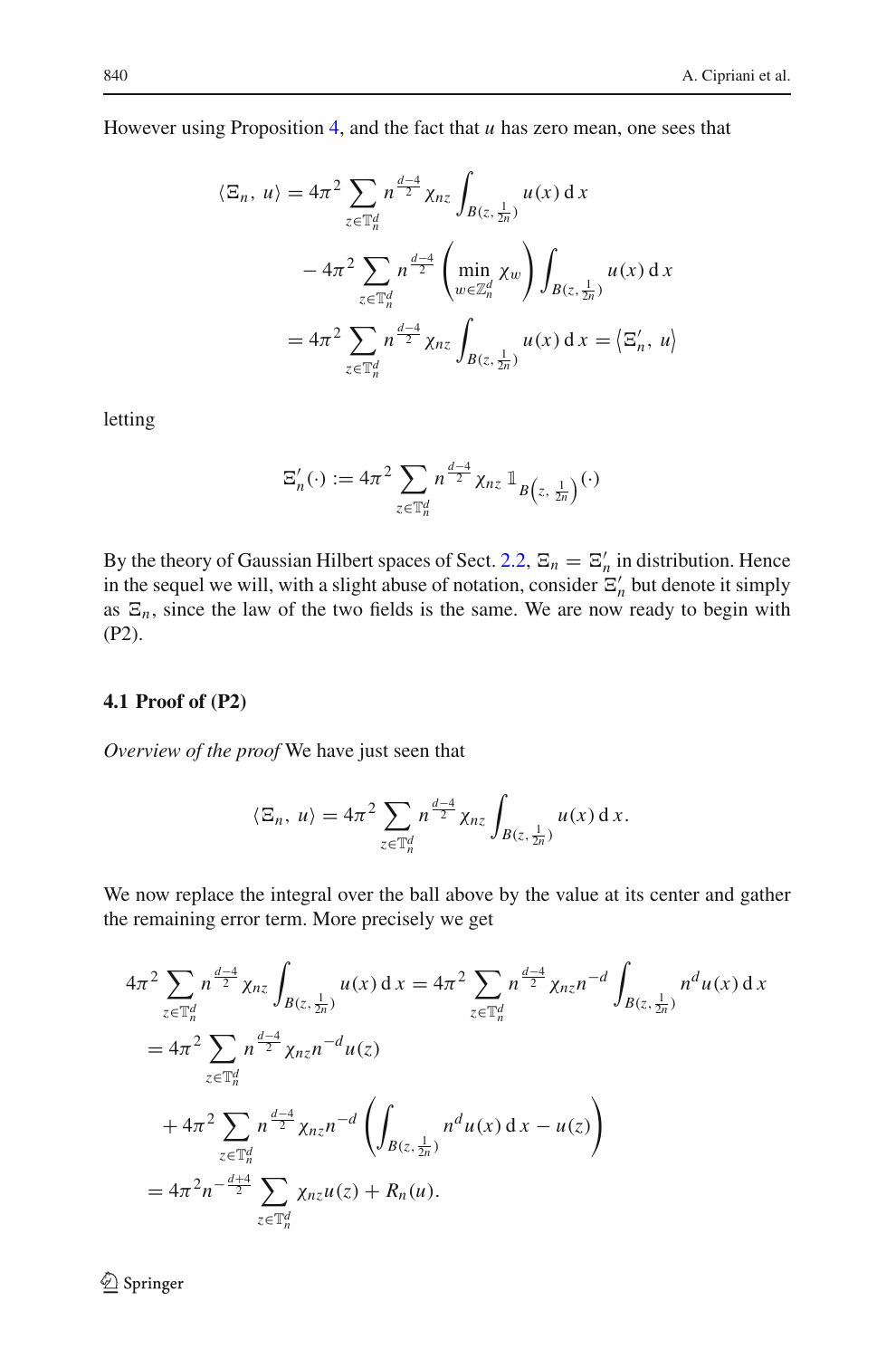Here the remainder  $R_n(u)$  is defined by

<span id="page-12-2"></span>
$$
R_n(u) := 4\pi^2 \sum_{z \in \mathbb{T}_n^d} n^{\frac{d-4}{2}} \chi_{nz} n^{-d} \left( \int_{B(z, \frac{1}{2n})} n^d u(x) dx - u(z) \right)
$$
  
=  $4\pi^2 n^{-\frac{d+4}{2}} \sum_{z \in \mathbb{T}_n^d} \chi_{nz} K_n(z)$  (4.1)

where using that the volume of  $B(z, \frac{1}{2n})$  is  $n^{-d}$  we have

<span id="page-12-3"></span>
$$
K_n(z) := \int_{B(z, \frac{1}{2n})} n^d u(x) dx - u(z) = n^d \left[ \int_{B(z, \frac{1}{2n})} (u(x) - u(z)) dx \right].
$$
 (4.2)

We observe that using the above decomposition one can split the variance of  $\langle \Xi_n, u \rangle$ as

$$
\mathsf{E}\left[\langle \Xi_n, u \rangle^2\right] = 16\pi^4 n^{-(d+4)} \sum_{z, z' \in \mathbb{T}_n^d} u(z) u(z') \mathsf{E}[\chi_{nz} \chi_{nz'}] + \mathsf{E}\left[R_n(u)^2\right] + 4\pi^2 \mathsf{E}\left[n^{-\frac{d+4}{2}} \sum_{z \in \mathbb{T}_n^d} u(z) \chi_{nz} R_n(u)\right].
$$

<span id="page-12-0"></span>To deal with the convergence of the above terms we need two propositions. The first one shows that the first term yields the required limiting variance.

**Proposition 5** *In the notation of this Section,*

$$
16\pi^{4} \lim_{n \to +\infty} n^{-(d+4)} \sum_{z, z' \in \mathbb{T}_{n}^{d}} u(z)u(z') \mathsf{E}[\chi_{nz}\chi_{nz'}]
$$
  
=  $16\pi^{4} \lim_{n \to +\infty} n^{-(d+4)} \sum_{z, z' \in \mathbb{T}_{n}^{d}} u(z)u(z')H(nz, nz')$   
=  $||u||_{-1}^{2}$ .

<span id="page-12-1"></span>The second Proposition says the remainder term is small.

**Proposition 6** *In the notations of this Section,*  $\lim_{n \to +\infty} R_n(u) = 0$  *in*  $L^2$ *.* 

Then an application of the Cauchy-Schwarz inequality will allow us to deduce that

$$
\lim_{n \to +\infty} \mathsf{E}\left[\langle \Xi_n, u \rangle^2\right] = \|u\|_{-1}^2
$$

and the condition (P2) will be ensured. We give the proof of Proposition [5,](#page-12-0) which is the core of our argument, in Sect. [4.1.1](#page-13-0) and of Proposition [6](#page-12-1) in Sect. [4.1.2.](#page-17-0)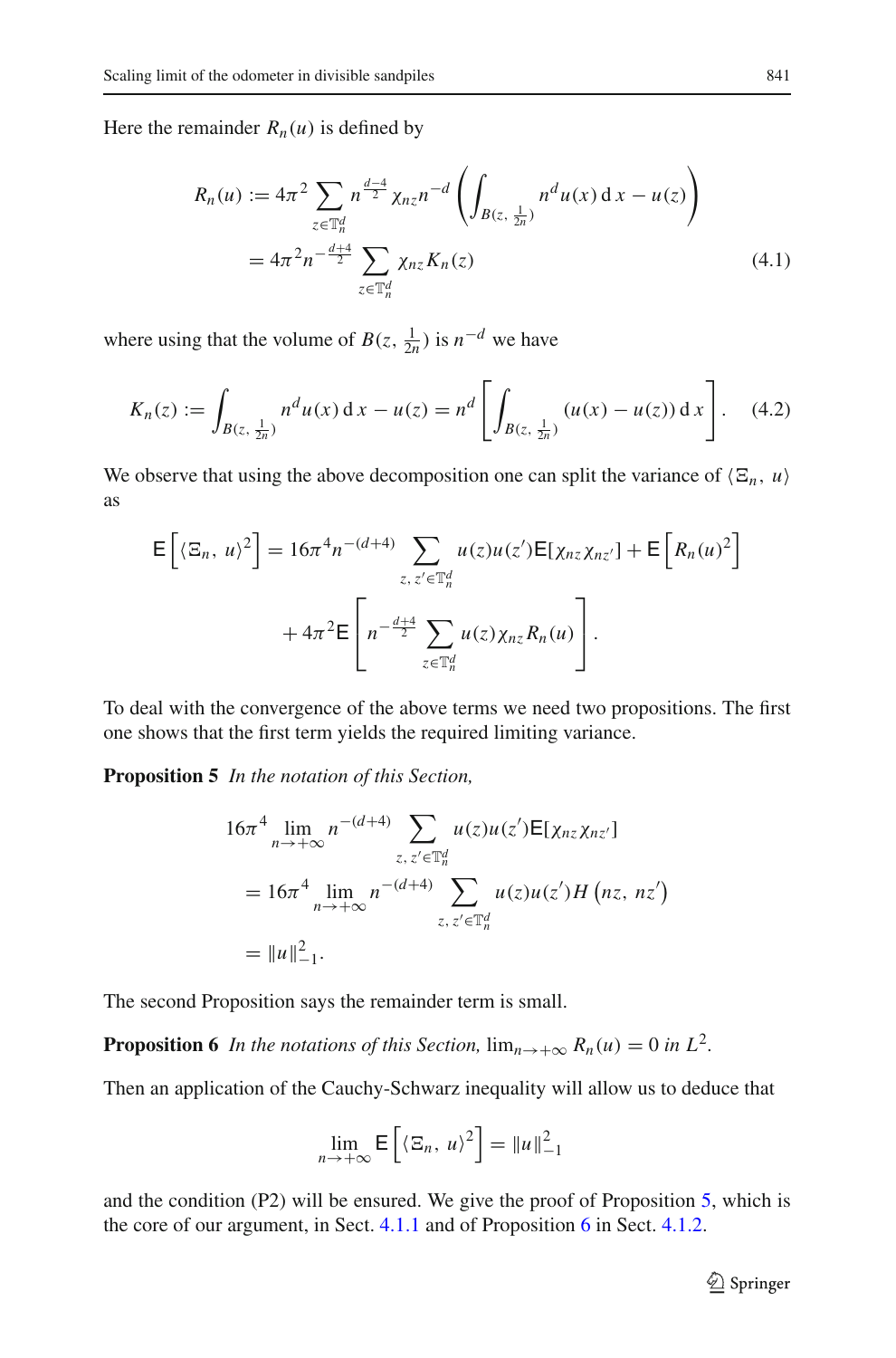## <span id="page-13-0"></span>*4.1.1 Proof of Proposition [5](#page-12-0)*

Before we begin our proof we would like to prove a bound which would be crucial in estimating the eigenvalues of the Laplacian on the discrete torus. This lemma will be used later for other parts of the proof too.

**Lemma 7** *There exists c* > 0 *such that for all*  $n \in \mathbb{N}$  *and*  $w \in \mathbb{Z}_n^d \setminus \{0\}$  *we have* 

$$
\frac{1}{\|\pi w\|^4} \le n^{-4} \left(\sum_{i=1}^d \sin^2\left(\frac{\pi w_i}{n}\right)\right)^{-2} \le \left(\frac{1}{\|\pi w\|^2} + \frac{c}{n^2}\right)^2 \tag{4.3}
$$

*Proof* We consider

<span id="page-13-1"></span>
$$
\sum_{i=1}^{d} n^2 \sin^2\left(\frac{\pi w_i}{n}\right) = \sum_{i=1}^{d} w_i^2 \pi^2 \left(\frac{\sin\left(\theta_i^n\right)}{\theta_i^n}\right)^2
$$

with  $\theta_i^n := \pi w_i n^{-1} \in [-\pi/2, \pi/2] \setminus \{0\}$ . This gives the left-hand side of [\(4.3\)](#page-13-1). Moreover

$$
\|\pi w\|^2 - \sum_{i=1}^d n^2 \sin^2\left(\frac{\pi w_i}{n}\right) = \sum_{i=1}^d w_i^2 \pi^2 \left(1 - \left(\frac{\sin\left(\theta_i^n\right)}{\theta_i^n}\right)^2\right) \le C \|w\|^4 n^{-2}
$$

because  $0 \le 1 - \sin^2(x)x^{-2} \le C x^2$  for some  $C > 0$ . In this way

$$
\frac{1}{\sum_{i=1}^{d} n^{2} \sin^{2} \left(\frac{\pi w_{i}}{n}\right)} - \frac{1}{\|\pi w\|^{2}} = \frac{\|\pi w\|^{2} - \sum_{i=1}^{d} n^{2} \sin^{2} \left(\frac{\pi w_{i}}{n}\right)}{\sum_{i=1}^{d} n^{2} \sin^{2} \left(\frac{\pi w_{i}}{n}\right) \|\pi w\|^{2}}
$$
\n
$$
\leq \frac{C \|w\|^{4} n^{-2}}{\sum_{i=1}^{d} n^{2} \sin^{2} \left(\frac{\pi w_{i}}{n}\right) \|\pi w\|^{2}}.
$$
\n(4.4)

Considering that, for  $x \in [-\pi/2, \pi/2]$ ,  $\sin^2(x)x^{-2} \in [4/\pi^2, 1]$ , one gets that

<span id="page-13-3"></span>
$$
\sum_{i=1}^{d} n^2 \sin^2 \left(\frac{\pi w_i}{n}\right) \ge 4 \|w\|^2 \tag{4.5}
$$

which plugged into [\(4.4\)](#page-13-2) gives that

$$
\frac{1}{\sum_{i=1}^{d} n^2 \sin^2\left(\frac{\pi w_i}{n}\right)} - \frac{1}{\|\pi w\|^2} \le Cn^{-2}
$$

for  $C > 0$ , thus [\(4.3\)](#page-13-1) is proven.

<span id="page-13-2"></span>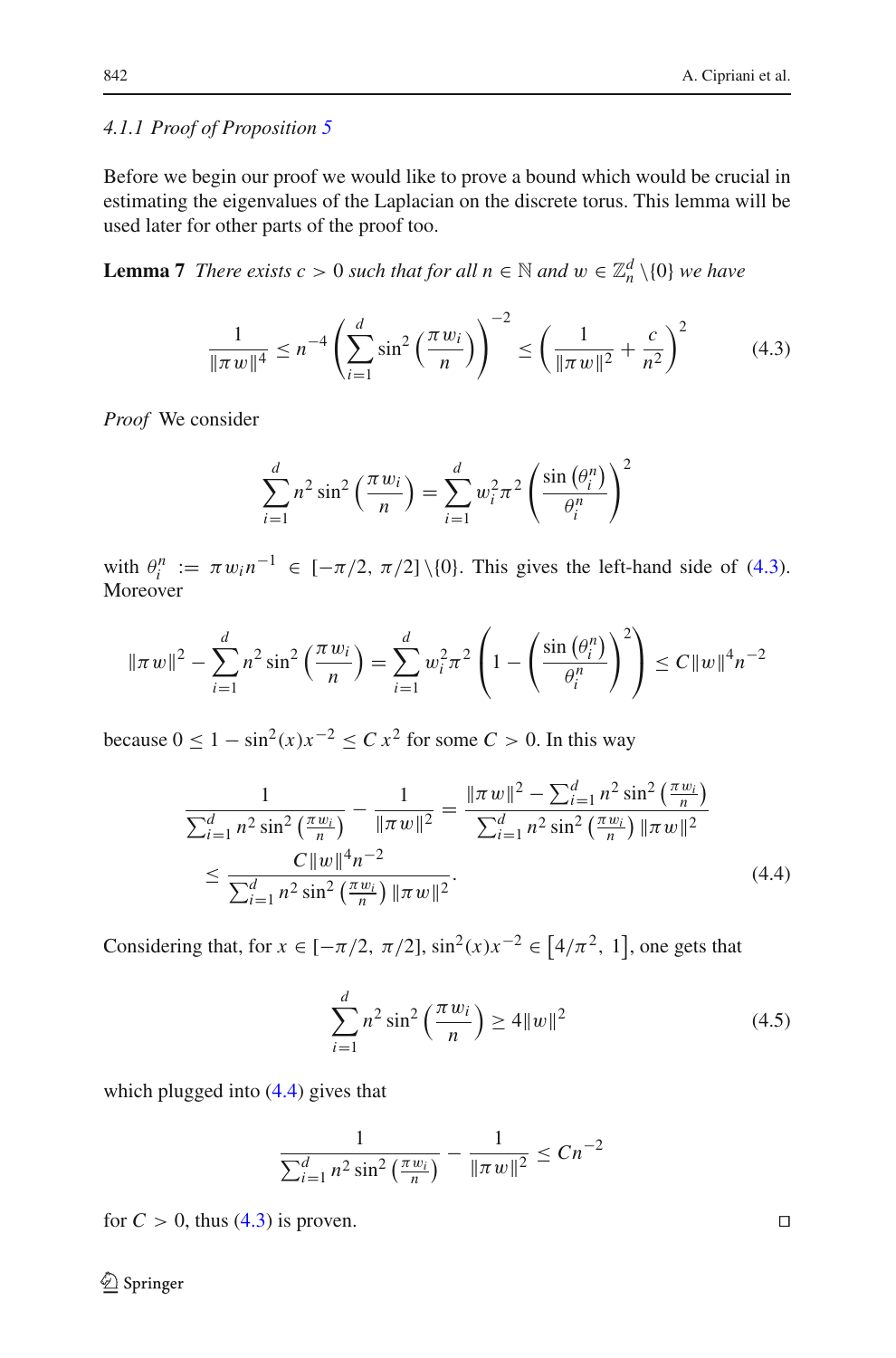*Remark 2* The equation [\(4.5\)](#page-13-3) is not enough to obtain sharp asymptotics for  $\sum_{i=1}^d n^2 \sin^2 (\pi w_i/n)$  as  $n \to \infty$ . On the other hand, we will use it in the sequel while looking for a uniform lower bound for the same quantity for all  $w \neq 0$ .

We begin with the proof of Proposition [5.](#page-12-0) Let  $u : \mathbb{T}^d \to \mathbb{R}$  be a smooth function with zero mean. Define  $u_n : \mathbb{Z}_n^d \to \mathbb{R}$  as  $u_n(z) := u(\frac{z}{n})$ . Note that

$$
16\pi^{4}n^{-2d}n^{d-4} \sum_{z,\,z'\in\mathbb{T}_{n}^{d}} u(z)u(z')\mathsf{E}[\chi_{nz}\chi_{nz'}]
$$
  
=  $16\pi^{4}n^{-2d}n^{d-4} \sum_{z,\,z'\in\mathbb{Z}_{n}^{d}} u(z)u(z')H(nz, nz')$   
=  $\pi^{4}n^{-2d}n^{-4} \sum_{z,\,z'\in\mathbb{T}_{n}^{d}} u(z)u(z') \sum_{w\in\mathbb{Z}_{n}^{d}\setminus\{0\}} \frac{\exp(2\pi\iota(z-z')\cdot w)}{\left(\sum_{i=1}^{d}\sin^{2}\left(\frac{\pi w_{i}}{n}\right)\right)^{2}}.$  (4.6)

To show the above expression converges it is enough to consider the convergence of

<span id="page-14-1"></span><span id="page-14-0"></span>
$$
n^{-2d} \sum_{z, z' \in \mathbb{T}_n^d} u(z) u(z') \sum_{w \in \mathbb{Z}_n^d \setminus \{0\}} \frac{\exp(2\pi \iota(z - z') \cdot w)}{\|w\|^4}.
$$
 (4.7)

This can be justified by showing that [\(4.6\)](#page-14-0) can be bounded above and below appropriately by [\(4.7\)](#page-14-1). Now observing that

<span id="page-14-2"></span>
$$
n^{-2d} \sum_{z, z' \in \mathbb{T}_n^d} u(z)u(z') \exp(2\pi \iota(z - z') \cdot w) = |\widehat{u_n}(w)|^2 \ge 0 \tag{4.8}
$$

the lower bound of [\(4.3\)](#page-13-1) immediately gives

$$
\pi^{4}n^{-2d-4}\sum_{z,\,z'\in\mathbb{T}_{n}^{d}}u(z)u(z')\sum_{w\in\mathbb{Z}_{n}^{d}\setminus\{0\}}\frac{\exp(2\pi\iota(z-z')\cdot w)}{\left(\sum_{i=1}^{d}\sin^{2}\left(\frac{\pi w_{i}}{n}\right)\right)^{2}}\geq n^{-2d}\sum_{z,\,z'\in\mathbb{T}_{n}^{d}}u(z)u(z')\sum_{w\in\mathbb{Z}_{n}^{d}\setminus\{0\}}\frac{\exp(2\pi\iota(z-z')\cdot w)}{\|w\|^{4}}.
$$

For the upper bound, using the bound in  $(4.3)$  we get

$$
\pi^{4} n^{-2d-4} \sum_{z, z' \in \mathbb{T}_{n}^{d}} u(z) u(z') \sum_{w \in \mathbb{Z}_{n}^{d} \setminus \{0\}} \frac{\exp(2\pi \iota(z - z') \cdot w)}{\left(\sum_{i=1}^{d} \sin^{2} \left(\frac{\pi w_{i}}{n}\right)\right)^{2}} \leq \pi^{4} n^{-2d} \sum_{z, z' \in \mathbb{T}_{n}^{d}} u(z) u(z') \sum_{w \in \mathbb{Z}_{n}^{d} \setminus \{0\}} \exp(2\pi \iota(z - z') \cdot w) \left(\frac{1}{\|\pi w\|^{2}} + \frac{c}{n^{2}}\right)^{2}.
$$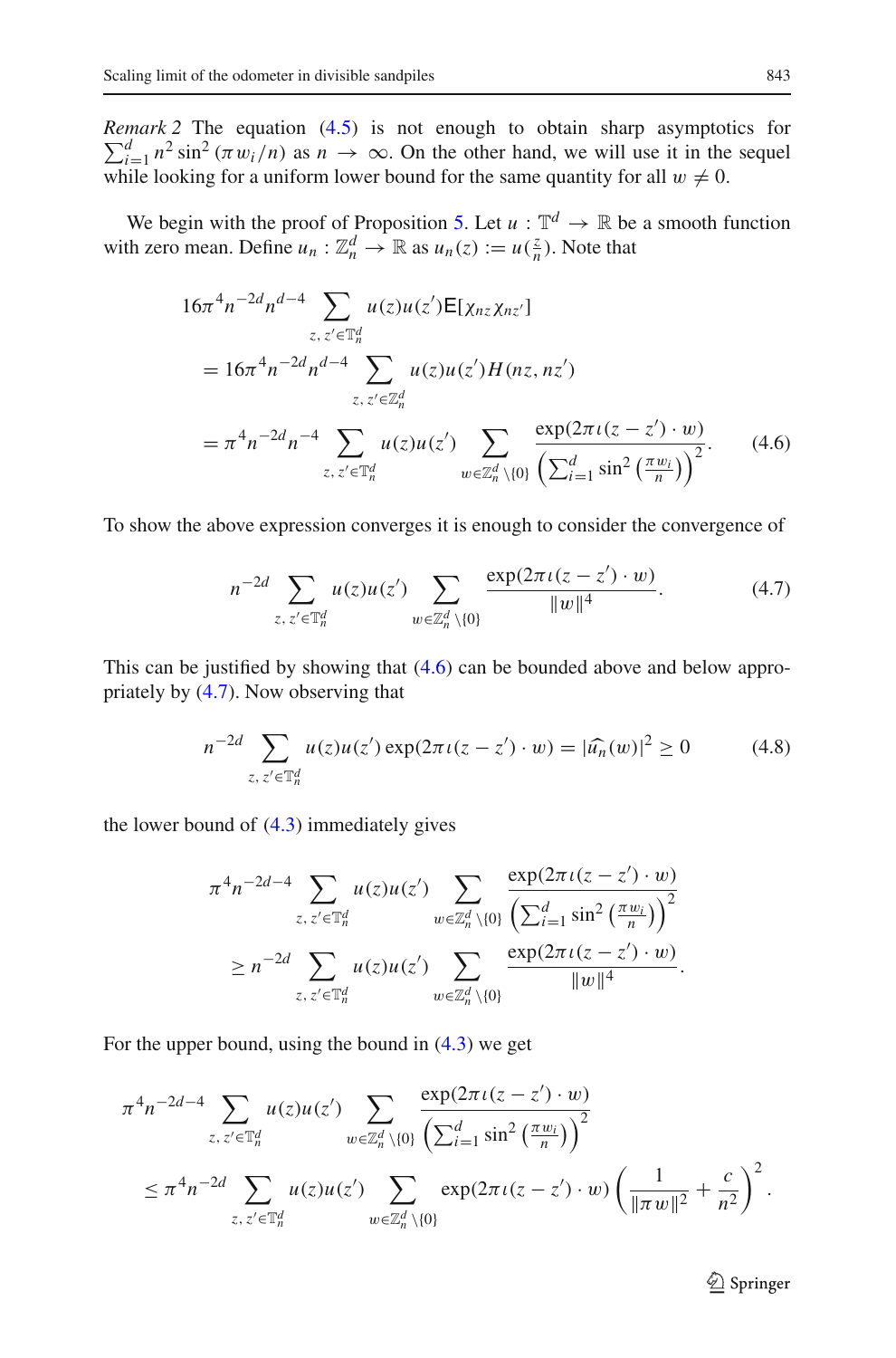Now we expand the square: the first term gives the correct upper bound as in [\(4.7\)](#page-14-1) and the other two terms are negligible. In fact we show firstly that

$$
\lim_{n \to +\infty} cn^{-2d} n^{-2} \sum_{z, z' \in \mathbb{T}_n^d} u(z) u(z') \sum_{w \in \mathbb{Z}_n^d \setminus \{0\}} \frac{\exp(2\pi \iota(z - z') \cdot w)}{\|w\|^2} = 0.
$$

Using [\(4.8\)](#page-14-2) and Parseval's identity we get

$$
cn^{-2d}n^{-2} \sum_{z, z' \in \mathbb{T}_n^d} u(z)u(z') \sum_{w \in \mathbb{Z}_n^d \setminus \{0\}} \frac{\exp(2\pi \iota(z - z') \cdot w)}{\|w\|^2}
$$
  
=  $cn^{-2} \sum_{w \in \mathbb{Z}_n^d \setminus \{0\}} \frac{1}{\|w\|^2} |\widehat{u_n}(w)|^2$   

$$
\stackrel{\|w\| \ge 1}{\le} cn^{-2} \sum_{w \in \mathbb{Z}_n^d \setminus \{0\}} |\widehat{u_n}(w)|^2 \le cn^{-2} \sum_{w \in \mathbb{Z}_n^d} |\widehat{u_n}(w)|^2
$$
  
=  $cn^{-2}n^{-d} \sum_{w \in \mathbb{Z}_n^d} |u\left(\frac{w}{n}\right)|^2 = cn^{-2} \left(n^{-d} \sum_{w \in \mathbb{T}_n^d} |u(w)|^2\right).$ 

Since  $n^{-d} \sum_{w \in \mathbb{T}_n^d} |u(w)|^2 \to \int_{\mathbb{T}^d} |u(w)|^2 \, \mathrm{d}w < +\infty$  we get that the second term converges to zero. Note that the same computation shows

$$
n^{-2d}n^{-4}\sum_{z,\,z'\in\mathbb{T}_n^d}u(z)u(z')\sum_{w\in\mathbb{Z}_n^d\setminus\{0\}}\exp(2\pi\iota(z-z')\cdot w)\le n^{-4}\left(n^{-d}\sum_{w\in\mathbb{T}_n^d}|u(w)|^2\right),
$$

which again goes to zero as  $n \to +\infty$ . So this shows that we can from now on concentrate on showing the convergence of [\(4.7\)](#page-14-1). We split now our proof, according to whether  $d \leq 3$  or  $d \geq 4$ .

*The case*  $d \leq 3$  *In the first case, the argument is more straightforward: we rewrite* 

$$
(4.7)=\sum_{w\in\mathbb{Z}^d\setminus\{0\}}\|w\|^{-4}\mathbb{1}_{w\in\mathbb{Z}_n^d}\sum_{z\in\mathbb{T}_n^d}n^{-d}u(z)\exp(2\pi\iota z\cdot w)\sum_{z'\in\mathbb{Y}_n^d}n^{-d}u(z')\exp(-2\pi\iota z'\cdot w).
$$

Since  $\sum_{z \in \mathbb{T}_n^d} n^{-d} u(z) \exp(2\pi i z \cdot w)$  is bounded above uniformly in *n*, and  $\sum_{w \in \mathbb{Z}^d} \chi_{\{0\}}$  $||w||^{-4} < +\infty$  in  $d < 4$ , we can apply the dominated converge theorem and obtain

$$
\lim_{n \to +\infty} (4.7) = \sum_{w \in \mathbb{Z}^d \setminus \{0\}} \|w\|^{-4} |\widehat{u}(w)|^2 = \|u\|_{-1}^2
$$

which concludes the proof of (P2) for  $d \leq 3$ .

 $\bigcircled{2}$  Springer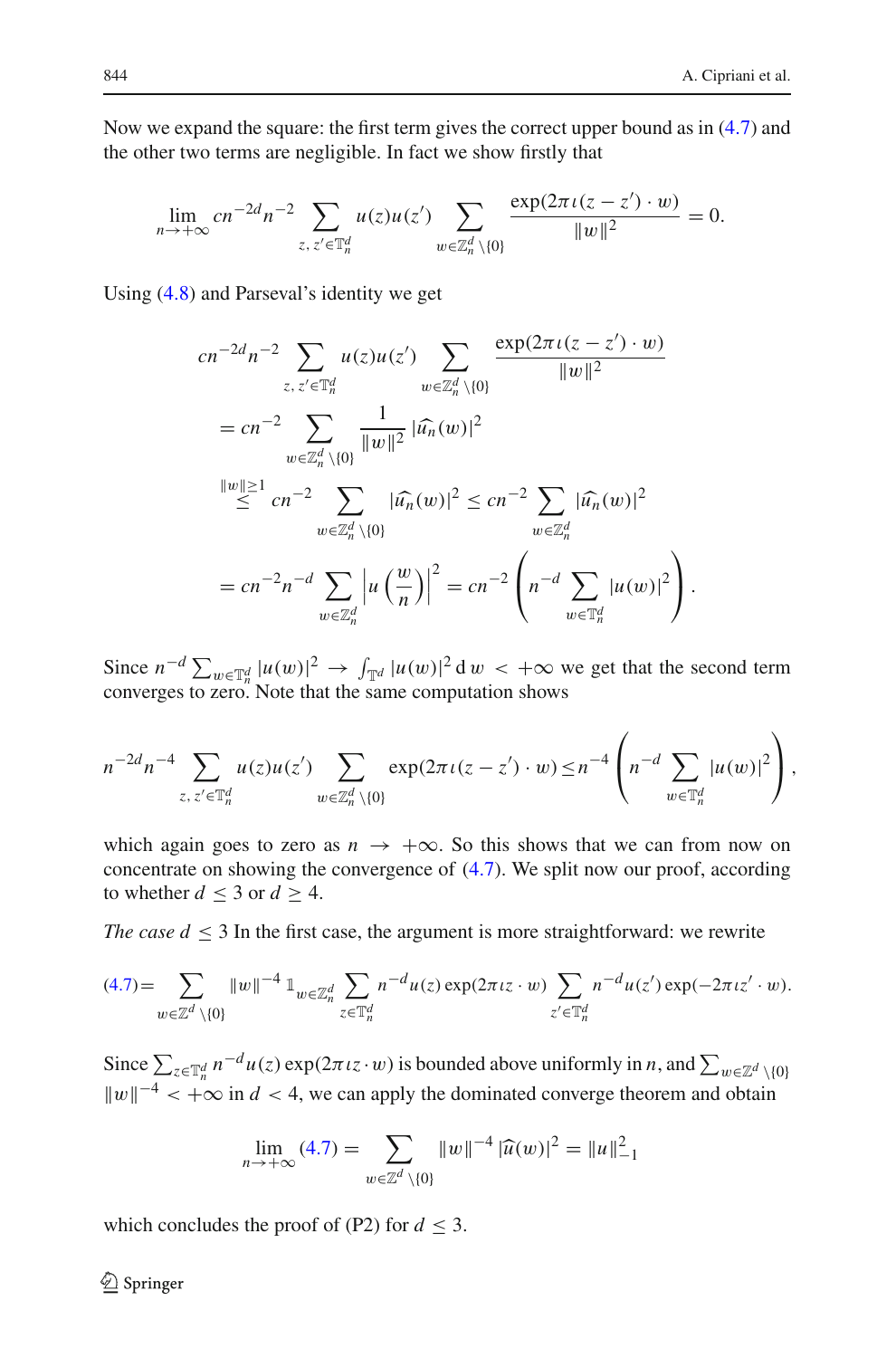*The case d* ≥ 4 Here it is necessary to think of another strategy since  $\sum_{w \in \mathbb{Z}^d} ||w||^{-4}$ is not finite. Let  $\phi \in \mathcal{S}(\mathbb{R}^d)$ , the Schwartz space, be a mollifier supported on  $[-\frac{1}{2}, \frac{1}{2})^d$ with  $\int_{\mathbb{R}^d} \phi(x) dx = 1$  and let  $\phi_k(x) := \kappa^{-d} \phi(\frac{x}{\kappa})$  for  $\kappa > 0$ . It is a classical result [\[22](#page-38-18), Theorem 7.22] that for  $\delta = 0, 1, 2, \ldots$  there exists  $A > 0$  (depending on  $\kappa$  and  $\delta$ ) such that

<span id="page-16-2"></span>
$$
\left|\widehat{\phi_{\kappa}}(w)\right| \le A \left(1 + \|w\|\right)^{-\delta}.
$$
\n(4.9)

Now to show the convergence of [\(4.7\)](#page-14-1) is equivalent to considering

$$
\lim_{\kappa \to 0} \lim_{n \to +\infty} n^{-2d} \sum_{z, z' \in \mathbb{T}_n^d} u(z) u(z') \sum_{w \in \mathbb{Z}_n^d \setminus \{0\}} \widehat{\phi_{\kappa}}(w) \frac{\exp(2\pi \iota(z - z') \cdot w)}{\|w\|^4}
$$

since we claim that

$$
\lim_{\kappa \to 0} \limsup_{n \to +\infty} n^{-2d} \sum_{z, z' \in \mathbb{T}_n^d} u(z) u(z') \sum_{w \in \mathbb{Z}_n^d \setminus \{0\}} (\widehat{\phi_{\kappa}}(w) - 1) \frac{\exp(2\pi \iota (z - z') \cdot w)}{\|w\|^4} = 0.
$$
\n(4.10)

Indeed, using the fact that  $\int_{\mathbb{R}^d} \phi_{\kappa}(x) dx = 1$  we have

<span id="page-16-1"></span><span id="page-16-0"></span>
$$
\left|\widehat{\phi_{\kappa}}(w)-1\right| \leq \int_{\mathbb{R}^d} \phi_{\kappa}(y) \left| \mathrm{e}^{2\pi \iota y \cdot w} - 1 \right| \mathrm{d} y.
$$

Exploiting the fact that  $|\exp(2\pi \iota x) - 1|^2 = 4 \sin^2(\pi x)$  and  $|\sin(x)| \le |x|$  we obtain

$$
\left| \widehat{\phi_{\kappa}}(w) - 1 \right| \le C\kappa \|w\| \int_{\mathbb{R}^d} \|y\| \phi(y) \, \mathrm{d} \, y \le C\kappa \|w\| \tag{4.11}
$$

due to the fact that  $\phi$  is supported on  $[-\frac{1}{2}, \frac{1}{2})^d$ . Recalling  $u_n(z) = u(\frac{z}{n})$  and plugging the estimate  $(4.11)$  in  $(4.10)$  we get that

$$
\left| n^{-2d} \sum_{w \in \mathbb{Z}_n^d \setminus \{0\}} \frac{\widehat{\phi_{\kappa}}(w) - 1}{\|w\|^4} \sum_{z, z' \in \mathbb{T}_n^d} u(z) u(z') \exp(2\pi \iota(z - z') \cdot w) \right|
$$
  
 
$$
\leq C\kappa \sum_{w \in \mathbb{Z}_n^d \setminus \{0\}} \|w\|^{-3} |\widehat{u_n}(w)|^2.
$$
 (4.12)

Using  $||w|| \ge 1$  we have

$$
\sum_{w \in \mathbb{Z}_n^d \setminus \{0\}} \|w\|^{-3} |\widehat{u_n}(w)|^2 \le \sum_{w \in \mathbb{Z}_n^d \setminus \{0\}} |\widehat{u_n}(w)|^2 \le \sum_{w \in \mathbb{Z}_n^d} |\widehat{u_n}(w)|^2
$$
  
=  $n^{-d} \sum_{w \in \mathbb{Z}_n^d} \left| u\left(\frac{w}{n}\right) \right|^2 = n^{-d} \sum_{w \in \mathbb{T}_n^d} |u(w)|^2$ 

 $\mathcal{D}$  Springer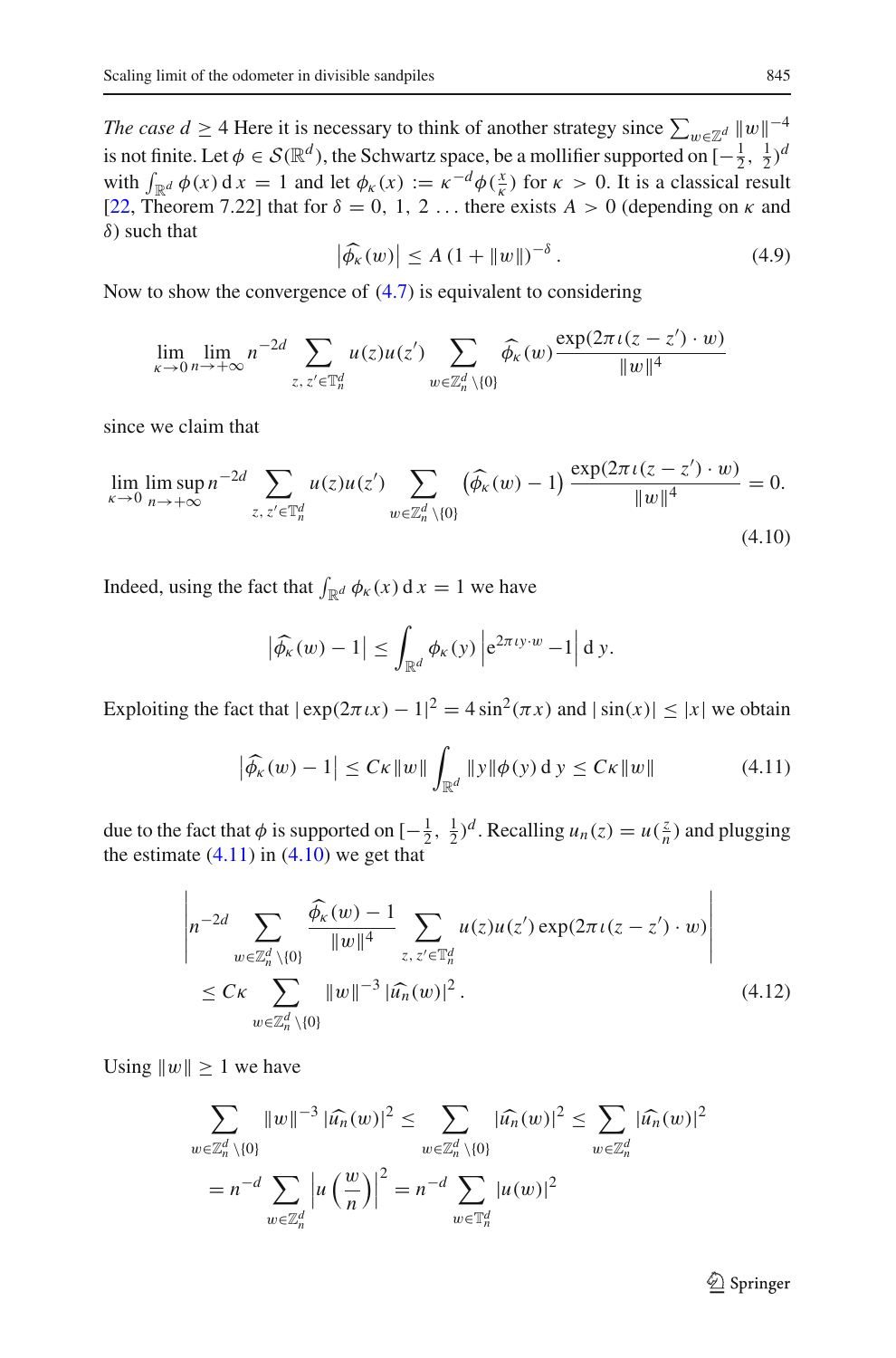where we have used Parseval's identity. We observe then that

$$
\limsup_{n \to +\infty} \left| n^{-2d} \sum_{w \in \mathbb{Z}_n^d \setminus \{0\}} \frac{\widehat{\phi_{\kappa}}(w) - 1}{\|w\|^4} \sum_{z, z' \in \mathbb{T}_n^d} u(z) u(z') \exp(2\pi \iota(z - z') \cdot w) \right|
$$
  
\n
$$
\leq C\kappa \|u\|_{L^2(\mathbb{T}^d)}^2 < +\infty.
$$

Taking the limit  $\kappa \to 0$  in the previous expression we deduce the claim [\(4.10\)](#page-16-1). Now we have to derive the limit of the following expression:

$$
n^{-2d} \sum_{z, z' \in \mathbb{T}_n^d} u(z) u(z') \sum_{w \in \mathbb{Z}_n^d \setminus \{0\}} \widehat{\phi_{\kappa}}(w) \frac{\exp(2\pi \iota(z - z') \cdot w)}{\|w\|^4}.
$$
 (4.13)

Since  $\phi_{\kappa}$  has a fast decay at infinity, and

<span id="page-17-2"></span>
$$
\lim_{n \to +\infty} n^{-d} \sum_{z \in \mathbb{T}_n^d} u(z) \exp(2\pi i z \cdot w) = \widehat{u}(w)
$$

we can apply the dominated convergence theorem to obtain

$$
\lim_{n \to +\infty} n^{-2d} \sum_{z, z' \in \mathbb{T}_n^d} u(z)u(z') \sum_{w \in \mathbb{Z}_n^d \setminus \{0\}} \widehat{\phi_{\kappa}}(w) \frac{\exp(2\pi \iota(z-z') \cdot w)}{\|w\|^4}
$$
  
= 
$$
\sum_{w \in \mathbb{Z}^d \setminus \{0\}} \widehat{\phi_{\kappa}}(w) \frac{|\widehat{u}(w)|^2}{\|w\|^4}.
$$

The bound  $|\phi_{\kappa}(\cdot)| \leq 1$  can be used to obtain a bound uniform in  $\kappa$  on the righthand side of the above expression: consequently we apply the dominated convergence letting  $\kappa \to 0$  to achieve

$$
\lim_{\kappa \to 0} \lim_{n \to +\infty} n^{-2d} \sum_{z, z' \in \mathbb{T}_n^d} u(z) u(z') \sum_{w \in \mathbb{Z}_n^d \setminus \{0\}} \widehat{\phi_{\kappa}}(w) \frac{\exp(2\pi \iota(z - z') \cdot w)}{\|w\|^4}
$$
\n
$$
= \sum_{w \in \mathbb{Z}^d \setminus \{0\}} \frac{|\widehat{u}(w)|^2}{\|w\|^4} = \|u\|_{-1}^2.
$$

This concludes the proof of Proposition [5.](#page-12-0)

## <span id="page-17-0"></span>*4.1.2 Proof on the remainder: Proposition [6](#page-12-1)*

<span id="page-17-1"></span>We owe the reader now the last proofs on  $R_n$  (see  $(4.1)$ ). First we state the following

**Lemma 8** *There exists a constant*  $C > 0$  *such that*  $\sup_{z \in \mathbb{T}^d} |K_n(z)| \leq Cn^{-1}$ *.*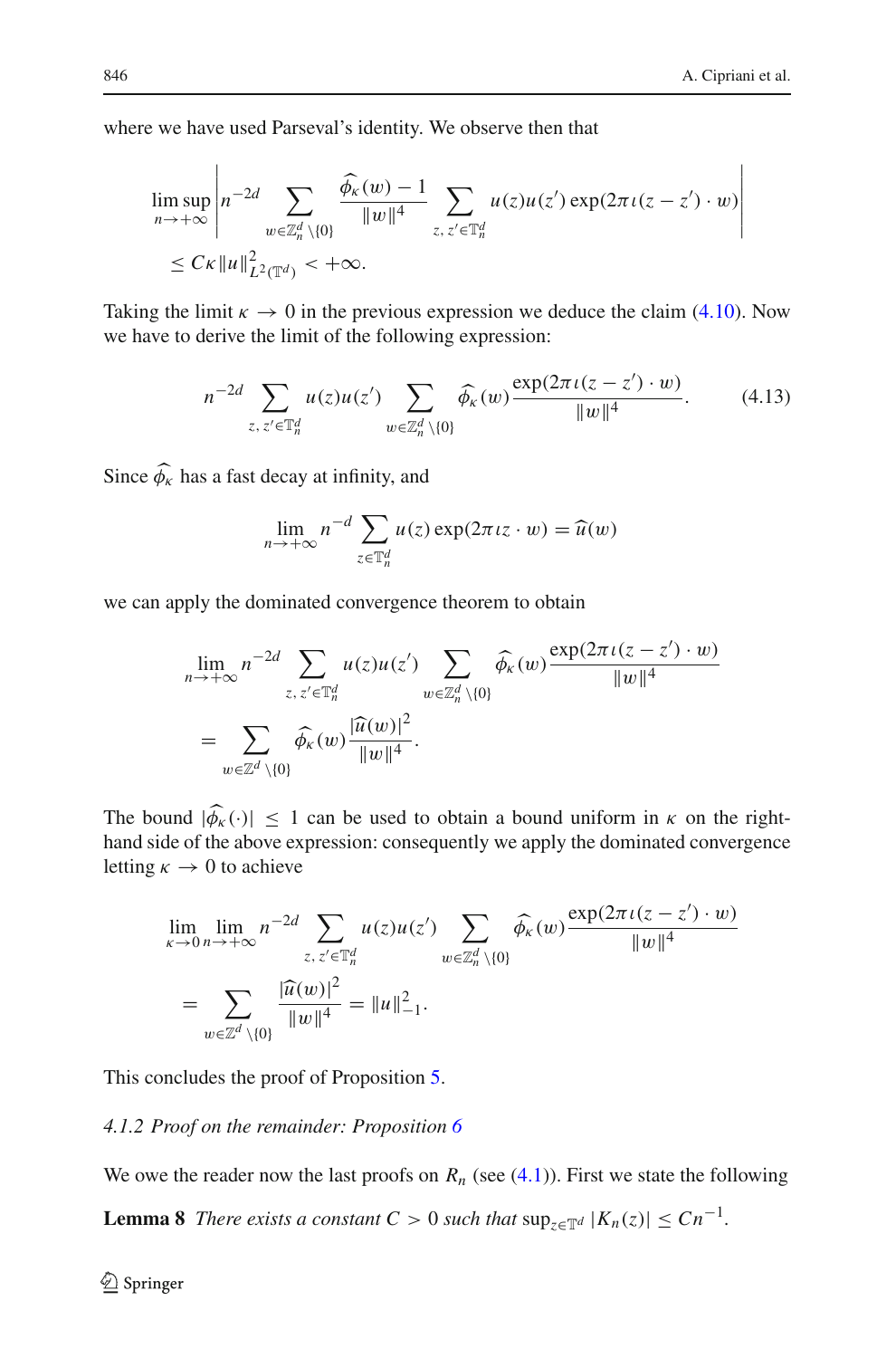*Proof* Using the mean value theorem as  $u \in C^{\infty}(\mathbb{T}^d)$  we get that, for some  $c \in (0, 1)$ ,

$$
|K_n(z)| \le n^d \int_{B\left(z, \frac{1}{2n}\right)} |u(x) - u(z)| dx
$$
  
\n
$$
\le n^d \int_{B\left(z, \frac{1}{2n}\right)} \|\nabla u(cx + (1-c)z)\| \|z - x\| dx
$$
  
\n
$$
\le C \frac{n^d}{2n} \int_{B\left(z, \frac{1}{2n}\right)} \|\nabla u(cx + (1-c)z)\| dx \le C \frac{\|\nabla u\|_{L^{\infty}(\mathbb{T}^d)}}{n}.
$$

Since  $\|\nabla u\|_{L^{\infty}(\mathbb{T}^d)} < +\infty$  the claim follows.

We reprise now the proof on the limit of  $R_n(u)$ .

*Proof of Proposition* [6](#page-12-1) We first compute  $E[R_n(u)^2]$  obtaining

$$
E\left[R_n(u)^2\right] = 16\pi^4 n^{-2d} \sum_{z, z' \in \mathbb{T}_n^d} n^{d-4} H\left(nz, nz'\right) K_n(z) K_n\left(z'\right)
$$
  
\n
$$
\leq n^{-2d} \sum_{z, z' \in \mathbb{T}_n^d} \sum_{w \in \mathbb{Z}_n^d \setminus \{0\}} \frac{\exp(2\pi \iota(z - z') \cdot w)}{\|w\|^4} K_n(z) K_n\left(z'\right)
$$
  
\n
$$
\leq n^{-2d} \sum_{z, z' \in \mathbb{T}_n^d} \sum_{w \in \mathbb{Z}_n^d \setminus \{0\}} \exp(2\pi \iota(z - z') \cdot w) K_n(z) K_n\left(z'\right)
$$

since  $||w|| \ge 1$ . Letting  $K'_n(x) := K(\frac{x}{n})$ , thanks to Lemma [8](#page-17-1) we have that the previous expression is equal to

$$
\sum_{w \in \mathbb{Z}_n^d \setminus \{0\}} \widehat{K_n^{\prime}(w)} \overline{\widehat{K_n^{\prime}(w)}} \leq \sum_{w \in \mathbb{Z}_n^d} \widehat{K_n^{\prime}(w)} \overline{\widehat{K_n^{\prime}(w)}} \n= n^{-d} \sum_{w \in \mathbb{Z}_n^d} K_n^{\prime}(w) \overline{K_n^{\prime}(w)} \leq ||K_n||^2_{L^{\infty}(\mathbb{T}^d)} \leq Cn^{-2}.
$$

This shows immediately that  $R_n(u)$  converges in  $L^2$  to 0.

We are then done with the proof of  $(P2)$  on page 7.

#### <span id="page-18-0"></span>**4.2 Tightness: proof of (P1)**

We proceed to prove tightness. Before that, we must introduce a fundamental result: Rellich's theorem.

**Theorem 9** (Rellich's theorem) *If*  $k_1 < k_2$  *the inclusion operator*  $H^{k_2}(\mathbb{T}^d) \hookrightarrow$  $H^{k_1}(\mathbb{T}^d)$  *is a compact linear operator. In particular for any radius*  $R > 0$ *, the closed ball*  $B_{\mathcal{H}_{-\frac{\epsilon}{2}}}(0, R)$  *is compact in*  $\mathcal{H}_{-\epsilon}$ *.* 

$$
f_{\rm{max}}
$$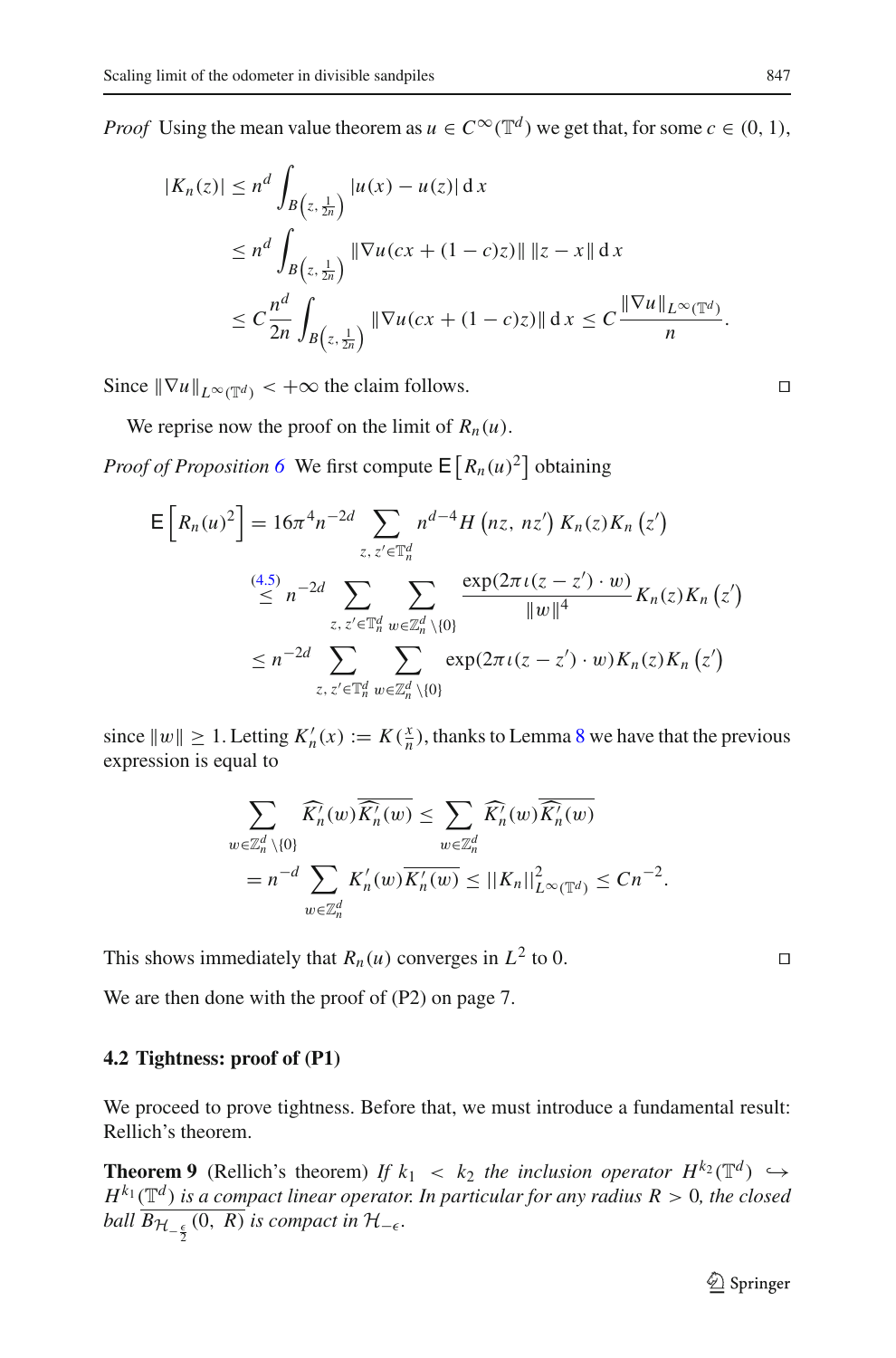*Sketch of the proof* The proof is readily adapted from the one in Roe [\[21](#page-38-19), Theorem 5.8]. Let  $\omega > 0$  be arbitrarily small. Let *B* be the unit ball of  $H^{k_2}(\mathbb{T}^d)$ . We quotient then the space  $H^{k_2}(\mathbb{T}^d)$  by the subspace  $Z := \{f : \widehat{f}(v) = 0 \text{ for } ||v|| > N\}$  with  $N = N(\omega)$ large enough so that  $|| f ||_{k_1} < \omega$  for  $f \in B \cap Z$ . The unitary ball in  $H^{k_2}/Z$  is then compact and thus can be covered by finitely many  $\omega$ -balls, giving a finite  $2\omega$ covering of balls for *B* in the  $H^{k_1}$ -norm as well. This shows the inclusion operator is compact.

We take  $k_1 := -\epsilon$  and  $k_2 := -\frac{\epsilon}{2}$ . By the definitions in Sect. [2.2,](#page-6-0) there is a Hilbert space isomorphism between  $H^a(\tilde{\mathbb{T}}^d)$  and  $\mathcal{H}_a(\mathbb{T}^d)$ . Applying the above observation, we get the result we get the result.

*Proof of tightness* Choose  $-\epsilon < -\frac{d}{2}$ . Observe that

$$
\|\Xi_n\|_{L^2(\mathbb{T}^d)}^2 = 16\pi^4 n^{d-4} \sum_{x, y \in \mathbb{T}_n^d} \left( \chi_{nx} - \min_{w \in \mathbb{Z}_n^d} \chi_w \right) \left( \chi_{ny} - \min_{w \in \mathbb{Z}_n^d} \chi_w \right)
$$

is a. s. finite, for fixed *n*, being a finite combination of Gaussian variables and their minimum. Hence  $\Xi_n \in L^2(\mathbb{T}^d) \subset \mathcal{H}_{-\epsilon}(\mathbb{T}^d)$  a. s. By Rellich's theorem it will suffice to find, for all  $\delta > 0$ , a  $R = R(\delta) > 0$  such that

$$
\sup_{n\in\mathbb{N}}\mathsf{P}\left(\|\Xi_n\|_{\mathcal{H}_{-\frac{\epsilon}{2}}}\geq R\right)\leq\delta.
$$

A consequence of Markov's inequality is that such an  $R(\delta)$  can be found as long as we show that for some  $C > 0$ 

$$
\sup_{n\in\mathbb{N}}\mathsf{E}\left[\|\Xi_n\|_{\mathcal{H}_{-\frac{\epsilon}{2}}}^2\right]\leq C.
$$

Since  $\Xi_n \in L^2$ , it admits a Fourier series representation  $\Xi_n(\vartheta) = \sum_{v \in \mathbb{Z}^d} \widehat{\Xi_n}(v) \mathbf{e}_v(\vartheta)$ with  $\Xi_n(v) = (\Xi_n, e_v)_{L^2(\mathbb{T}^d)}$ . Thus we can express

$$
\|\Xi_n\|_{\mathcal{H}_{-\frac{\epsilon}{2}}}^2 = \sum_{\nu \in \mathbb{Z}^d \setminus \{0\}} \|\nu\|^{-2\epsilon} \left|\widehat{\Xi_n}(\nu)\right|^2.
$$

Observe that

$$
\widehat{\Xi_n}(\nu) = \int_{\mathbb{T}^d} \Xi_n(\vartheta) \mathbf{e}_{\nu}(\vartheta) d\vartheta = 4\pi^2 \sum_{x \in \mathbb{T}_n^d} n^{\frac{d-4}{2}} \chi_{nx} \int_{B(x, \frac{1}{2n})} \mathbf{e}_{\nu}(\vartheta) d\vartheta.
$$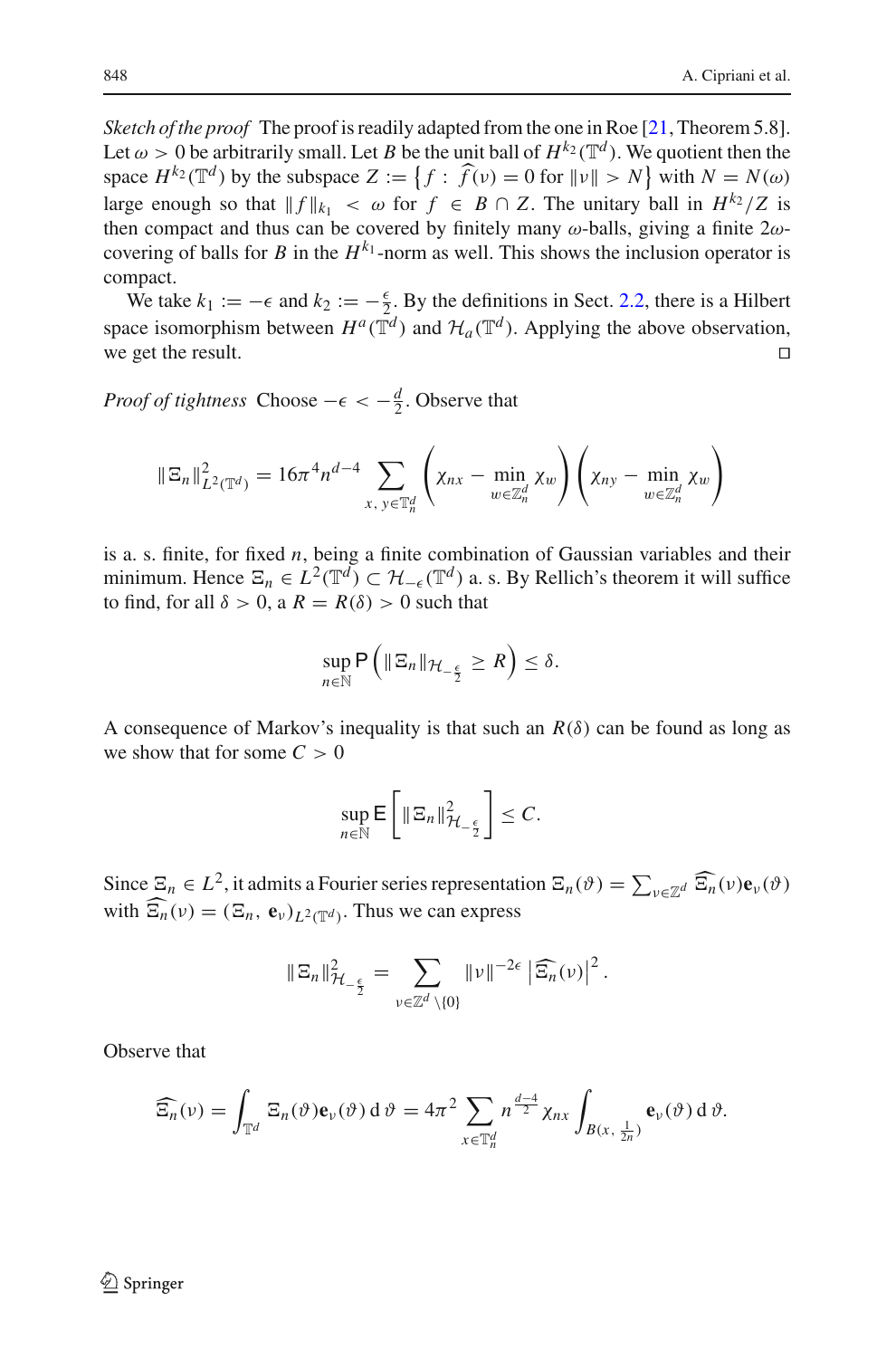This gives

$$
\mathsf{E}\left[\|\Xi_{n}\|_{\mathcal{H}_{-\frac{\epsilon}{2}}}^{2}\right]
$$
\n
$$
= 16\pi^{4} \sum_{\substack{\nu \in \mathbb{Z}^{d} \setminus\{0\} \, x, \, y \in \mathbb{T}_{n}^{d}}} \sum_{\substack{\nu \in \mathbb{Z}^{d} \setminus\{0\} \, x, \, y \in \mathbb{T}_{n}^{d}}} \|\nu\|^{-2\epsilon} n^{d-4} \mathsf{E}\left[\chi_{nx}\chi_{ny}\right] \int_{B(x,\frac{1}{2n})} \mathbf{e}_{\nu}(\vartheta) \,d\vartheta \int_{B(y,\frac{1}{2n})} \overline{\mathbf{e}_{\nu}(\vartheta)} \,d\vartheta
$$
\n
$$
= 16\pi^{4} \sum_{\substack{\nu \in \mathbb{Z}^{d} \setminus\{0\} \, x, \, y \in \mathbb{T}_{n}^{d}}} \sum_{\substack{\nu \in \mathbb{Z}^{d} \setminus\{0\} \, x, \, y \in \mathbb{T}_{n}^{d}}} \|\nu\|^{-2\epsilon} n^{d-4} H(nx, \, ny) \int_{B(x,\frac{1}{2n})} \mathbf{e}_{\nu}(\vartheta) \,d\vartheta \int_{B(y,\frac{1}{2n})} \overline{\mathbf{e}_{\nu}(\vartheta)} \,d\vartheta.
$$
\n(4.14)

Let us denote by  $F_{n,\nu} : \mathbb{T}_n^d \to \mathbb{R}$  the function  $F_{n,\nu}(x) := \int_{B(x, \frac{1}{2n})} \mathbf{e}_{\nu}(\vartheta) d\vartheta$ . Since  $\mathbf{e}_v \in L^2(\mathbb{T}^d)$ , the Cauchy-Schwarz inequality implies that  $F_{n,v} \in L^1(\mathbb{T}^d)$ .

Assume we can prove

**Claim 10** *There exists*  $C' > 0$  *such that* 

<span id="page-20-2"></span><span id="page-20-1"></span><span id="page-20-0"></span>
$$
\sup_{v \in \mathbb{Z}^d} \sup_{n \in \mathbb{N}} \sum_{x, y \in \mathbb{T}_n^d} n^{d-4} H(nx, ny) F_{n, v}(x) \overline{F_{n, v}(y)} \le C'. \tag{4.15}
$$

Using the above Claim and  $-\epsilon < -\frac{d}{2}$ , from [\(4.14\)](#page-20-0) we get

$$
\mathsf{E}\left[\|\Xi_n\|_{\mathcal{H}_{-\frac{\epsilon}{2}}}^2\right] = 16\pi^4 \sum_{\substack{\nu \in \mathbb{Z}^d \setminus \{0\} \\ \leq C' \sum_{k \geq 1} k^{d-1-2\epsilon} \leq C}} \|\nu\|^{-2\epsilon} \sum_{x, y \in \mathbb{T}_n^d} n^{d-4} H(nx, \, ny) F_{n, \, \nu}(x) \overline{F_{n, \, \nu}(y)}
$$

This concludes the proof, assuming Claim  $10$ .

We are then left to show the claim we have made:

*Proof of Claim [10](#page-20-1)* First we use the bound [\(4.5\)](#page-13-3) and the fact that

$$
\sum_{x, y \in \mathbb{T}_n^d} \exp(2\pi \iota(x - y) \cdot w) F_{n, \nu}(x) \overline{F_{n, \nu}(y)} = \left| \widehat{F_{n, \nu}(w)} \right|^2 n^{2d} \ge 0
$$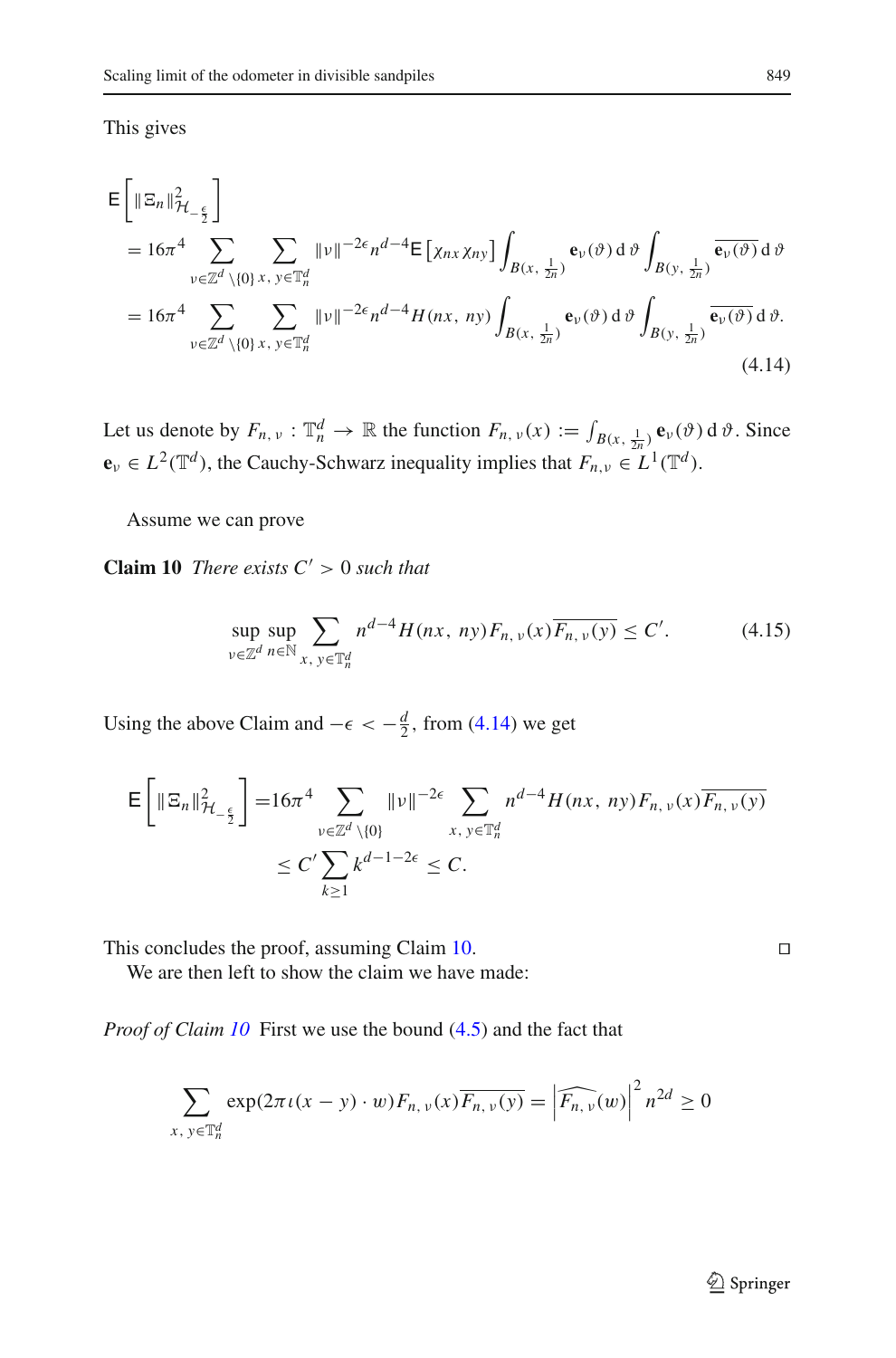to obtain

<span id="page-21-0"></span>
$$
\sum_{x, y \in \mathbb{T}_n^d} n^{d-4} H(nx, ny) F_{n, v}(x) \overline{F_{n, v}(y)}
$$
\n
$$
= \sum_{x, y \in \mathbb{T}_n^d} \frac{n^{d-4} n^{-d}}{16} \sum_{w \in \mathbb{Z}_n^d \setminus \{0\}} \frac{\exp(2\pi \iota (x - y) \cdot w)}{\left(\sum_{i=1}^d \sin^2 \left(\pi \frac{w_i}{n}\right)\right)^2} F_{n, v}(x) \overline{F_{n, v}(y)}
$$
\n
$$
\stackrel{(4.5)}{\leq} C \sum_{x, y \in \mathbb{T}_n^d} \sum_{w \in \mathbb{Z}_n^d \setminus \{0\}} \frac{\exp(2\pi \iota (x - y) \cdot w)}{\|w\|^4} F_{n, v}(x) \overline{F_{n, v}(y)} \tag{4.16}
$$

Choose a mollifier  $\phi_k$  as in the previous considerations (see below [\(6.1\)](#page-34-1)). We rewrite the expression in the right-hand side of  $(4.16)$  accordingly as

<span id="page-21-2"></span>
$$
C \sum_{x, y \in \mathbb{T}_n^d} \sum_{w \in \mathbb{Z}_n^d \setminus \{0\}} \widehat{\phi_{\kappa}}(w) \frac{\exp(2\pi \iota(x - y) \cdot w)}{\|w\|^4} F_{n, v}(x) \overline{F_{n, v}(y)}
$$
  
+ 
$$
C \sum_{x, y \in \mathbb{T}_n^d} \sum_{w \in \mathbb{Z}_n^d \setminus \{0\}} \left(1 - \widehat{\phi_{\kappa}}(w)\right) \frac{\exp(2\pi \iota(x - y) \cdot w)}{\|w\|^4} F_{n, v}(x) \overline{F_{n, v}(y)}. \quad (4.17)
$$

First we get a bound for the second term. Denote as  $G_{n, \nu} : \mathbb{Z}_n^d \to \mathbb{R}$  the rescaled function  $G_{n, v}(z) := F_{n, v}(\frac{z}{n})$ . Now we have

$$
C \sum_{x, y \in \mathbb{T}_n^d} \sum_{w \in \mathbb{Z}_n^d \setminus \{0\}} \left(1 - \widehat{\phi_{\kappa}}(w)\right) \frac{\exp(2\pi \iota(x - y) \cdot w)}{\|w\|^4} F_{n, v}(x) \overline{F_{n, v}(y)}
$$
  
\n
$$
= C \sum_{w \in \mathbb{Z}_n^d \setminus \{0\}} \frac{1 - \widehat{\phi_{\kappa}}(w)}{\|w\|^4} \sum_{x, y \in \mathbb{Z}_n^d} F_{n, v}(\frac{x}{n}) \overline{F_{n, v}(\frac{y}{n})} \exp\left(2\pi \iota(x - y) \cdot \frac{w}{n}\right)
$$
  
\n
$$
= C n^{2d} \sum_{w \in \mathbb{Z}_n^d \setminus \{0\}} \frac{1 - \widehat{\phi_{\kappa}}(w)}{\|w\|^4} \overline{G_{n, v}(w)} \overline{\widehat{G_{n, v}(w)}} \frac{(4.11)}{\sqrt{G_{n, v}(w)}} C \kappa n^{2d} \sum_{w \in \mathbb{Z}_n^d} \left|\widehat{G_{n, v}(w)}\right|^2
$$

where in the last inequality we have used that  $||w|| \ge 1$  and  $|\widehat{G_{n,\nu}(0)}|$ description of  $G_{n, v}$ , the fact that  $|F_{n, v}(w)| \leq n^{-d}$  and Parseval give  $2^2 \geq 0$ . The

<span id="page-21-1"></span>
$$
\sum_{w \in \mathbb{Z}_n^d} \left| \widehat{G_{n,\nu}}(w) \right|^2 = n^{-d} \sum_{w \in \mathbb{Z}_n^d} G_{n,\nu}(w) \overline{G_{n,\nu}(w)} = n^{-d} \sum_{w \in \mathbb{T}_n^d} F_{n,\nu}(w) \overline{F_{n,\nu}(w)}
$$
  

$$
\leq n^{-2d} \sum_{w \in \mathbb{T}_n^d} \int_{B(w, \frac{1}{2n})} |\mathbf{e}_{\nu}(\vartheta)| d\vartheta = n^{-2d} \int_{\mathbb{T}^d} |\mathbf{e}_{\nu}(\vartheta)| d\vartheta
$$
  

$$
\leq n^{-2d} ||\mathbf{e}_{\nu}||_{L^1(\mathbb{T}^d)} \leq Cn^{-2d}.
$$
 (4.18)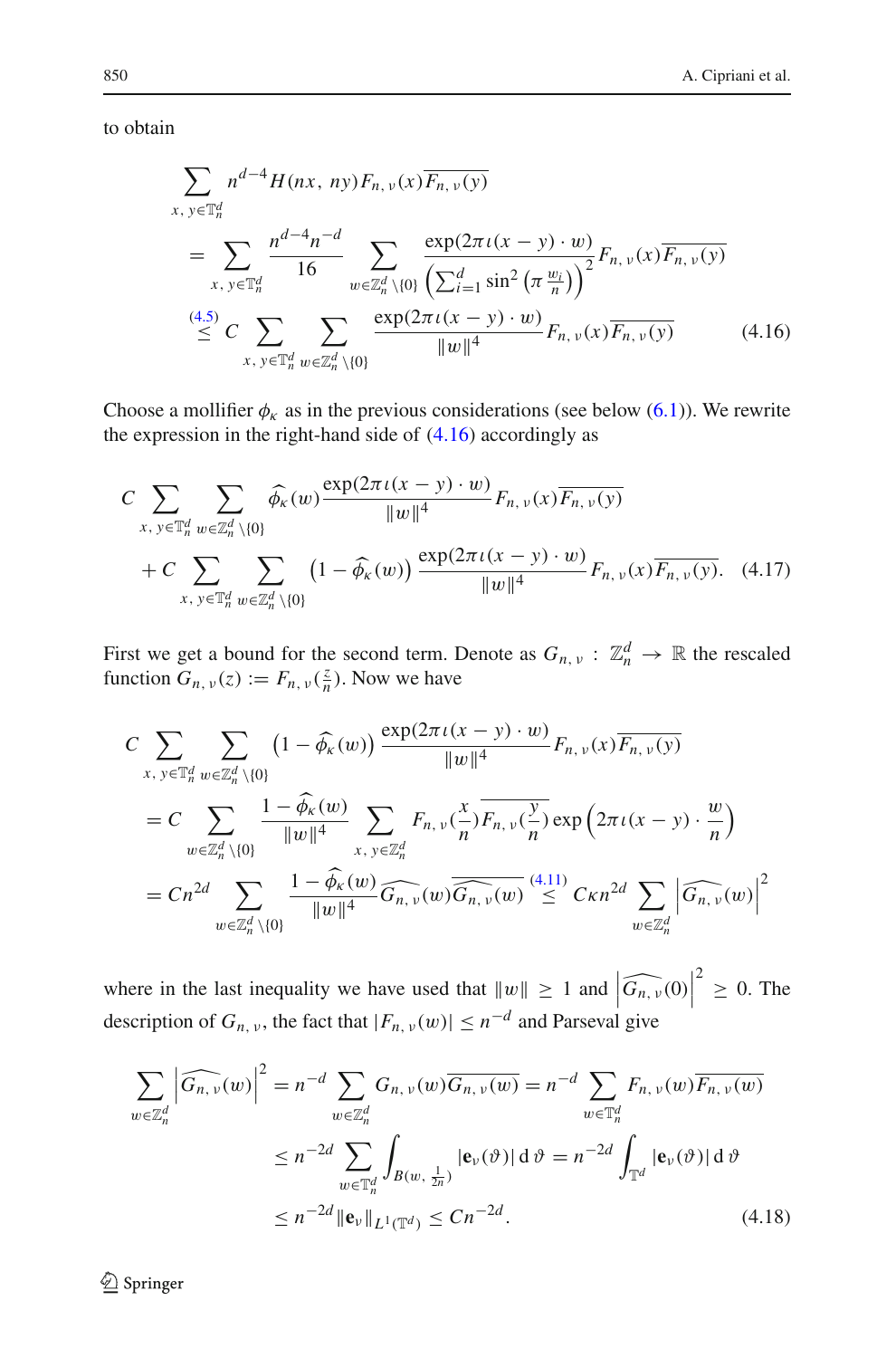By means of [\(4.18\)](#page-21-1) we get that

<span id="page-22-0"></span>
$$
C \sum_{x, y \in \mathbb{T}_n^d} \sum_{w \in \mathbb{Z}_n^d \setminus \{0\}} \left(1 - \widehat{\phi_{\kappa}}(w)\right) \frac{\exp(2\pi \iota(x - y) \cdot w)}{\|w\|^4} F_{n, v}(x) \overline{F_{n, v}(y)} \leq C\kappa. \tag{4.19}
$$

We are back to bounding the first term in  $(4.17)$ .

$$
C \sum_{x, y \in \mathbb{T}_n^d} \sum_{w \in \mathbb{Z}_n^d \setminus \{0\}} \widehat{\phi_{\kappa}}(w) \frac{\exp(2\pi \iota(x - y) \cdot w)}{\|w\|^4} F_{n, v}(x) \overline{F_{n, v}(y)}
$$
  
= 
$$
C \sum_{x, y \in \mathbb{T}_n^d} \sum_{w \in \mathbb{Z}^d \setminus \{0\}} \widehat{\phi_{\kappa}}(w) \frac{\exp(2\pi \iota(x - y) \cdot w)}{\|w\|^4} F_{n, v}(x) \overline{F_{n, v}(y)}
$$
  

$$
- C \sum_{x, y \in \mathbb{T}_n^d} \sum_{w \in \mathbb{Z}^d : \|w\|_{\infty} > n} \widehat{\phi_{\kappa}}(w) \frac{\exp(2\pi \iota(x - y) \cdot w)}{\|w\|^4} F_{n, v}(x) \overline{F_{n, v}(y)}.
$$

Using [\(4.9\)](#page-16-2) we obtain a bound on the second term as

$$
\sum_{x, y \in \mathbb{T}_n^d} \sum_{w \in \mathbb{Z}^d : ||w||_{\infty} > n} \widehat{\phi}_{\kappa}(w) \frac{\exp(2\pi \iota(x - y) \cdot w)}{||w||^4} F_{n, v}(x) \overline{F_{n, v}(y)}
$$
\n
$$
\leq C \sum_{x, y \in \mathbb{T}_n^d} \sum_{w \in \mathbb{Z}^d : ||w||_{\infty} > n} n^{-4} |\widehat{\phi}_{\kappa}(w)| \left| F_{n, v}(x) \overline{F_{n, v}(y)} \right|
$$
\n
$$
\leq C \sum_{w \in \mathbb{Z}^d : ||w||_{\infty} > n} |\widehat{\phi}_{\kappa}(w)| \left( \sum_{x \in \mathbb{T}_n^d} |F_{n, v}(x)| \right)^2
$$
\n
$$
\leq C \sum_{w \in \mathbb{Z}^d : ||w||_{\infty} > n} \frac{||e_v||_{L^1(\mathbb{T}^d)}^2}{(1 + ||w||)^{\delta}} \leq C. \tag{4.20}
$$

Finally [\(4.9\)](#page-16-2) tells us that

$$
\sum_{x, y \in \mathbb{T}_n^d} \sum_{w \in \mathbb{Z}^d \setminus \{0\}} \widehat{\phi_{\kappa}}(w) \frac{\exp(2\pi \iota (x - y) \cdot w)}{\|w\|^4} F_{n, v}(x) \overline{F_{n, v}(y)}
$$
\n
$$
\leq C \sum_{x, y \in \mathbb{T}_n^d} \sum_{w \in \mathbb{Z}^d} \frac{1}{(1 + \|w\|)^{\delta}} \left| F_{n, v}(x) \overline{F_{n, v}(y)} \right|
$$
\n
$$
\leq C \sum_{w \in \mathbb{Z}^d} \frac{1}{(1 + \|w\|)^{\delta}} \|\mathbf{e}_v\|_{L^1(\mathbb{T}^d)}^2 \leq C,
$$
\n(4.21)

where *C* possibly depends on  $\kappa$  and  $\delta$ . Plugging in [\(4.15\)](#page-20-2) the expressions [\(4.19\)](#page-22-0), [\(4.20\)](#page-22-1) and  $(4.21)$  we can draw the required conclusion.

This gives a proof of (P1) on page 7 and completes the proof of Theorem [1.](#page-4-0)

<span id="page-22-2"></span><span id="page-22-1"></span> $\mathcal{D}$  Springer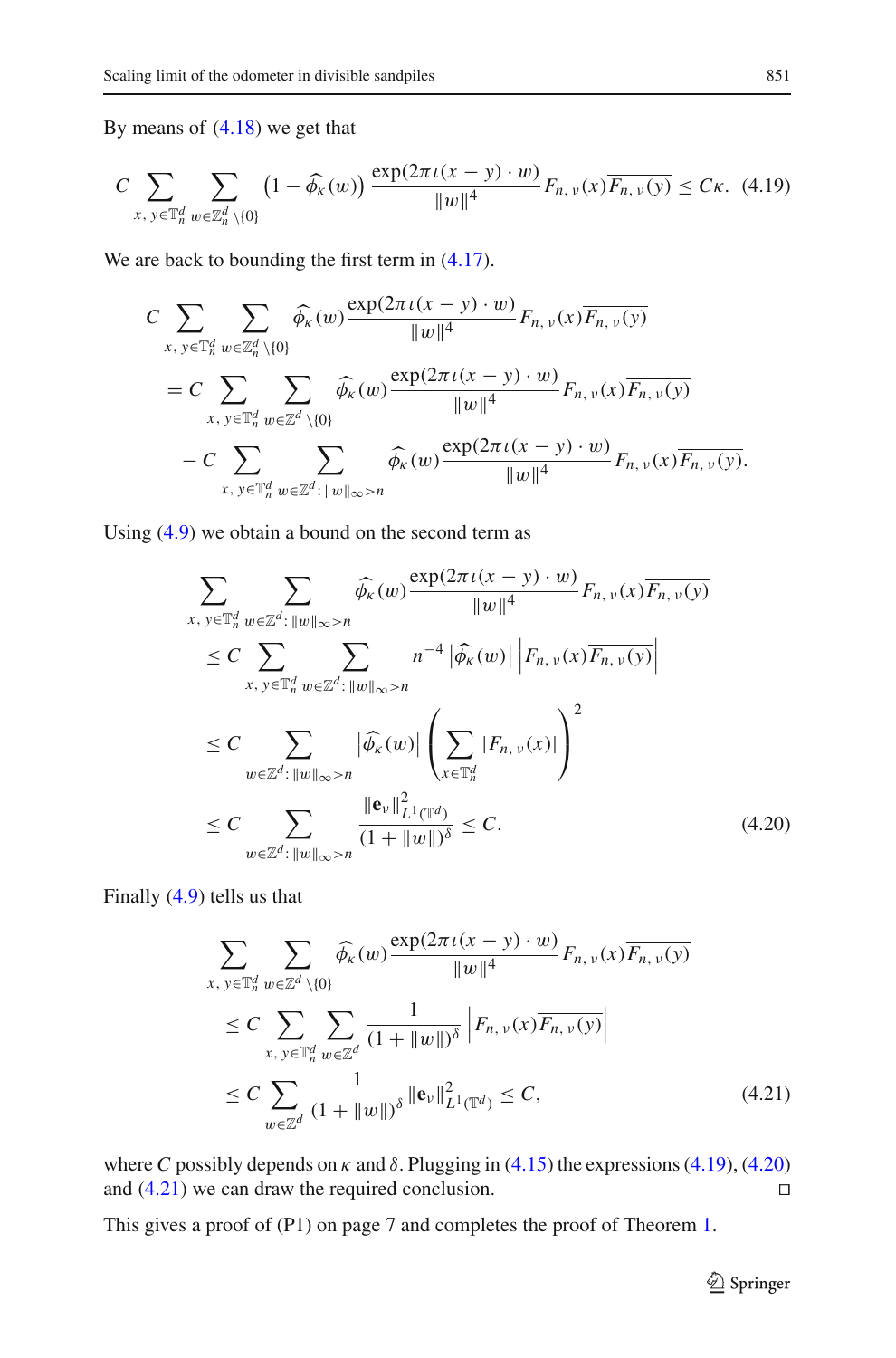# <span id="page-23-0"></span>**5 Proof of Theorem [2](#page-4-1)**

*Strategy of the proof* We will argue as in Theorem [1](#page-4-0) and need thus to show both (P1) and (P2). While (P2) will follow almost in the same way as in the Gaussian case, (P1) will require a different approach. Firstly, we will need to remove constants in defining *en* so that we will end up working with a field depending only on linear combinations of  $(\sigma(x))_{x \in \mathbb{Z}_n^d}$ . Secondly, we will show in Sect. [5.1](#page-24-0) that, for  $\sigma$  bounded a. s., the convergence to the bilaplacian field is ensured via the moment method. Lastly, we will truncate the weights  $\sigma$  at a level  $\mathcal{R} > 0$  and show that the truncated field approximates the original one.

*Reduction to a bounded field* We first recall some facts from Levine et al. [\[17](#page-38-0)]. Note that odometer *en* satisfies

$$
\begin{cases} \Delta_g e_n(x) = 1 - s(x), \\ \min_{z \in \mathbb{Z}_n^d} e_n(z) = 0. \end{cases}
$$

Also if one defines

<span id="page-23-1"></span>
$$
v_n(y) = \frac{1}{2d} \sum_{x \in \mathbb{Z}_n^d} g(x, y)(s(x) - 1),
$$
\n(5.1)

then  $\Delta_g(e_n - v_n)(z) = 0$ . Since any harmonic function on a finite connected graph is constant, it follows from the proof of Proposition 1.3 of Levine et al. [\[17](#page-38-0)] that the odometer has the following representation also in the case where the weights are non-Gaussian:

$$
e_n(x) = v_n(x) - \min_{z \in \mathbb{Z}_n^d} v_n(z).
$$
 (5.2)

Let us define the following functional: for any function  $h_n : \mathbb{Z}_n^d \to \mathbb{R}$  set

$$
\Xi_{h_n}(x) := 4\pi^2 \sum_{z \in \mathbb{T}_n^d} n^{\frac{d-4}{2}} h_n(nz) \mathbb{1}_{B(z, \frac{1}{2n})}(x), \quad x \in \mathbb{T}^d.
$$

Note that for  $u \in C^{\infty}(\mathbb{T}^d)$  such that  $\int_{\mathbb{T}^d} u(x) dx = 0$  it follows immediately that

$$
\langle \Xi_{e_n}, u \rangle = \langle \Xi_{v_n}, u \rangle.
$$

Observe that

$$
s(x) - 1 = \sigma(x) - \frac{1}{n^d} \sum_{y \in \mathbb{Z}_n^d} \sigma(y)
$$

and hence we have from [\(5.1\)](#page-23-1)

$$
v_n(y) = \frac{1}{2d} \sum_{x \in \mathbb{Z}_n^d} g(x, y) \sigma(x) - \frac{1}{2dn^d} \sum_{x \in \mathbb{Z}_n^d} g(x, y) \sum_{z \in \mathbb{Z}_n^d} \sigma(z).
$$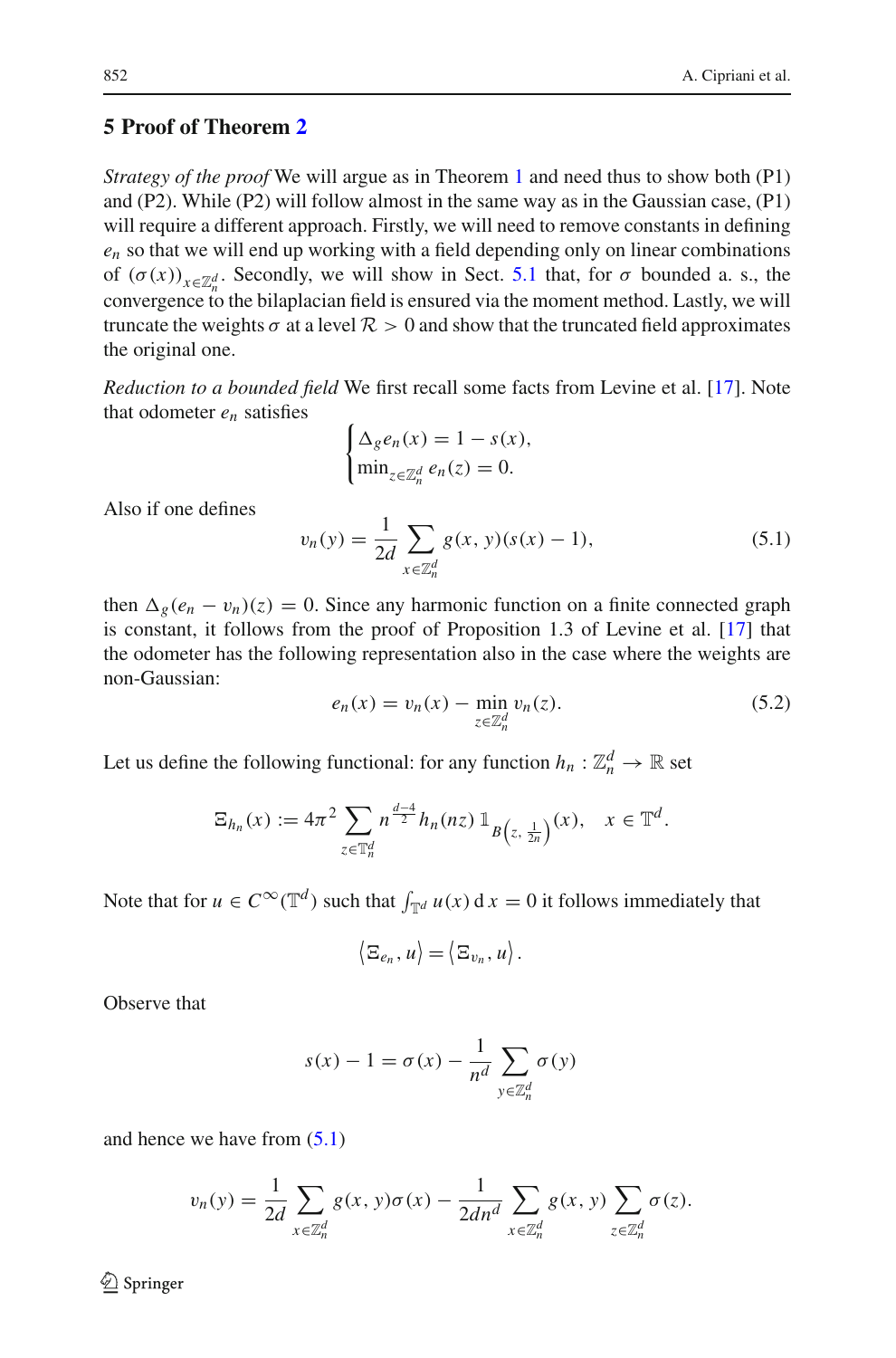By [\(3.2\)](#page-9-3) it follows that  $(2d)^{-1} \sum_{x \in \mathbb{Z}_n^d} g(x, y) = (2d)^{-1} n^{-d} \sum_{w \in \mathbb{Z}_n^d} \mathsf{E}_y[\tau_w]$  which is independent of *y*. We can then say that

$$
v_n(y) = \frac{1}{2d} \sum_{x \in \mathbb{Z}_n^d} g(x, y) \sigma(x) - Cn^{-d} \sum_{z \in \mathbb{Z}_n^d} \sigma(z).
$$

If we call

$$
w_n(y) := (2d)^{-1} \sum_{x \in \mathbb{Z}_n^d} g(x, y) \sigma(x),
$$

by the mean-zero property of the test functions it follows that  $\langle \Xi_{v_n}, u \rangle = \langle \Xi_{w_n}, u \rangle$ . Therefore we shall reduce ourselves to study the convergence of the field  $\Xi_{w_n}$ . To determine its limit, we will first prove that all moments of  $\Xi_{w_n}$  converge to those of  $\Xi$ ; via characteristic functions, we will show that the limit is uniquely determined by moments.

#### <span id="page-24-0"></span>**5.1 Scaling limit with bounded weights**

The goal of this Subsection is to determine the scaling limit for bounded weights, namely to prove

**Theorem 11** (Scaling limit for bounded weights) *Assume*  $(\sigma(x))_{x \in \mathbb{Z}_n^d}$  *is a collection of i.i.d. variables with*  $E[\sigma] = 0$  *and*  $E[\sigma^2] = 1$ *. Moreover assume there exists*  $K < +\infty$  *such that*  $|\sigma| \leq K$  *almost surely. Let*  $d \geq 1$  *and*  $e_n(\cdot)$  *be the corresponding odometer. Then if we define the formal field*  $\Xi_n$  *as in* [\(1.3\)](#page-4-2) *for such i.i.d. weights, then it converges in law as*  $n \to +\infty$  *to the bilaplacian field*  $\Xi$  *on*  $\mathbb{T}^d$ *. The convergence holds in the same fashion of Theorem* [1](#page-4-0)*.*

<span id="page-24-1"></span>Before showing this result, we must prove an auxiliary Lemma. It gives us a uniform estimate in *n* on the Fourier series of the mean of *u* in a small ball.

**Lemma 12** *Fix*  $u \in C^{\infty}(\mathbb{T}^d)$  *with zero average. If we define* 

$$
T_n: \mathbb{T}^d \to \mathbb{R}
$$

$$
z \mapsto \int_{B(z, \frac{1}{2n})} u(y) \, dy
$$

and  $\mathcal{T}_n : \mathbb{Z}_n^d \to \mathbb{R}$  is defined as  $\mathcal{T}_n(z) := T_n\left(\frac{z}{n}\right)$  , then for n large enough we can find *a constant*  $M := \mathcal{M}(d, u) < +\infty$  *such that* 

$$
n^d \sum_{z \in \mathbb{Z}_n^d} |\widehat{T}_n(z)| \leq \mathcal{M}.
$$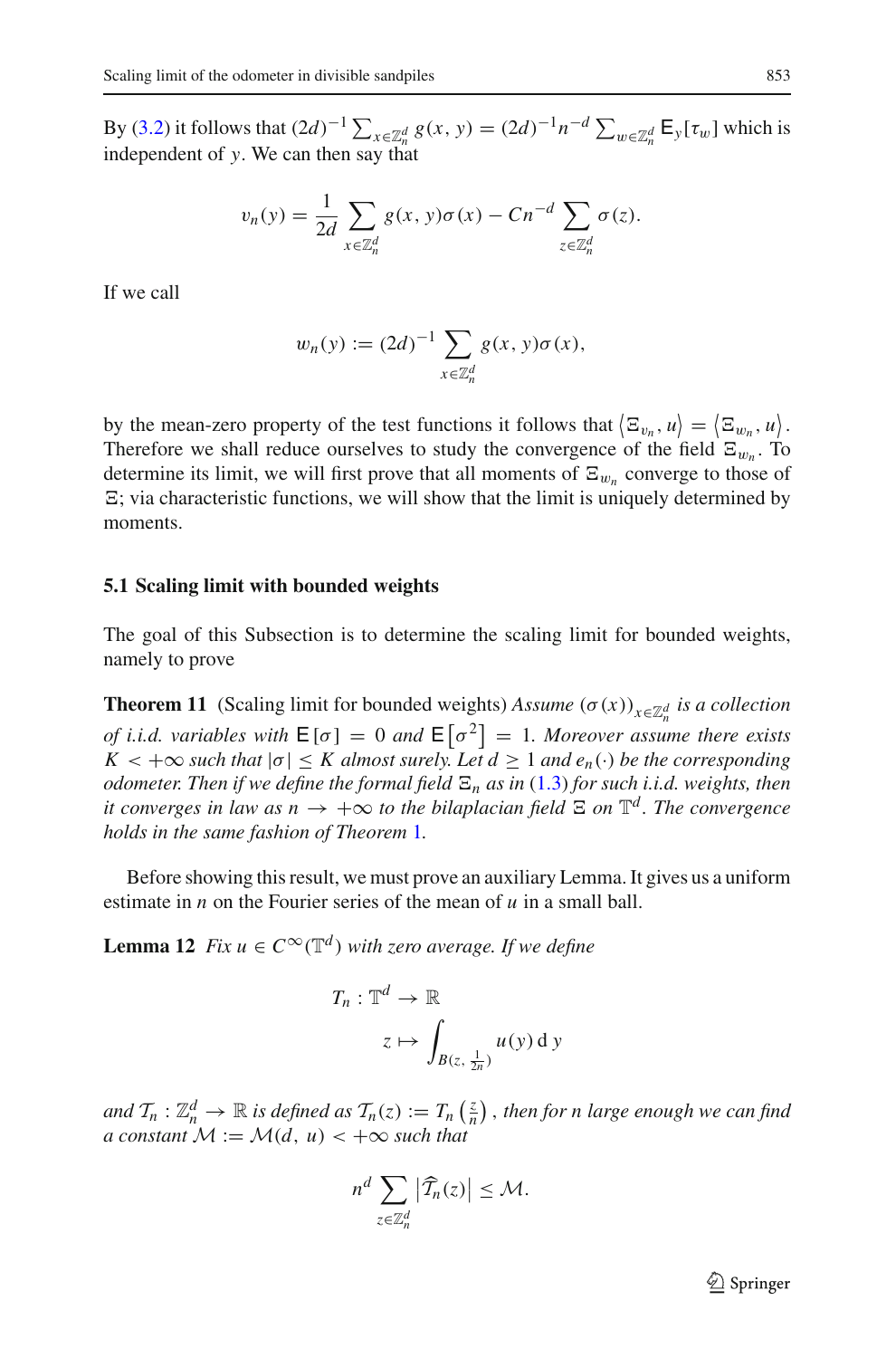*Proof* For  $z \in \mathbb{Z}_n^d$  we can write

$$
\widehat{T}_n(z) = \langle T_n, \psi_z \rangle = \frac{1}{n^d} \sum_{y \in \mathbb{Z}_n^d} T_n(y) \psi_{-z}(y)
$$
  
= 
$$
\frac{1}{n^d} \sum_{y \in \mathbb{Z}_n^d} T_n\left(\frac{y}{n}\right) \exp\left(-2\pi i z \cdot \frac{y}{n}\right) = \frac{1}{n^d} \sum_{y \in \mathbb{T}_n^d} T_n(y) \exp(-2\pi i z \cdot y).
$$
\n(5.3)

Since  $u \in C^{\infty}(\mathbb{T}^d)$ , one can take derive under the integral sign and get that  $T_n \in$  $C^{\infty}(\mathbb{T}^d)$ , so  $\sum_{z \in \mathbb{Z}^d} |\widehat{T}_n(z)| < +\infty$ . Hence by the Fourier inversion theorem we have the following inversion formula to be valid for every  $y \in \mathbb{T}^d$ :

<span id="page-25-1"></span><span id="page-25-0"></span>
$$
T_n(y) = \sum_{w \in \mathbb{Z}^d} \widehat{T}_n(w) \exp(2\pi \iota y \cdot w).
$$

First we split the sum above according to the norm of w and plug it in  $(5.3)$ . Namely we get

$$
\widehat{T}_n(z) = \frac{1}{n^d} \sum_{y \in \mathbb{T}_n^d} T_n(y) \exp(-2\pi i z \cdot y)
$$
\n
$$
= \frac{1}{n^d} \sum_{y \in \mathbb{T}_n^d} \sum_{w \in \mathbb{Z}_n^d} \widehat{T}_n(w) \exp(2\pi i w \cdot y) \exp(-2\pi i z \cdot y)
$$
\n
$$
+ \frac{1}{n^d} \sum_{y \in \mathbb{T}_n^d} \sum_{w \in \mathbb{Z}^d : ||w||_{\infty} > n} \widehat{T}_n(w) \exp(2\pi i w \cdot y) \exp(-2\pi i z \cdot y).
$$
\n(5.4)

Let us look at the first summation: using the orthogonality of the characters of  $L^2(\mathbb{Z}_n^d)$ we can write

$$
\frac{1}{n^d} \sum_{y \in \mathbb{T}_n^d} \sum_{w \in \mathbb{Z}_n^d} \widehat{T}_n(w) \exp(2\pi \iota w \cdot y) \exp(-2\pi \iota z \cdot y)
$$
  
\n
$$
= \frac{1}{n^d} \sum_{w \in \mathbb{Z}_n^d} \widehat{T}_n(w) \sum_{y \in \mathbb{Z}_n^d} \exp\left(2\pi \iota w \cdot \frac{y}{n}\right) \exp\left(-2\pi \iota z \cdot \frac{y}{n}\right)
$$
  
\n
$$
= \frac{1}{n^d} \sum_{w \in \mathbb{Z}_n^d} \widehat{T}_n(w) n^d \mathbb{1}_{w=z} = \widehat{T}_n(z).
$$

Noting that

$$
\widehat{T}_n(0) = \frac{1}{n^d} \sum_{y \in \mathbb{T}_n^d} T_n(y) = \frac{1}{n^d} \sum_{y \in \mathbb{T}_n^d} \int_{B\left(y, \frac{1}{2n}\right)} u(x) \, dx = \frac{1}{n^d} \int_{\mathbb{T}^d} u(x) \, dx = 0,
$$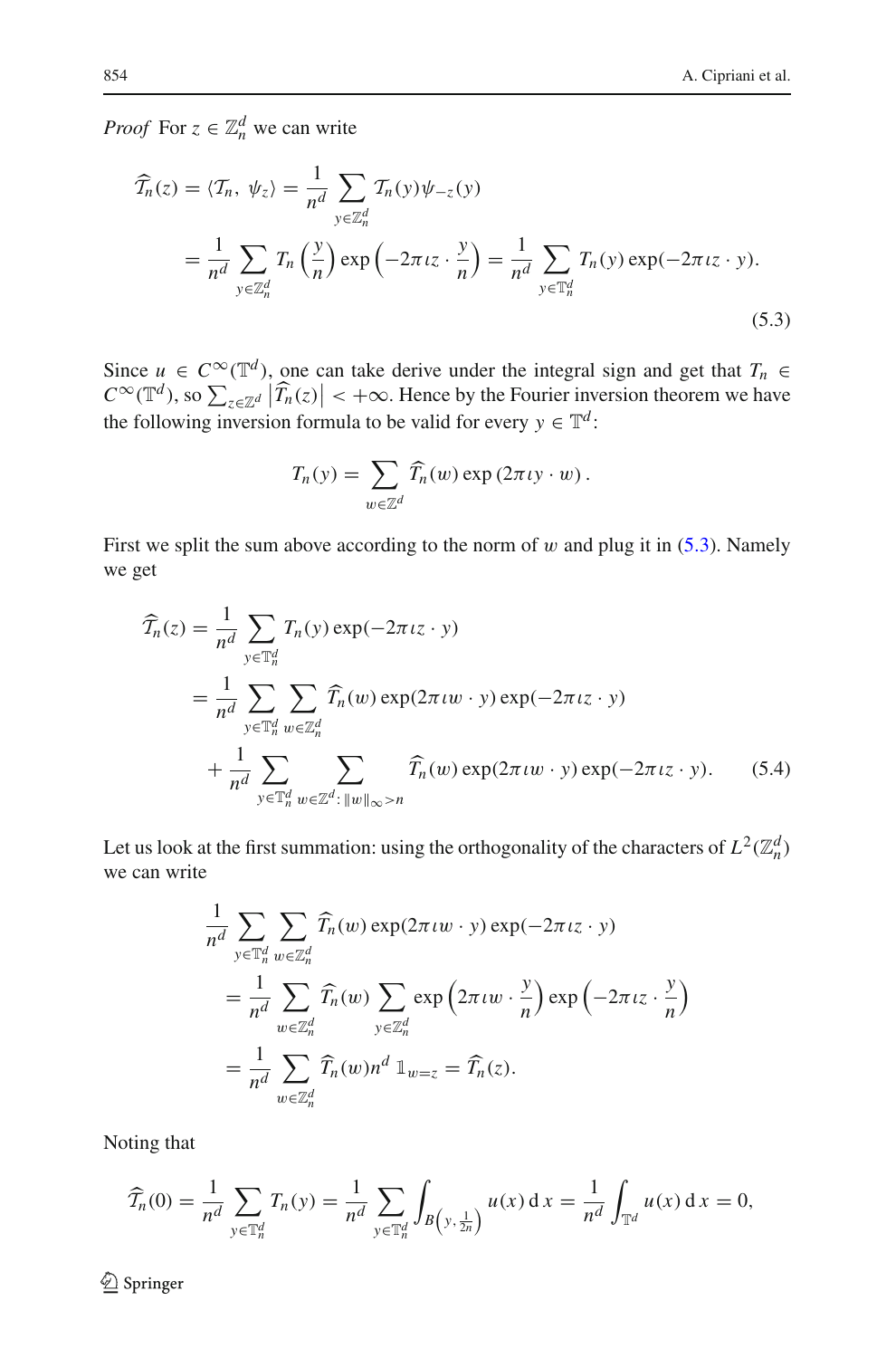this means we need to show that  $\sum_{z \in \mathbb{Z}_n^d \setminus \{0\}} |\widehat{T}_n(z)| \leq C(d)n^{-d}$ . We follow the proof of Stein and Weiss [\[26](#page-39-2), Corollary 1.9, Chapter VII]. For a multi-index  $\alpha =$  $(\alpha_1, \ldots, \alpha_d) \in \mathbb{N}^d$  and a point  $x = (x_1, \ldots, x_d) \in \mathbb{R}^d$  we set

$$
x^{\alpha} := \prod_{j=1}^{d} x_j^{\alpha_j}
$$

and adopt the convention  $0^0 = 1$ . We choose now a smoothness parameter  $k_0 > d$ . For any  $\alpha$  with  $|\alpha| := \alpha_1 + \cdots + \alpha_d < k_0$  we can find a constant  $c = c(k_0, d)$  such that

$$
\sum_{\alpha: |\alpha|=k_0} 4\pi^2 z^{2\alpha} \ge c \|z\|^{2k_0}.
$$

Note that

$$
\sum_{z \in \mathbb{Z}_n^d \setminus \{0\}} |\widehat{T}_n(z)| \leq \sum_{z \in \mathbb{Z}_n^d \setminus \{0\}} |\widehat{T}_n(z)| \left(\sum_{\alpha : |\alpha| = k_0} 4\pi^2 z^{2\alpha}\right)^{\frac{1}{2}} \|z\|^{-k_0} c^{-\frac{1}{2}}
$$
  

$$
\leq \left(\sum_{z \in \mathbb{Z}_n^d \setminus \{0\}} |\widehat{T}_n(z)|^2 \sum_{\alpha : |\alpha| = k_0} 4\pi^2 z^{2\alpha}\right)^{\frac{1}{2}} \left(\sum_{z \in \mathbb{Z}_n^d \setminus \{0\}} \|z\|^{-2k_0}\right)^{\frac{1}{2}} c^{-\frac{1}{2}}.
$$

1

Here we have used the Cauchy-Schwarz inequality in the last step. Now since  $\sum_{z \in \mathbb{Z}_n^d \setminus \{0\}} \|z\|^{-2k_0} < +\infty$  we can compute a constant *C* such that

<span id="page-26-0"></span>
$$
\sum_{z \in \mathbb{Z}_n^d \setminus \{0\}} |\widehat{T}_n(z)| \le C \left( \sum_{z \in \mathbb{Z}_n^d \setminus \{0\}} |\widehat{T}_n(z)|^2 \sum_{\alpha : |\alpha| = k_0} 4\pi^2 z^{2\alpha} \right)^{\frac{1}{2}}
$$
  

$$
\le C \left( \sum_{\alpha : |\alpha| = k_0} \sum_{z \in \mathbb{Z}^d} |\widehat{T}_n(z)|^2 4\pi^2 z^{2\alpha} \right)^{\frac{1}{2}}.
$$
 (5.5)

Let us call  $D^{\alpha}$  the derivative with respect to  $\alpha$ . Using the rule of derivation of Fourier transforms [\[26](#page-39-2), Chapter I, Theorem 1.8] and Parseval we have that

$$
\sum_{z \in \mathbb{Z}^d} \left| \widehat{T}_n(z) \right|^2 4\pi^2 z^{2\alpha} = \int_{\mathbb{T}^d} \left| D^{\alpha} T_n(x) \right|^2 dx.
$$

By the smoothness of *u* we deduce that

<span id="page-26-1"></span>
$$
|D^{\alpha}T_n(x)| \leq \|D^{\alpha}u\|_{L^{\infty}(\mathbb{T}^d)} \int_{B(0,\frac{1}{2n})} \mathrm{d} \, w = \|D^{\alpha}u\|_{L^{\infty}(\mathbb{T}^d)} (2n)^{-d}.
$$
 (5.6)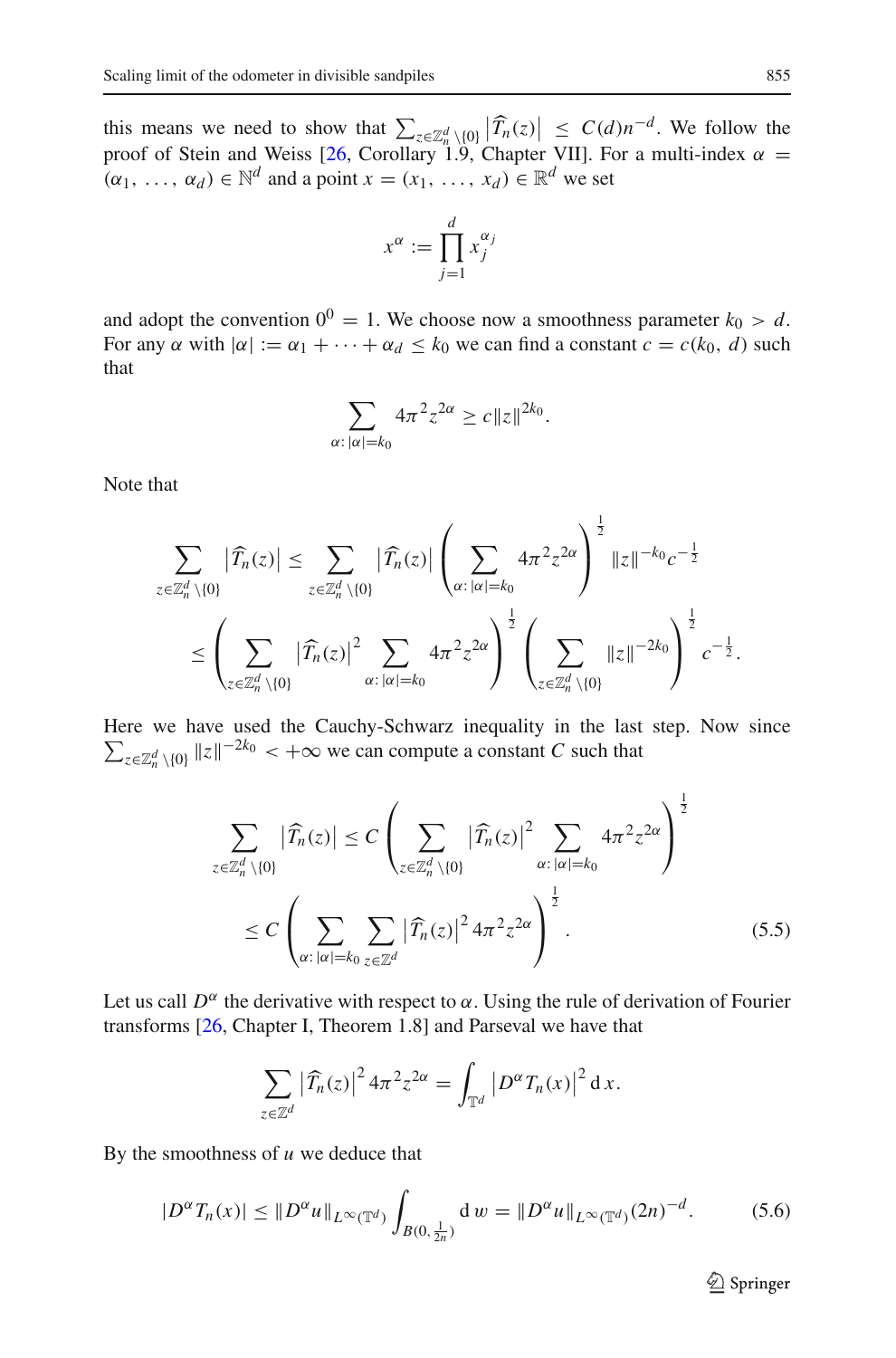Plugging this estimate in [\(5.5\)](#page-26-0) we get that

$$
\sum_{z\in\mathbb{Z}_n^d\setminus\{0\}}\left|\widehat{T}_n(z)\right|^2\leq Cn^{-d}\left(\sum_{\alpha:\,|\alpha|=k_0}\|D^{\alpha}u\|_{L^{\infty}(\mathbb{T}^d)}^2\right)^{\frac{1}{2}}.
$$

This finally gives that

$$
\sum_{z\in\mathbb{Z}_n^d\setminus\{0\}}\left|\widehat{T}_n(z)\right|\leq C(k_0, d, u)n^{-d}.
$$

For the second summand of  $(5.4)$  observe that

$$
\int_{\mathbb{T}^d} D^{\alpha} T_n(w) e^{-2\pi i z \cdot w} dw = (2\pi i z)^{\alpha} \widehat{T}_n(z), \quad \alpha \in \mathbb{N}^d.
$$

The parameter  $\alpha$  will be chosen later so that the second summand is of lower order than the first. By  $(5.4)$  and  $(5.6)$ 

$$
\left|\widehat{T}_n(z)\right| \leq \frac{2^{-d-1} \|D^{\alpha} u\|_{L^{\infty}(\mathbb{T}^d)}}{\pi n^d |z^{\alpha}|}.
$$

We use this estimate to get

$$
\frac{1}{n^d} \sum_{y \in \mathbb{T}_n^d} \sum_{\|w\|_{\infty} > n} \widehat{T}_n(w) \exp(2\pi \iota w \cdot y) \exp(-2\pi \iota z \cdot y) \le \sum_{\|w\|_{\infty} > n} |\widehat{T}_n(w)|
$$
  

$$
\le \frac{C(u, d, \alpha)}{n^d} \sum_{\ell=n}^{+\infty} \frac{\ell^{d-1}}{\ell^{|\alpha|}} \le C(u, d, \alpha) n^{-|\alpha|} \left(1 + \mathcal{O}\left(n^{-1}\right)\right).
$$

Thus choosing  $\alpha$  with  $|\alpha| > d$  we find a constant  $\mathcal{M} = \mathcal{M}(d, u)$  such that

$$
\sum_{z\in\mathbb{Z}_n^d} \left|\widehat{\mathcal{T}}_n(z)\right| \leq \mathcal{M} n^{-d}
$$

as we wanted to show.

We can now start with the moment method, and we being with moment convergence.

<span id="page-27-0"></span>*Moment convergence* We now show that all moments converge to those of the required limiting distribution. This is explained in the following Proposition.

**Proposition 13** *Assume*  $E[\sigma] = 0$ ,  $E[\sigma^2] = 1$  *and that there exists*  $K < +\infty$  *such that*  $|\sigma| \leq K$  *almost surely. Then for all*  $m \geq 1$  *and all*  $u \in C^{\infty}(\mathbb{T}^d)$  *with zero average, the following limits hold:*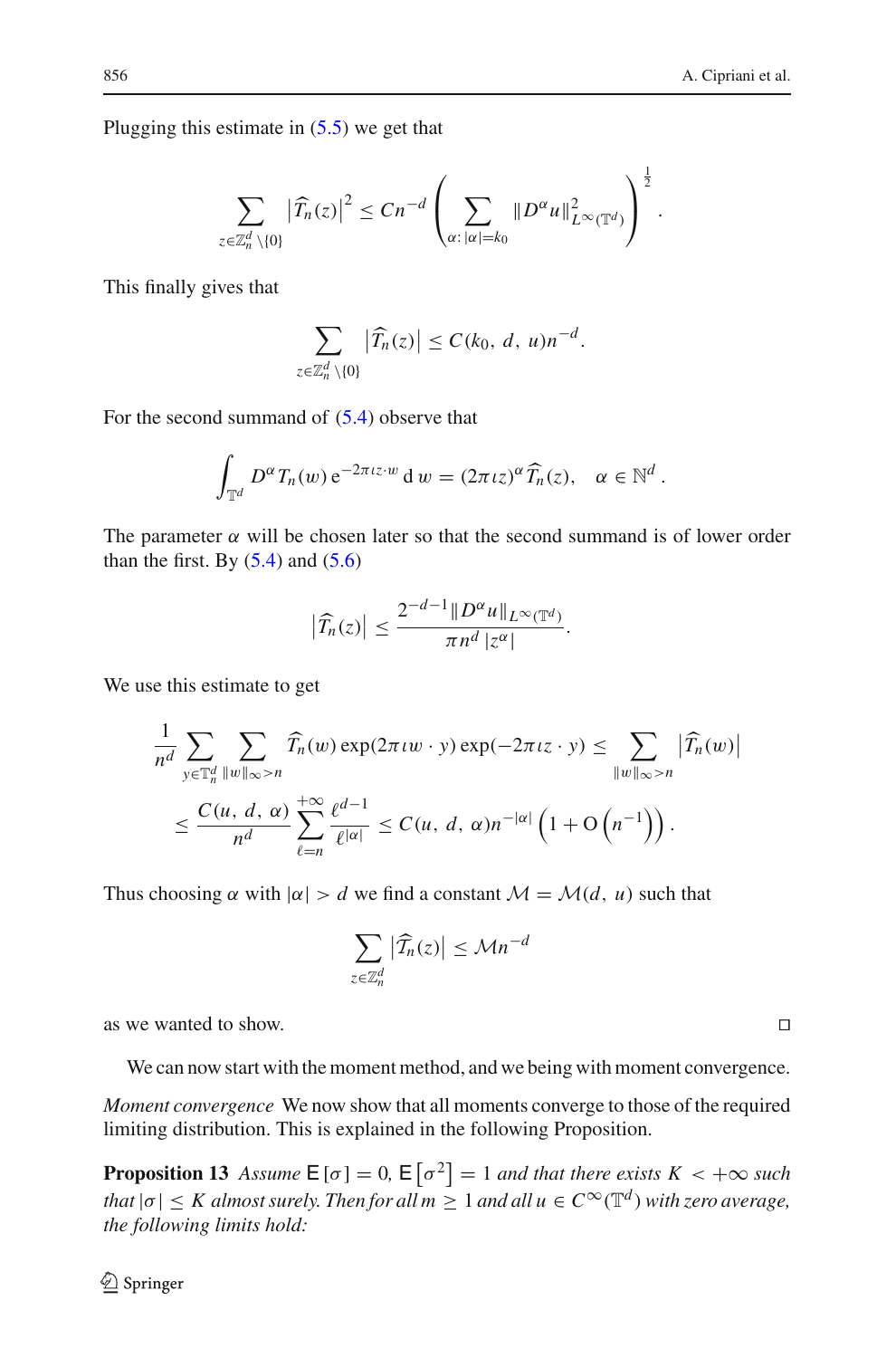$$
\lim_{n \to +\infty} \mathsf{E}\left[ \left\langle \Xi_{w_n}, u \right\rangle^m \right] = \begin{cases} (2m-1)!! \|u\|_{-1}^m, & m \in 2 \mathbb{N} \\ 0, & m \in 2 \mathbb{N} + 1. \end{cases} \tag{5.7}
$$

*Proof* We will first show that the  $m = 2$  case satisfies the claim. *Case m* = 2 We have the equality

 $E[w_n(y)w_n(y')] = (2d)^{-2} \sum$ *<sup>x</sup>*∈Z*<sup>d</sup> n*  $g(x, y)$ *x* <sup>∈</sup>Z*<sup>d</sup> n*  $g(x', y')\mathsf{E}[\sigma(x)\sigma(x')].$ 

The independence of the weights gives

$$
\mathsf{E}\left[\left\langle \Xi_{w_n}, u\right\rangle^2\right] = 16\pi^4 \frac{n^{d-4}}{4d^2} \sum_{x \in \mathbb{Z}_n^d} \left( \sum_{z \in \mathbb{T}_n^d} g(x, nz) T_n(z) \right)^2.
$$

With the same argument of the proof of Proposition [4](#page-8-0) one has

<span id="page-28-0"></span>
$$
(2d)^{-2} \sum_{x \in \mathbb{Z}_n^d} g(x, y)g(x, y') = n^d L^2 + H(y, y')
$$
 (5.8)

 $\overline{2}$ 

so that, using that test functions have zero average,

$$
\mathsf{E}\left[\left\langle \Xi_{w_n}, u\right\rangle^2\right] = 16\pi^4 \frac{n^{d-4}}{4d^2} \sum_{x \in \mathbb{Z}_n^d} \left( \sum_{z \in \mathbb{T}_n^d} g(x, nz) T_n(z) \right)^2
$$
  
=  $16\pi^4 n^{d-4} \sum_{z, z' \in \mathbb{T}_n^d} H(nz, nz') T_n(z) T_n(z')$   
=  $16\pi^4 n^{d-4} \sum_{z, z' \in \mathbb{T}_n^d} H(nz, nz') \int_{B(z, \frac{1}{2n})} u(x) dx \int_{B(z', \frac{1}{2n})} u(x') dx'.$ 

Now we break the above sum into the following 3 sums (recall  $K_n(u)$  from [\(4.2\)](#page-12-3)):

$$
\mathsf{E}\left[\left\langle \Xi_{w_n}, u\right\rangle^2\right] = 16\pi^4 n^{d-4} \sum_{z, z' \in \mathbb{T}_n^d} n^{-2d} H(nz, nz')u(z)u(z')
$$
  
+  $16\pi^4 n^{d-4} \sum_{z, z' \in \mathbb{T}_n^d} n^{-2d} H(nz, nz')K_n(z)K_n(z')$   
+  $32\pi^4 n^{d-4} \sum_{z, z' \in \mathbb{T}_n^d} n^{-2d} H(nz, nz')K_n(z)u(z').$ 

A combination of Propositions [5](#page-12-0) and [6](#page-12-1) with the Cauchy-Schwarz inequality shows that the first term converges to  $||u||_{-1}^2$  in the limit  $n \to +\infty$  and the other two go to zero.

Having concluded the case  $m = 2$ , we would like to see what the higher moments look like. Let us take for example  $m = 3$ , in which case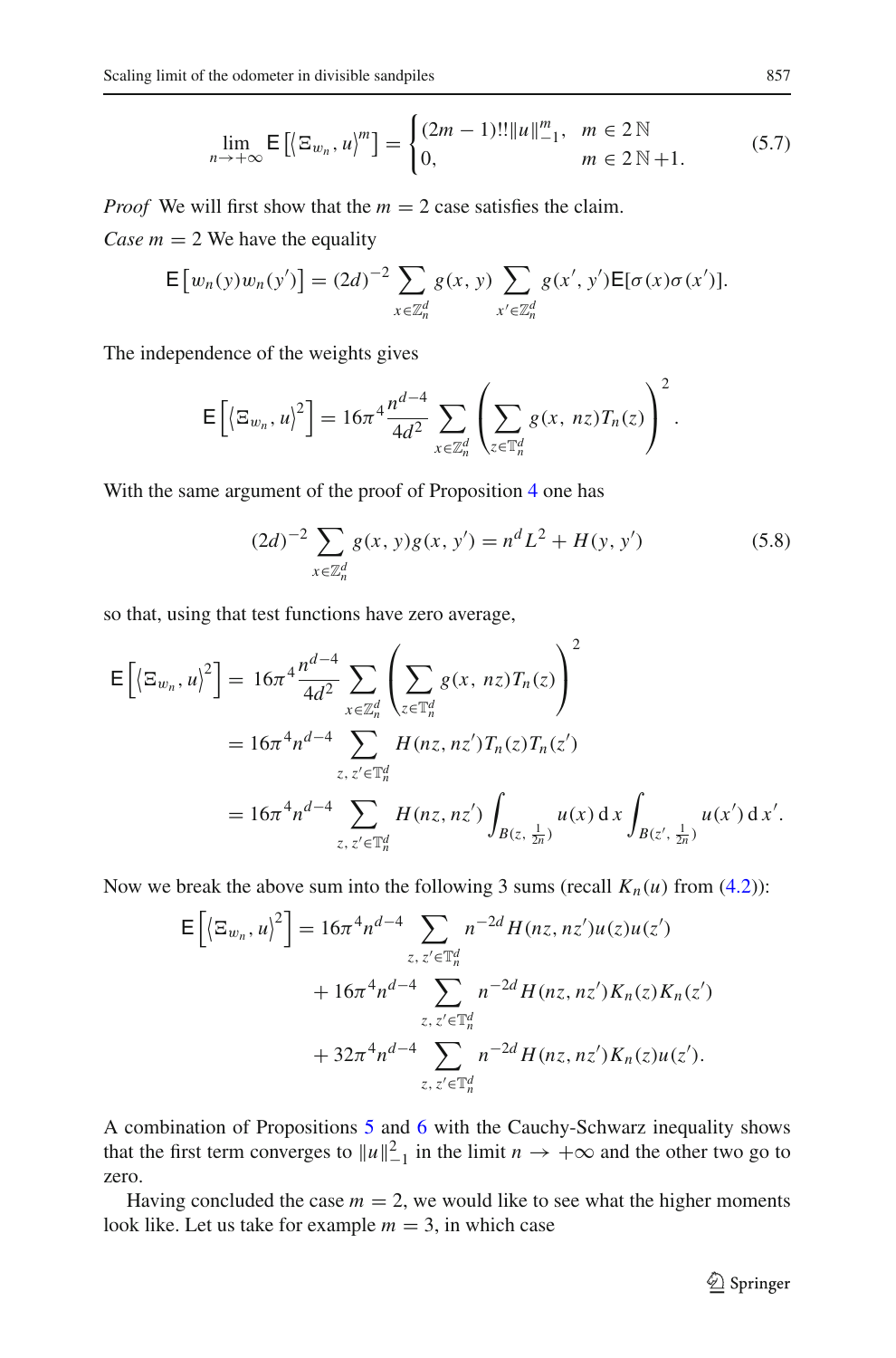$$
\begin{split}\n& \mathsf{E}\left[\left\langle \Xi_{w_{n}}, u\right\rangle^{3}\right] \\
& = \left(\frac{4\pi^{2}n^{\frac{d-4}{2}}}{2d}\right)^{3} \sum_{z_{1}, z_{2}, z_{3} \in \mathbb{T}_{n}^{d}} \mathsf{E}\left[w(nz_{1})w(nz_{2})w(nz_{3})\right] T_{n}(z_{1}) T_{n}(z_{2}) T_{n}(z_{3}) \\
& = \left(\frac{2\pi^{2}n^{\frac{d-4}{2}}}{d}\right)^{3} \sum_{z_{1}, z_{2}, z_{3} \in \mathbb{T}_{n}^{d}} \sum_{x_{1}, x_{2}, x_{3} \in \mathbb{Z}_{n}^{d}} \mathsf{E}\left[\prod_{j=1}^{3} \sigma(x_{j})\right] \prod_{j=1}^{3} g(x_{j}, nz_{j}) T_{n}(z_{j}) \\
& = \left(\frac{2\pi^{2}n^{\frac{d-4}{2}}}{d}\right)^{3} \sum_{z_{1}, z_{2}, z_{3} \in \mathbb{T}_{n}^{d}} \sum_{x \in \mathbb{Z}_{n}^{d}} \mathsf{E}\left[\sigma^{3}(x)\right] \prod_{j=1}^{3} g(x, nz_{j}) T_{n}(z_{j}) \\
& = \left(\frac{2\pi^{2}n^{\frac{d-4}{2}}}{d}\right)^{3} \mathsf{E}\left[\sigma^{3}\right] \sum_{x \in \mathbb{Z}_{n}^{d}} \left[\sum_{z \in \mathbb{T}_{n}^{d}} g(x, nz) T_{n}(z)\right]^{3}.\n\end{split}
$$

More generally, let us call  $\mathcal{P}(n)$  the set of partitions of  $\{1, \ldots, n\}$  and as  $\mathcal{P}_2(n) \subset$  $P(n)$  the set of pair partitions. We denote as  $\Pi$  a generic block of a partition *P* and as  $|\Pi|$  its cardinality (for example,  $\Pi = \{1, 2, 3\}$  is a block of cardinality 3 of  $P = \{\{1, 2, 3\}, \{4\}\}\in \mathcal{P}(4)$ ). Observe that

$$
\mathsf{E}\left[\left\langle \Xi_{w_n}, u\right\rangle^m\right] = \left(\frac{2\pi^2 n^{\frac{d-4}{2}}}{d}\right)^m \sum_{z_1, \dots, z_m \in \mathbb{T}_n^d} \mathsf{E}\left[\prod_{j=1}^m w_n(nz_j)\right] \prod_{j=1}^m T_n(z_j)
$$
\n
$$
= \left(\frac{2\pi^2 n^{\frac{d-4}{2}}}{d}\right)^m \sum_{P \in \mathcal{P}(m)} \prod_{\Pi \in P} \mathsf{E}\left[\sigma^{|\Pi|}\right] \sum_{x \in \mathbb{Z}_n^d} \left(\sum_{z_j \in \mathbb{T}_n^d : j \in \Pi} \prod_{j \in \Pi} g(x, nz_j) T_n(z_j)\right)
$$
\n
$$
= \sum_{P \in \mathcal{P}(m)} \prod_{\Pi \in P} \left(\frac{2\pi^2 n^{\frac{d-4}{2}}}{d}\right)^{|\Pi|} \mathsf{E}\left[\sigma^{|\Pi|}\right] \sum_{x \in \mathbb{Z}_n^d} \left(\sum_{z \in \mathbb{T}_n^d} g(x, nz) T_n(z)\right)^{|\Pi|}.
$$
\n(5.9)

For a fixed P, let us consider in the product over  $\Pi \in P$  any term corresponding to a block  $\Pi$  with  $|\Pi| = 1$ : this will give no contribution because  $\sigma$  is centered. Consider instead  $\Pi \in P$  with  $\ell := |\Pi| > 2$ . We see that

<span id="page-29-0"></span>
$$
\left(\frac{2\pi^2 n^{\frac{d-4}{2}}}{d}\right)^{\ell} \mathsf{E}\left[\sigma^{\ell}\right] \sum_{x \in \mathbb{Z}_n^d} \left(\sum_{z \in \mathbb{T}_n^d} g(x, nz) T_n(z)\right)^l
$$

$$
= \left(\frac{2\pi^2 n^{\frac{d-4}{2}}}{d}\right)^{\ell} \mathsf{E}\left[\sigma^{\ell}\right] \sum_{x \in \mathbb{Z}_n^d} \left(\sum_{z \in \mathbb{Z}_n^d} g(x, z) T_n(z)\right)^{\ell}.
$$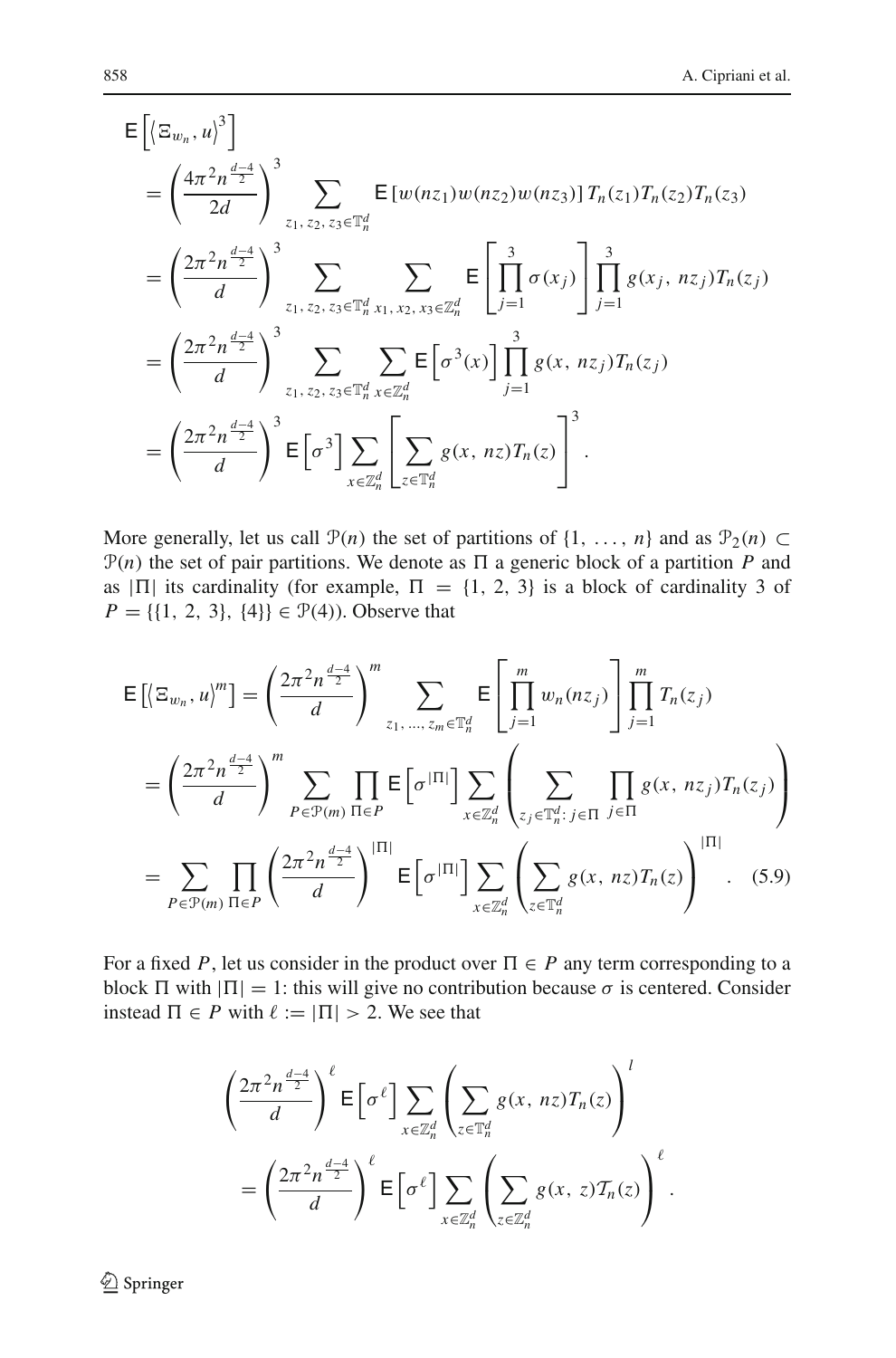Applying Parseval the above expression equals

$$
\left(\frac{2\pi^2 n^{\frac{d-4}{2}}}{d}\right)^{\ell} \mathsf{E}\left[\sigma^{\ell}\right] \sum_{x \in \mathbb{Z}_n^d} \left(n^d \sum_{z \in \mathbb{Z}_n^d} \widehat{g}_x(z) \widehat{T}_n(z)\right)^{\ell}
$$
\n
$$
\stackrel{(2.2)}{=} \left(4\pi^2 n^{\frac{d-4}{2}}\right)^{\ell} \mathsf{E}\left[\sigma^{\ell}\right] \sum_{x \in \mathbb{Z}_n^d} \left(\sum_{z \in \mathbb{Z}_n^d \setminus\{0\}} \frac{\psi_{-z}(x)}{-\lambda_z} \widehat{T}_n(z)\right)^{\ell}.
$$
\n(5.10)

Here we have used that  $\widehat{T}_n(0) = 0$ . Thanks to the fact that  $-\lambda_z \ge Cn^{-2}$  uniformly over  $z \in \mathbb{Z}_n^d \setminus \{0\}$  (see [\(4.5\)](#page-13-3)) we obtain

$$
\left(\frac{2\pi^2 n^{\frac{d-4}{2}}}{d}\right)^{\ell} \mathsf{E}\left[\sigma^{\ell}\right] \sum_{x \in \mathbb{Z}_n^d} \left(\sum_{z \in \mathbb{T}_n^d} g(x, n z) T_n(z)\right)^l
$$
\n
$$
\leq C \mathsf{E}\left[\sigma^{\ell}\right] n^{\frac{\ell d}{2} + d} \left(\sum_{z \in \mathbb{Z}_n^d \setminus \{0\}} |\widehat{T}_n(z)|\right)^{\ell} . \tag{5.11}
$$

Since  $\sigma$  is almost surely bounded, by Lemma [12](#page-24-1) we can conclude that each term in [\(5.9\)](#page-29-0) corresponding to a block of cardinality  $\ell > 2$  has order at most  $n^{\frac{\ell d}{2} - (\ell - 1)d} = o(1)$ . Hence in [\(5.9\)](#page-29-0) only pair partitions of *m* will give a contribution of order unity to the sum. Since, for  $m := 2m' + 1$ , there are no pair partitions,  $E\left[\left\langle \Xi_{w_n}, u\right\rangle^{2m'+1}\right]$  will converge to zero. Otherwise, for  $m := 2m'$  we can rewrite

$$
\mathsf{E}\left[\left\langle \Xi_{w_n},u\right\rangle^{2m'}\right] = \sum_{P \in \mathcal{P}_2(2m')} \left(\frac{4\pi^4 n^{d-4}}{d^2} \sum_{x \in \mathbb{Z}_n^d} \left(\sum_{z \in \mathbb{Z}_n^d} g(x,z) \mathcal{T}_n(z)\right)^2\right)^{m'} + o\left(1\right).
$$

Since  $|\mathcal{P}_2(m)| = (2m - 1)!!$  and the term in the bracket above converges to  $||u||_{-1}^2$  we can conclude the proof of Proposition [13.](#page-27-0)

*Tightness* The proof of tightness is, not suprisingly, a re-run of that in the Gaussian case. In fact tightness depends on the covariance structure of the field we are examining; since both the Gaussian functional  $E_n$  and  $w_n$  share the same covariance, we can recover mostly of the results already calculated. First we notice that

$$
\|\Xi_{w_n}\|_{L^2(\mathbb{T}^d)}^2 = \frac{16\pi^4}{(2d)^2} n^{d-4} \sum_{x, y \in \mathbb{Z}_n^d} g(x, y) \sigma(x) \sum_{x', y' \in \mathbb{Z}_n^d} g(x', y') \sigma(x')
$$

 $\mathcal{D}$  Springer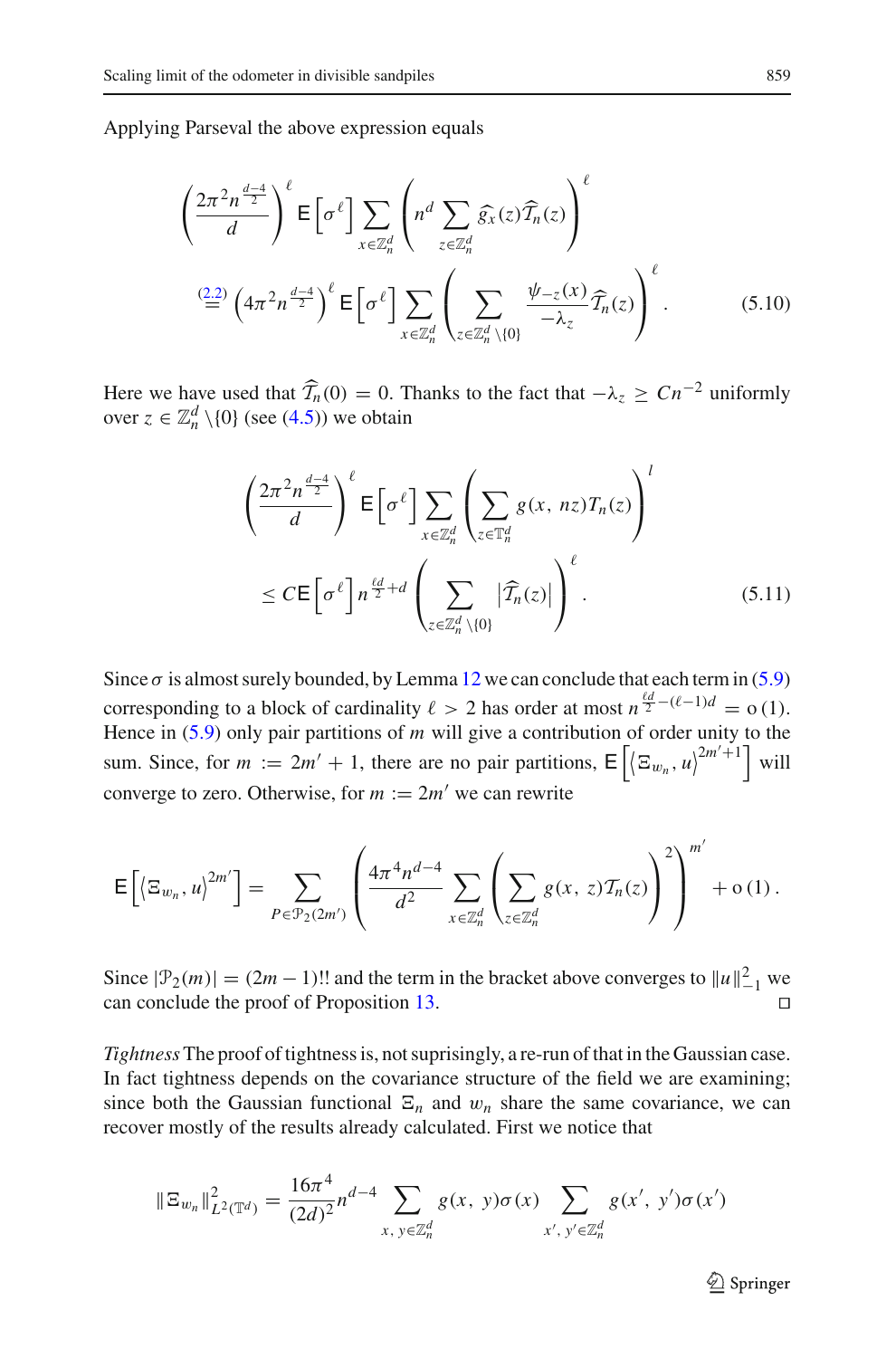is finite with probability one, since  $\sigma$  is bounded. One can then go along the lines of the proof of  $(P1)$  in Sect. [4.2](#page-18-0) and get to  $(4.14)$  which will become, in our new setting,

$$
\frac{16\pi^4}{(2d)^2} \sum_{\substack{\nu \in \mathbb{Z}^d \setminus \{0\} \, x, \, \nu \in \mathbb{T}_n^d}} \|\nu\|^{-2\epsilon} n^{d-4} \mathsf{E} \left[ w_n(nx) w_n(n\mathbf{y}) \right] \int_{B(x, \frac{1}{2n})} \mathbf{e}_{\nu}(\vartheta) \, d\vartheta \int_{B(y, \frac{1}{2n})} \overline{\mathbf{e}_{\nu}(\vartheta)} \, d\vartheta
$$
  

$$
\stackrel{(5.8)}{=} 16\pi^4 \sum_{\substack{\nu \in \mathbb{Z}^d \setminus \{0\} \, x, \, \nu \in \mathbb{T}_n^d}} \sum_{\substack{\nu \in \mathbb{Z}^d}} \|\nu\|^{-2\epsilon} n^{d-4} \left( n^d L^2 + H(nx, \, ny) \right)
$$
  

$$
\times \int_{B(x, \frac{1}{2n})} \mathbf{e}_{\nu}(\vartheta) \, d\vartheta \int_{B(y, \frac{1}{2n})} \overline{\mathbf{e}_{\nu}(\vartheta)} \, d\vartheta.
$$

Since  $\int_{\mathbb{T}^d} \mathbf{e}_v(\vartheta) d\vartheta = 0$ , the previous expression reduces to

$$
16\pi^4 \sum_{v \in \mathbb{Z}^d \setminus \{0\}} \sum_{x, y \in \mathbb{T}_n^d} \|v\|^{-2\epsilon} n^{d-4} H(nx, ny) \int_{B(x, \frac{1}{2n})} \mathbf{e}_v(\vartheta) d\vartheta \int_{B(y, \frac{1}{2n})} \overline{\mathbf{e}_v(\vartheta)} d\vartheta.
$$

From this point onwards, the computations of the proof of (P1) can be repeated in a one-to-one fashion.

## **5.2 Truncation method**

At the moment we are able to determine the scaling limit when the weights are bounded almost surely. To lift this condition to zero mean and finite variance only, we begin by defining a truncated field and show it will determine the scaling limit of the global field. Fix an arbitrarily large (but finite) constant  $\mathcal{R} > 0$ . Set

$$
w_n^{< \mathcal{R}}(x) := \frac{1}{2d} \sum_{y \in \mathbb{Z}_n^d} g(x, y) \sigma(y) \mathbb{1}_{\{|\sigma(y)| < \mathcal{R}\}},
$$
  

$$
w_n^{\geq \mathcal{R}}(x) := \frac{1}{2d} \sum_{y \in \mathbb{Z}_n^d} g(x, y) \sigma(y) \mathbb{1}_{\{|\sigma(y)| \geq \mathcal{R}\}}.
$$

<span id="page-31-0"></span>Clearly  $w_n(\cdot) = w_n^{<\mathcal{R}}(\cdot) + w_n^{ \geq \mathcal{R}}(\cdot)$ . To prove our result, we will use

**Theorem 14** (Billingsley [\[3,](#page-38-20) Theorem 4.2]) *Let S be a metric space with metric* ρ*. Suppose that*  $(X_{n,u}, X_n)$  *are elements of*  $S \times S$ . *If* 

$$
\lim_{u \to +\infty} \limsup_{n \to +\infty} \mathsf{P}\left(\rho(X_{n,u}, X_n) \ge \tau\right) = 0
$$

*for all*  $\tau > 0$ *, and*  $X_{n, u} \Rightarrow_n Z_u \Rightarrow_u X$ *, where* " $\Rightarrow''_x$  *indicates convergence in law as*  $x \to +\infty$ *, then*  $X_n \Rightarrow_n X$ .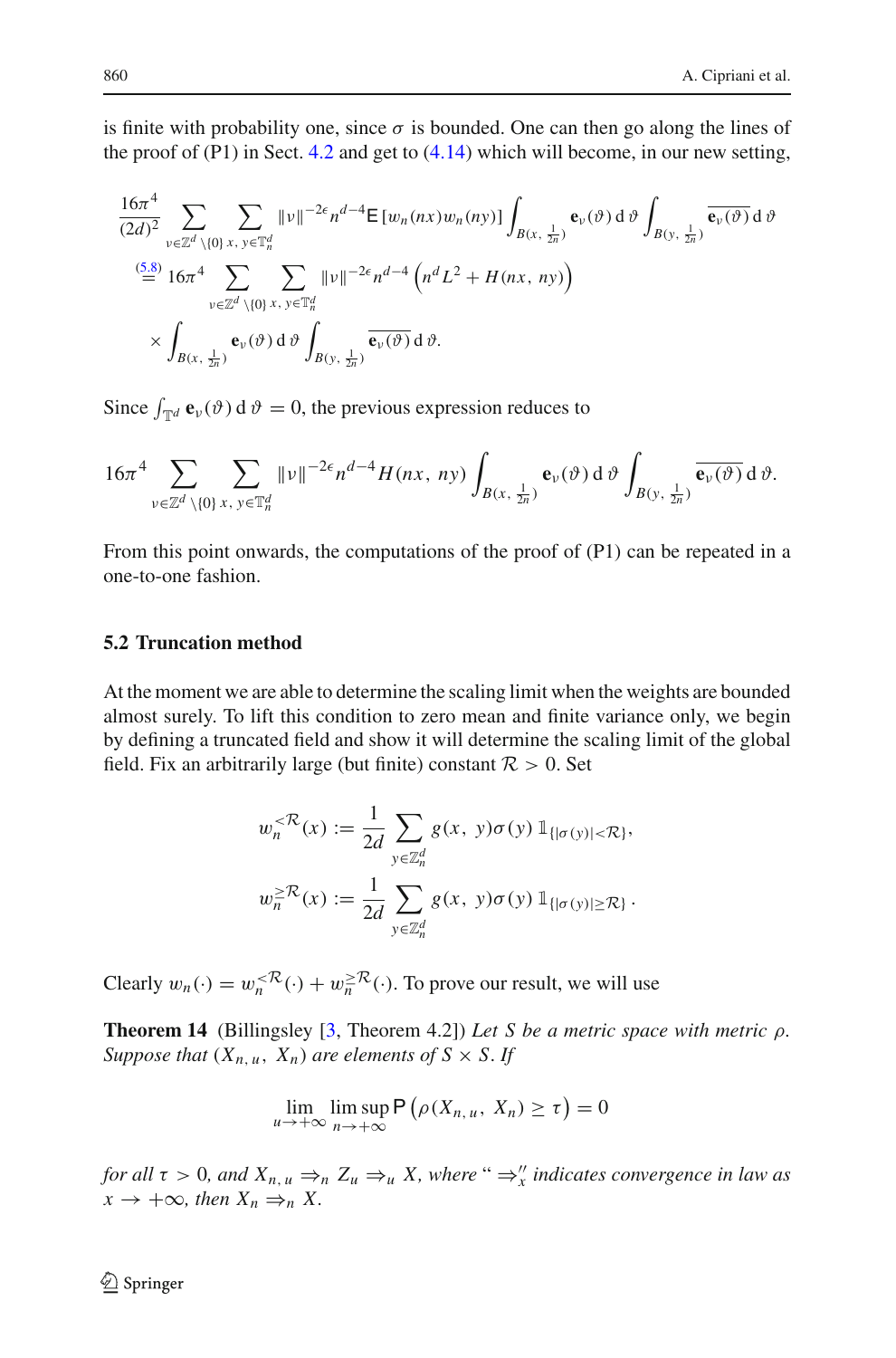Following this Theorem, we need to show two steps:

- (S1)  $\lim_{R \to +\infty} \limsup_{n \to +\infty} P\left(\left\|\Xi_{w_n} \Xi_{w_n^{-R}}\right\|_{\mathcal{H}_{-\epsilon}} \geq \tau\right) = 0$  for all  $\tau > 0$ .
- (S2) For a constant  $v_R > 0$ , we have  $\Xi_{w_n \ltimes R} \Rightarrow_n \sqrt{v_R} \Xi \Rightarrow_R \Xi$  in the topology of  $\mathcal{H}_{-\epsilon}$ .

As a consequence we will obtain that  $\Xi_{w_n}$  converges to  $\Xi$  in law in the topology of  $H$ <sup>- $\epsilon$ </sup>·

# *5.2.1 Proof of (S1)*

We notice that

$$
\left\|\Xi_{w_n}-\Xi_{w_n^{<\mathcal{R}}}\right\|_{\mathcal{H}_{-\epsilon}}=\left\|\Xi_{w_n^{> \mathcal{R}}}\right\|_{\mathcal{H}_{-\epsilon}}
$$

by definition, for every realization of  $(\sigma(x))_{x \in \mathbb{Z}_n^d}$ . Since, for every  $\tau > 0$ ,

$$
\mathsf{P}\left(\left\|\Xi_{w_n^{\geq\mathcal{R}}}\right\|_{\mathcal{H}_{-\epsilon}}\geq\tau\right)\leq\frac{\mathsf{E}\bigg[\left\|\Xi_{w_n^{\geq\mathcal{R}}}\right\|^2_{\mathcal{H}_{-\epsilon}}\bigg]}{\tau^2}
$$

it will suffice to show that the numerator on the right-hand side goes to zero to show (S1). But

<span id="page-32-0"></span>
$$
\mathsf{E}\left[\left\|\Xi_{w_n^{\geq R}}\right\|_{\mathcal{H}_{-\epsilon}}^2\right]
$$
\n
$$
= 16\pi^4 \sum_{v \in \mathbb{Z}^d \setminus\{0\}} \sum_{x, y \in \mathbb{T}_n^d} \|\nu\|^{-4\epsilon} n^{d-4} \mathsf{E}\left[w_n^{\geq R}(xn)w_n^{\geq R}(ny)\right]
$$
\n
$$
\times \int_{B(x, \frac{1}{2n})} \mathbf{e}_v(\vartheta) d\vartheta \int_{B(y, \frac{1}{2n})} \overline{\mathbf{e}_v(\vartheta)} d\vartheta \qquad (5.12)
$$

Since the  $\sigma$ 's are i.i.d., we see that

<span id="page-32-1"></span>
$$
\mathsf{E}\left[w_n^{\geq R}(xn)w_n^{\geq R}(yn)\right] = \frac{1}{4d^2} \sum_{w \in \mathbb{Z}_n^d} g(nx, w)g(ny, w) \mathsf{E}\left[\sigma(w)^2 \mathbb{1}_{\{|\sigma(w)| \geq \mathcal{R}\}}\right]
$$
\n
$$
+ \frac{1}{4d^2} \sum_{w \neq v \in \mathbb{Z}_n^d} g(nx, w)g(ny, v) \mathsf{E}\left[\sigma(w)\sigma(v)\mathbb{1}_{\{|\sigma(w)| \geq \mathcal{R}\}}\mathbb{1}_{\{|\sigma(v)| \geq \mathcal{R}\}}\right]
$$
\n
$$
= \left(\mathsf{E}\left[\sigma^2 \mathbb{1}_{\{|\sigma| \geq \mathcal{R}\}}\right] - \mathsf{E}\left[\sigma \mathbb{1}_{\{|\sigma| \geq \mathcal{R}\}}\right]^2\right) \frac{1}{4d^2} \sum_{w \in \mathbb{Z}_n^d} g(nx, w)g(ny, w)
$$
\n
$$
+ \mathsf{E}\left[\sigma \mathbb{1}_{\{|\sigma| \geq \mathcal{R}\}}\right]^2 \frac{1}{4d^2} \sum_{w, v \in \mathbb{Z}_n^d} g(nx, w)g(ny, v). \tag{5.13}
$$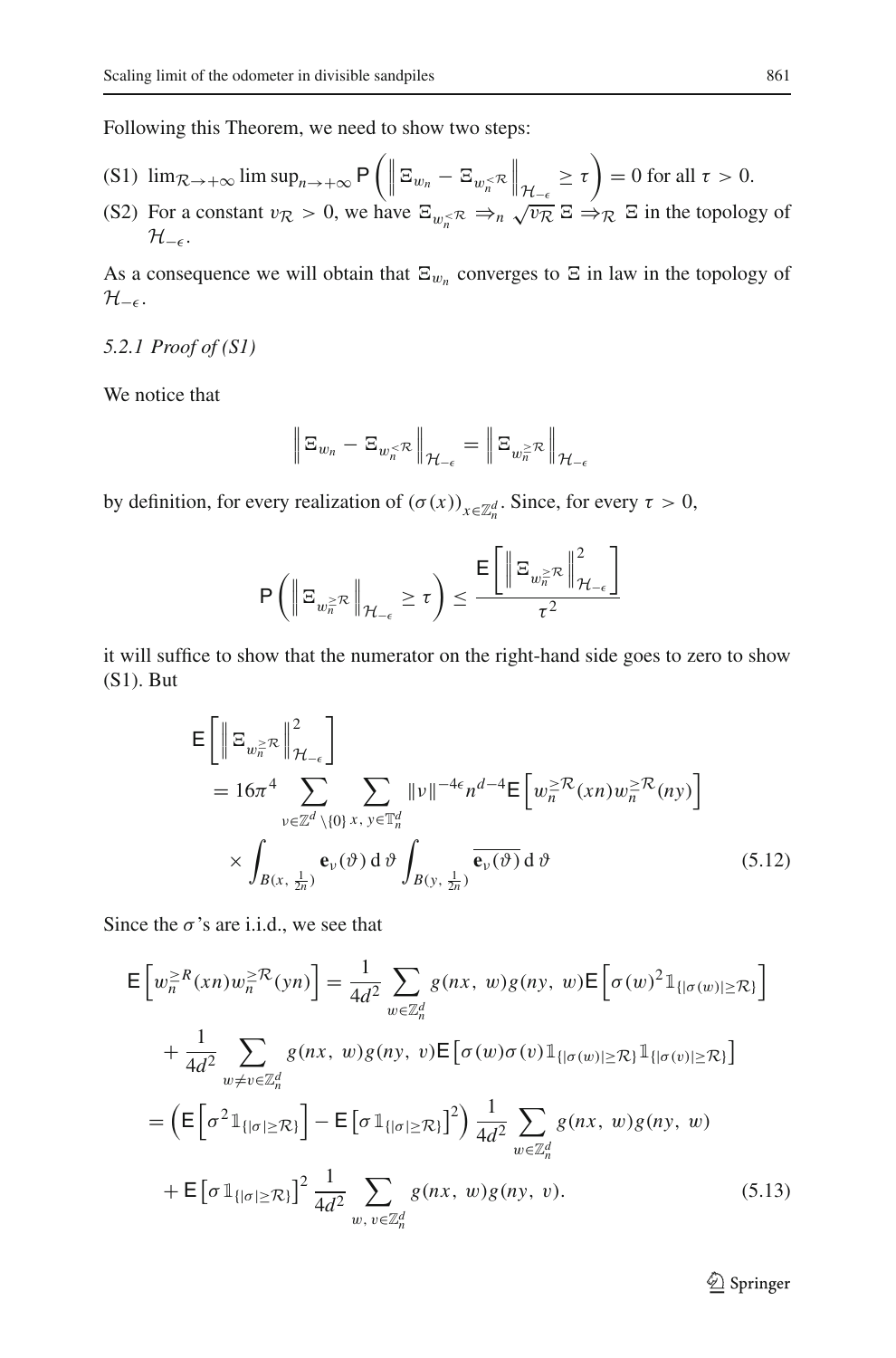Pluging the last expression into  $(5.12)$  gives two terms. The first one is, using  $(5.8)$ , equal to

$$
16\pi^4 \left( \mathsf{E} \left[ \sigma^2 \mathbb{1}_{\{|\sigma| \geq \mathcal{R}\}} \right] - E \left[ \sigma \mathbb{1}_{\{|\sigma| \geq \mathcal{R}\}} \right]^2 \right) \times \sum_{v \in \mathbb{Z}^d \setminus \{0\}} \|\nu\|^{-4\epsilon} n^{d-4} \sum_{x, y \in \mathbb{T}^d_n} H(nx, ny) F_{n, v}(x) \overline{F_{n, v}(y)}
$$

where  $F_{n, \nu}(x)$  was defined as  $\int_{B(x, \frac{1}{2n})} \mathbf{e}_{\nu}(\vartheta) d\vartheta$ . We have at hand [\(4.15\)](#page-20-2), which we can use to upper-bound the previous expression by

$$
C' 16\pi^4 \left( \mathsf{E}\left[\sigma(w)^2 \mathbb{1}_{\{|\sigma(w)| \geq \mathcal{R}\}}\right] - E\left[\sigma(w) \mathbb{1}_{\{|\sigma(w)| \geq \mathcal{R}\}}\right]^2 \right) \sum_{v \in \mathbb{Z}^d \setminus \{0\}} \|v\|^{-4\epsilon}
$$

for some  $C' > 0$ . The sum over v is finite as long as  $\epsilon > d/4$ , and

$$
\mathsf{E}\left[\sigma(w)^2\mathbb{1}_{\{|\sigma(w)|\geq \mathcal{R}\}}\right] - E\left[\sigma(w)\mathbb{1}_{\{|\sigma(w)|\geq \mathcal{R}\}}\right]^2
$$

is going to zero as  $\mathcal{R} \to +\infty$  (note that  $\sigma$  has finite variance). We will show that the second term obtained by inserting the second summand of [\(5.13\)](#page-32-1) in [\(5.12\)](#page-32-0) is zero to complete the proof of (S1). In fact we obtain

$$
\frac{4\pi^4}{d^2} n^{d-4} \mathsf{E} \left[ \sigma \mathbb{1}_{\{|\sigma| \geq \mathcal{R}\}} \right]^2 \sum_{v \in \mathbb{Z}^d \setminus \{0\}} \|\nu\|^{-4\epsilon} \times \sum_{x, y \in \mathbb{T}_n^d} \sum_{w, v \in \mathbb{Z}_n^d} g(nx, w) g(ny, v) F_{n, v}(x) \overline{F_{n, v}(y)}.
$$

We consider the second line in the previous expression to deduce that it equals

$$
\left| \sum_{x \in \mathbb{T}_n^d} \sum_{w \in \mathbb{Z}_n^d} g(nx, w) F_{n, v}(x) \right|^2 = n^{2d} \left| \sum_{w \in \mathbb{Z}_n^d} \sum_{x \in \mathbb{Z}_n^d} \widehat{g_w}(x) \widehat{F_{n, v}}(x) \right|^2
$$
  

$$
\stackrel{(2.2)}{=} \left| -2d \sum_{w \in \mathbb{Z}_n^d} \sum_{x \in \mathbb{Z}_n^d \setminus \{0\}} \frac{\psi_{-x}(w)}{\lambda_x} \widehat{F_{n, v}}(x) + \sum_{w \in \mathbb{Z}_n^d} \widehat{g_w}(0) \widehat{F_{n, v}}(0) \right|^2
$$

where Parseval's theorem was used in the first equality. Both the summands above are zero: the first because

$$
\sum_{w \in \mathbb{Z}_n^d} \psi_{-x}(w) = n^d \langle \psi_0, \psi_{-x} \rangle = 0, \quad x \neq 0,
$$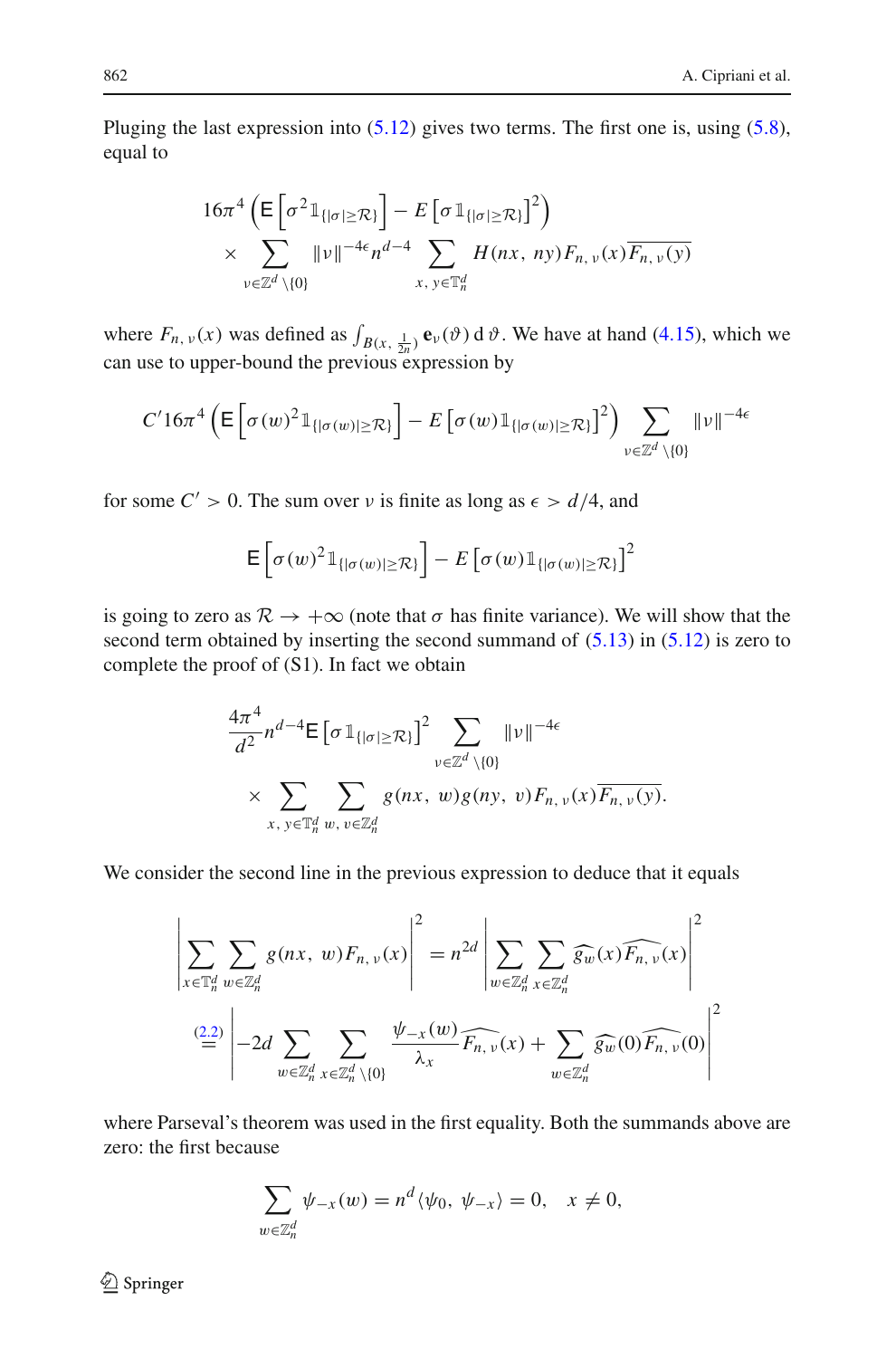the second because  $\mathbf{e}_v$  has zero average and so

$$
\widehat{F_{n,\nu}}(0) = n^{-d} \sum_{y \in \mathbb{Z}_n^d} F_{n,\nu}(y) = 0.
$$

#### *5.2.2 Proof of (S2)*

Our idea is to use the computations we did for the case in which  $\sigma$  is bounded a. s. since we are imposing that  $|\sigma| < \mathcal{R}$ . However we have to pay attention to the fact that  $\sigma \mathbb{1}_{\{|\sigma| < \mathcal{R}\}}$  is not centered anymore, but has mean  $m_{\mathcal{R}} := \mathsf{E}[\sigma \mathbb{1}_{\{|\sigma| < \mathcal{R}\}}]$ , nor has variance 1, but  $v_R := \text{Var}[\sigma \mathbb{1}_{\{| \sigma | < R \}}]$ . However we can circumvent this by using our previous results. If we set

$$
\sigma^{\mathcal{R}}(x) := \sigma(x) \, \mathbb{1}_{\{|\sigma(x)| < \mathcal{R}\}} - m_{\mathcal{R}}
$$

we can consider the field

$$
\Xi_{n,\,\mathcal{R}}(x) := \frac{4\pi^2}{2d} n^{\frac{d-4}{2}} \sum_{z \in \mathbb{T}_n^d} \sum_{w \in \mathbb{Z}_n^d} g(w,\,n z) \sigma^{\mathcal{R}}(w) \, \mathbb{1}_{B(z,\,\frac{1}{2n})}(x), \quad x \in \mathbb{T}^d.
$$

Since  $(2d)^{-1} \sum_{y \in \mathbb{Z}_n^d} g(\cdot, y)$  is a constant function on  $\mathbb{Z}_n^d$  it follows that

$$
\langle \Xi_n, \mathcal{R}, u \rangle = \langle \Xi_{w_n^{\langle\mathcal{R}, u \rangle}}
$$

for all smooth functions *u* with zero average. Hence the field  $E_{n, R}$  has the same law of  $\Xi_{w \leq \mathcal{R}}$ . If we multiply and divide the former by  $\sqrt{v_{\mathcal{R}}}$ , we obtain

$$
\Xi_{n,\mathcal{R}}=\sqrt{\nu_{\mathcal{R}}}\frac{4\pi^{2}}{2d}n^{\frac{d-4}{2}}\sum_{z\in\mathbb{T}_{n}^{d}}\sum_{w\in\mathbb{Z}_{n}^{d}}g(w,nz)\frac{\sigma^{\mathcal{R}}(w)}{\sqrt{\nu_{\mathcal{R}}}}\mathbb{1}_{B(z,\frac{1}{2n})}(x),\quad x\in\mathbb{T}^{d}.
$$

Since now the weights  $\sigma^{\mathcal{R}}(w)(v_{\mathcal{R}})^{-\frac{1}{2}}$  satisfy the assumptions of Theorem [2,](#page-4-1) we know that the above field will converge to  $\sqrt{v_R} \, \Xi$  in law. Using the covariance structure of the limiting field, the fact that the field is Gaussian, and  $\lim_{R\to+\infty}\sqrt{v_R} = 1$ , a straightforward computation shows that  $\sqrt{vR}$   $\Xi$  converges in law to  $\Xi$  in the topology of  $H_{-\epsilon}$ . With Theorem [14](#page-31-0) we can conclude.

# <span id="page-34-0"></span>**6 Proof of Theorem [3](#page-4-3)**

*Preliminaries* We must conclude with the proof of Theorem [3](#page-4-3) and begin by introducing some notation. We take  $\zeta$ , an (arbitrary) smooth radial function on  $\mathbb{R}^d$ , such that

<span id="page-34-1"></span>
$$
\begin{cases} \zeta(x) = 1 & \|x\| \ge \frac{1}{2}, \\ \zeta(x) = 0 & \|x\| \le \frac{1}{4}. \end{cases}
$$
\n(6.1)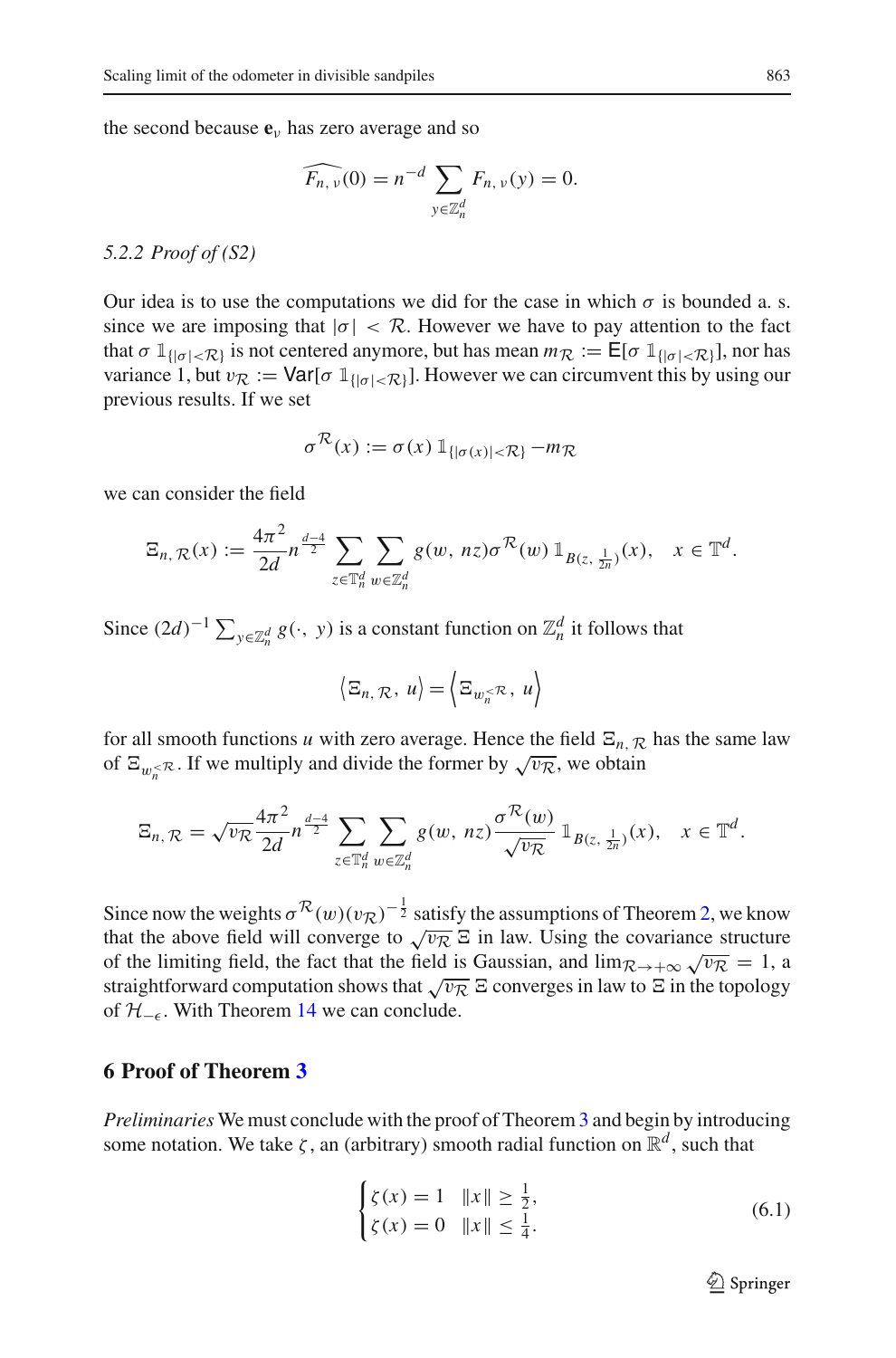Let us call

$$
G(x) := \zeta(x) \|x\|^{-4} = \|x\|^{-4} + (\zeta(x) - 1) \|x\|^{-4}
$$

and let  $\mathcal{G}_d$  be its Fourier transform (in the sense of distributions)

$$
\mathcal{G}_d(x) := \widehat{G}(x).
$$

Since  $(\zeta(\cdot) - 1)$   $\|\cdot\|^{-4}$  is a compactly supported distribution, its Fourier transform will be a smooth function which we call  $h_d$ . Using the results on  $\widehat{||\cdot||}^{-4}$  contained in Example 2.4.9 of Grafakos [\[8\]](#page-38-21), we have the explicit description of  $\mathcal{G}_d$  in [\(1.5\)](#page-5-1). In particular  $\mathcal{G}_d$  decays faster than the reciprocal of any polynomial function at infinity. To see this, recall that  $\widehat{D^{\alpha}G}(x) = (2\pi \iota x)^{|\alpha|} \mathcal{G}_d(x)$ , for any multi-index  $\alpha$ . If the order of the derivative is large enough (precisely  $|\alpha| > d - 4$ ), then  $D^{\alpha}G(x) \in L^{1}(\mathbb{R}^{d})$ ; in this case,  $(2\pi \iota x)^{|\alpha|} \mathcal{G}_d(x)$  is bounded on  $\mathbb{R}^d$  and hence  $|\mathcal{G}_d(x)| \le C ||x||^{-N}$  for every positive integer *N* as  $||x|| \rightarrow +\infty$ . Let us denote by  $f_k := \mathcal{G}_d * \phi_k$  and note that

$$
\widehat{f}_{\kappa}(\cdot) = \widehat{\mathcal{G}_{d}}(\cdot)\widehat{\phi_{\kappa}}(\cdot) = \zeta(\cdot)\|\cdot\|^{-4}\widehat{\phi_{\kappa}}(\cdot). \tag{6.2}
$$

It follows that for some  $C > 0$  (depending on  $\kappa$ ),

<span id="page-35-0"></span>
$$
\left|\widehat{f}_{\kappa}(\cdot)\right| \le C(1 + \|\cdot\|)^{-d-1}.\tag{6.3}
$$

Moreover

<span id="page-35-4"></span><span id="page-35-3"></span><span id="page-35-2"></span>
$$
|f_{\kappa}(\cdot)| \le C (1 + \| \cdot \|)^{-d-1}
$$
 (6.4)

near infinity thanks to the rapid decay of  $\mathcal{G}_d$  at infinity; furthermore  $\mathcal{G}_d$  is integrable near zero in  $d \ge 5$  by [\(1.5\)](#page-5-1). Hence  $f_k$  is  $C^\infty(\mathbb{R}^d)$  and also in  $L^1(\mathbb{R}^d)$ . Using  $f_k = \mathcal{G}_d * \phi_k$ and the definition of  $\zeta$  we have that

$$
(4.13) = n^{-2d} \sum_{z, z' \in \mathbb{T}_n^d} u(z)u(z') \sum_{w \in \mathbb{Z}_n^d} \widehat{\phi_{\kappa}}(w) \zeta(w) \frac{\exp(2\pi \iota(z - z') \cdot w)}{\|w\|^4}
$$
  
=  $n^{-2d} \sum_{z, z' \in \mathbb{T}_n^d} u(z)u(z') \sum_{w \in \mathbb{Z}_n^d} \widehat{f_{\kappa}}(w) \exp(2\pi \iota(z - z') \cdot w).$  (6.5)

Now we can rewrite this term as

$$
n^{-2d} \sum_{z, z' \in \mathbb{T}_n^d} u(z)u(z') \sum_{w \in \mathbb{Z}^d} \widehat{f_k}(w) \exp(2\pi \iota(z - z') \cdot w)
$$
  
- 
$$
n^{-2d} \sum_{z, z' \in \mathbb{T}_n^d} u(z)u(z') \sum_{w \in \mathbb{Z}^d : ||w||_{\infty} > n} \widehat{f_k}(w) \exp(2\pi \iota(z - z') \cdot w).
$$
 (6.6)

<span id="page-35-1"></span>First we show the second term above is negligible in the following Lemma.

## $\circled{2}$  Springer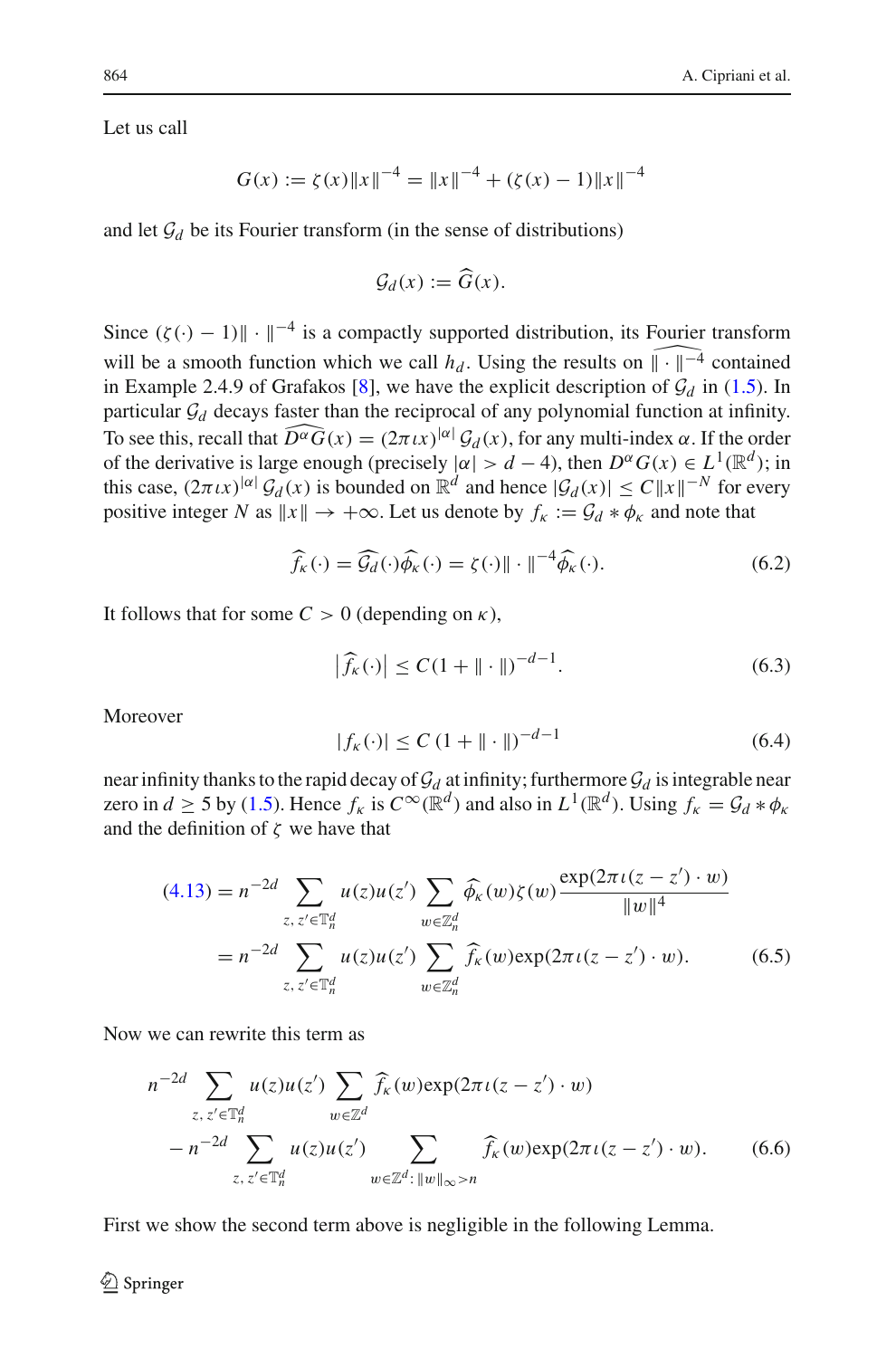### **Lemma 15**

$$
\lim_{n\to+\infty} n^{-2d} \sum_{z,\,z'\in\mathbb{T}_n^d} u(z)u(z') \sum_{w\in\mathbb{Z}^d:\,||w||_{\infty}>n} \widehat{f}_{\kappa}(w) \exp(2\pi \iota(z-z')\cdot w) = 0.
$$

*Proof* Note that

$$
n^{-2d} \left| \sum_{z, z' \in \mathbb{T}_n^d} u(z) u(z') \sum_{w \in \mathbb{Z}^d : \|w\|_{\infty} > n} \widehat{f}_{\kappa}(w) \exp(2\pi \iota(z - z') \cdot w) \right|
$$
  
\n
$$
= \left| \sum_{w \in \mathbb{Z}^d : \|w\|_{\infty} > n} \widehat{f}_{\kappa}(w) \left( n^{-d} \sum_{z \in \mathbb{T}_n^d} u(z) \exp(2\pi \iota z \cdot w) \right) \right|
$$
  
\n
$$
\left( n^{-d} \sum_{z' \in \mathbb{T}_n^d} u(z') \exp(-2\pi \iota z' \cdot w) \right) \right|
$$
  
\n
$$
\leq \|u\|_{L^{\infty}(\mathbb{T}^d)}^2 \sum_{w \in \mathbb{Z}^d : \|w\|_{\infty} > n} |\widehat{f}_{\kappa}(w)|
$$
  
\n
$$
\leq C \|u\|_{L^{\infty}(\mathbb{T}^d)}^2 \sum_{w \in \mathbb{Z}^d : \|w\|_{\infty} > n} \frac{1}{(1 + \|w\|)^{d+1}} \leq C \|u\|_{L^{\infty}(\mathbb{T}^d)}^2 n^{-1}
$$

thanks to  $(6.3)$  and the Euler–MacLaurin formula  $[1,$  $[1,$  Theorem 1]. This shows Lemma [15.](#page-35-1)  $\Box$ 

Therefore, rather than working on [\(6.5\)](#page-35-2), we will concentrate on the first term of  $(6.6).$  $(6.6).$ 

*Proof of Theorem* [3](#page-4-3) Following the proof of Proposition [5,](#page-12-0) it is enough to prove the convergence of the first term of [\(6.6\)](#page-35-3) to the right-hand side of [\(1.4\)](#page-5-2). Since  $f_k$  and  $\hat{f}_k$ satisfy the assumptions of the Poisson summation formula [\[26](#page-39-2), Corollary 2.6, Chapter VII], we apply it to  $(6.5)$  and obtain

<span id="page-36-0"></span>
$$
\lim_{n \to +\infty} n^{-2d} \sum_{z, z' \in \mathbb{T}_n^d} u(z) u(z') \sum_{w \in \mathbb{Z}^d} \widehat{f}_{\kappa}(w) \exp(2\pi \iota(z - z') \cdot w)
$$
\n
$$
= \lim_{n \to +\infty} n^{-2d} \sum_{z, z' \in \mathbb{T}_n^d} u(z) u(z') \sum_{w \in \mathbb{Z}^d} f_{\kappa}((z - z') + w)
$$
\n
$$
= \lim_{n \to +\infty} \sum_{w \in \mathbb{Z}^d} n^{-2d} \sum_{z, z' \in \mathbb{T}_n^d} u(z) u(z') f_{\kappa}((z - z') + w).
$$
\n(6.7)

We would then like to exchange sum and limit and thus we shall justify the use of the dominated convergence theorem. To this purpose we need to observe that  $\|z - z'\|$  ≤  $\frac{d}{d}$  so that  $\left| \|z - z' + w\| - \|w\| \right| \leq 2\sqrt{d}$ . Therefore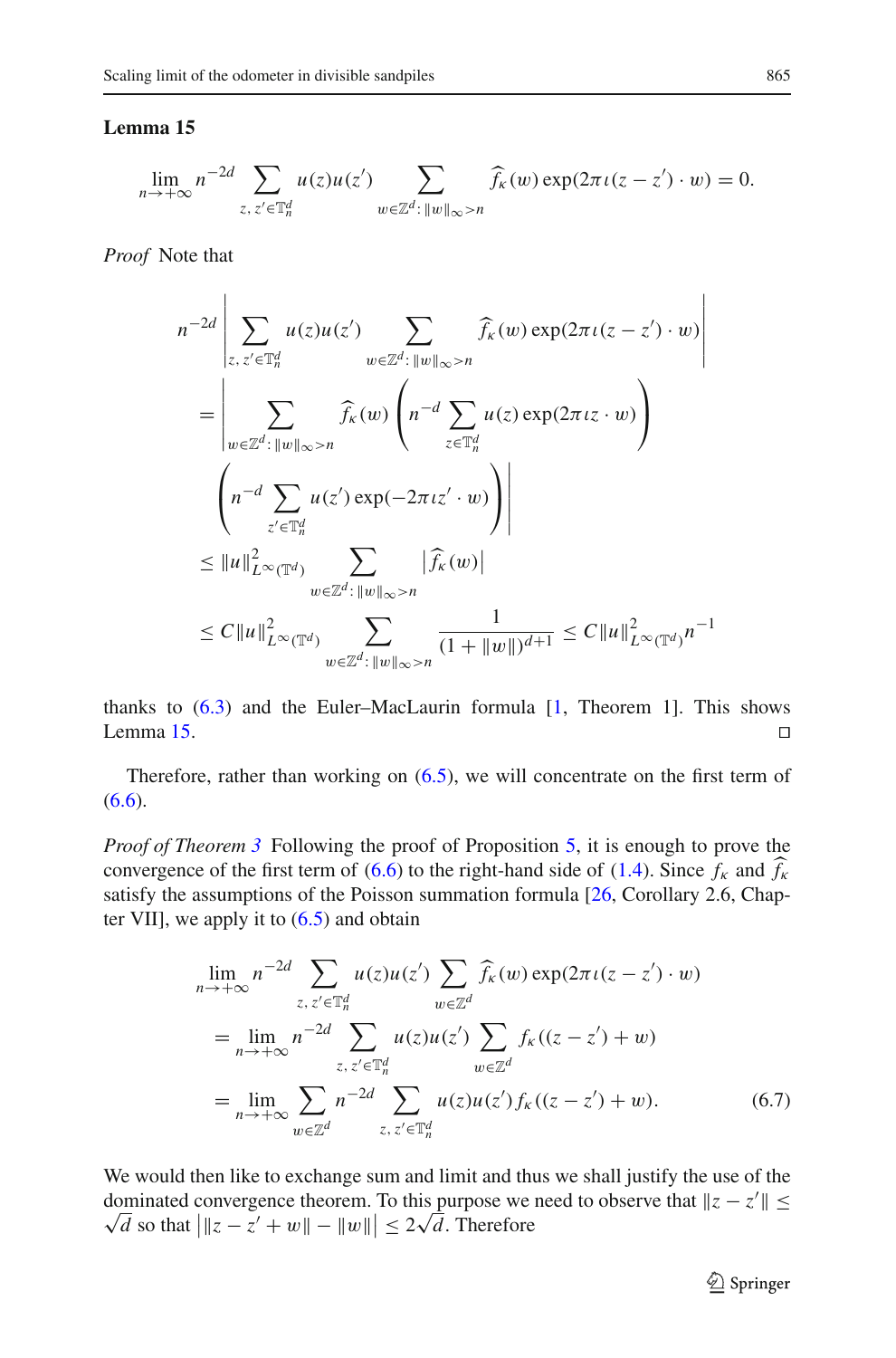$$
\sum_{w \in \mathbb{Z}^d} n^{-2d} \sum_{z, z' \in \mathbb{T}_n^d} |u(z)u(z')f_k((z - z') + w)|
$$
  
\n
$$
\leq Cn^{-2d} \|u\|_{L^{\infty}(\mathbb{T}^d)}^2 \sum_{w \in \mathbb{Z}^d : \|w\|_{\infty} > \sqrt{d}} \sum_{z, z' \in \mathbb{T}_n^d} \frac{1}{(1 + \|z - z' + w\|)^{d+1}}
$$
  
\n
$$
+ Cn^{-2d} \|u\|_{L^{\infty}(\mathbb{T}^d)}^2 \sum_{w \in \mathbb{Z}^d : \|w\|_{\infty} \leq \sqrt{d}} \sum_{z, z' \in \mathbb{T}_n^d} \frac{1}{(1 + \|z - z' + w\|)^{d+1}}.
$$
 (6.8)

The second term can be directly bounded by a constant independent of *n*, being a finite sum. As for the first term in  $(6.8)$  we have by the Euler–MacLaurin formula

<span id="page-37-0"></span>
$$
Cn^{-2d} \|u\|_{L^{\infty}(\mathbb{T}^d)}^2 \sum_{w \in \mathbb{Z}^d : \|w\|_{\infty} > \sqrt{d}} \sum_{z, z' \in \mathbb{T}_n^d} \frac{1}{(1 + \|z - z' + w\|)^{d+1}}
$$
  
\n
$$
\le Cn^{-2d} \|u\|_{L^{\infty}(\mathbb{T}^d)}^2 \sum_{w \in \mathbb{Z}^d : \|w\|_{\infty} > \sqrt{d}} \sum_{z, z' \in \mathbb{T}_n^d} \frac{1}{(1 - 2\sqrt{d} + \|w\|)^{d+1}}
$$
  
\n
$$
\le C \left( \int_{\sqrt{d}-1}^{+\infty} \frac{\rho^{d-1}}{(1 - 2\sqrt{d} + \rho)^{d+1}} d\rho + c \right) \le c
$$
 (6.9)

where  $C$ ,  $c$  are independent of  $n$  in each occurence above. These inequalities plugged into [\(6.8\)](#page-37-0) give the desired bound which allows us to switch summation and limit in [\(6.7\)](#page-36-0). Going on and using also the smothness of  $f_k$  we compute

$$
\lim_{n \to +\infty} \sum_{w \in \mathbb{Z}^d} n^{-2d} \sum_{z, z' \in \mathbb{T}_n^d} u(z) u(z') f_k((z - z') + w)
$$
  
= 
$$
\sum_{w \in \mathbb{Z}^d} \iint_{\mathbb{T}^d \times \mathbb{T}^d} u(z) u(z') f_k((z - z') + w) dz dz'.
$$

The fast decay of  $\mathcal{G}_d$  and hence of  $f_k$  at infinity enables us to apply the dominated convergence again to finally arrive at

$$
\lim_{\kappa \to 0} \sum_{w \in \mathbb{Z}^d} \iint_{\mathbb{T}^d \times \mathbb{T}^d} u(z) u(z') f_{\kappa}((z - z') + w) dz dz'
$$
  
= 
$$
\sum_{w \in \mathbb{Z}^d} \iint_{\mathbb{T}^d \times \mathbb{T}^d} u(z) u(z') \mathcal{G}_d((z - z') + w) dz dz'.
$$

Due to polynomial decay of  $\mathcal{G}_d$  at infinity it is immediate to exchange sum and integrals to derive (1.4). to derive  $(1.4)$ .

**Acknowledgements** We would like to thank Xin Sun for pointing out to us the paper Lawler et al. [\[13](#page-38-14)]. We are grateful to Swagato K. Ray and Enrico Valdinoci for helpful discussions, and to an anonymous referee who helped in improving and clarifying the paper. The first author's research was partially supported by the Dutch stochastics cluster STAR (Stochastics—Theoretical and Applied Research) and by the EPSRC Grant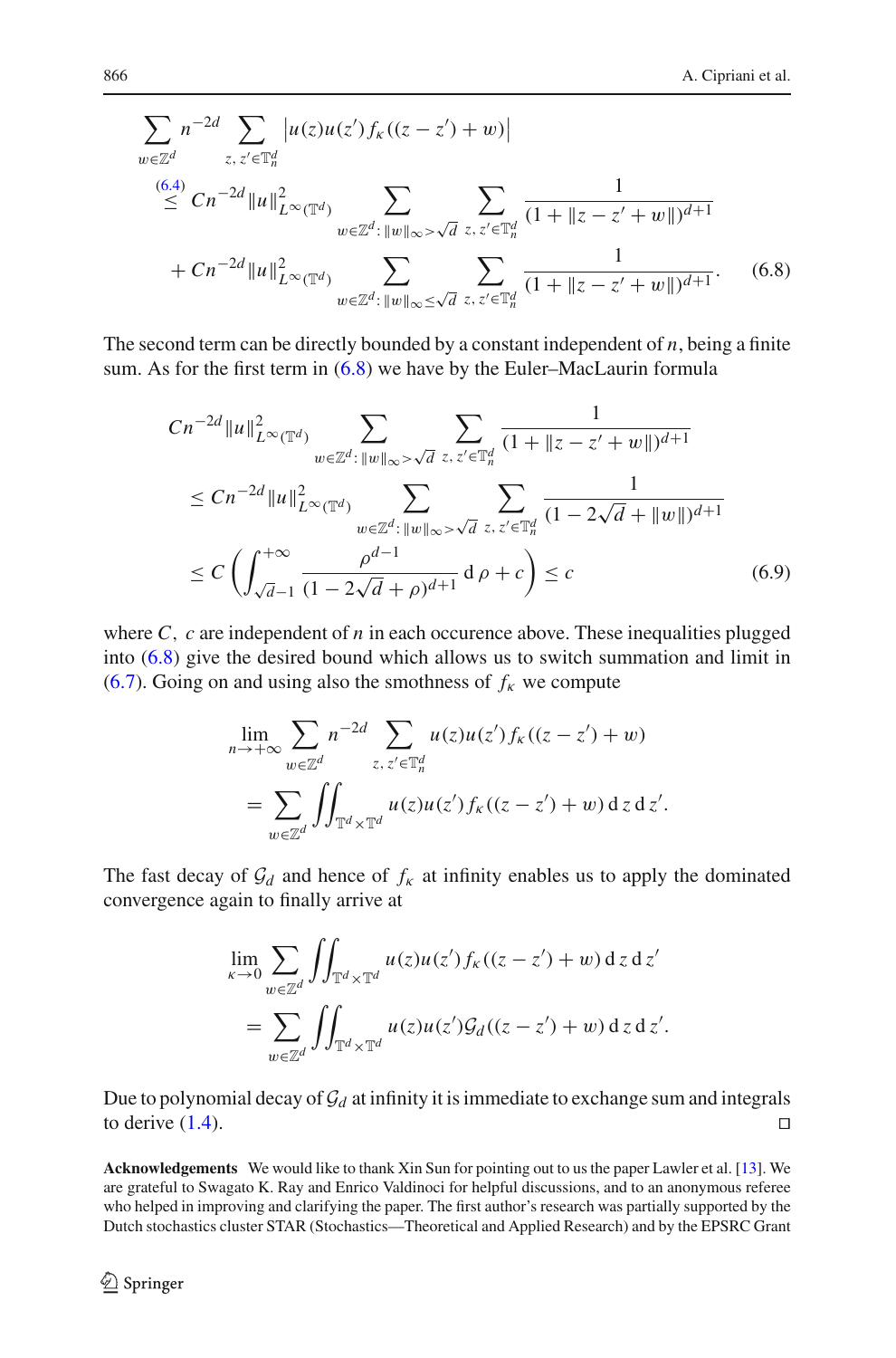EP/N004566/1. The second author's research was supported by Cumulative Professional Development Allowance from Ministry of Human Resource Development, Government of India and Department of Science and Technology, Inspire funds.

**Open Access** This article is distributed under the terms of the Creative Commons Attribution 4.0 International License [\(http://creativecommons.org/licenses/by/4.0/\)](http://creativecommons.org/licenses/by/4.0/), which permits unrestricted use, distribution, and reproduction in any medium, provided you give appropriate credit to the original author(s) and the source, provide a link to the Creative Commons license, and indicate if changes were made.

# **References**

- <span id="page-38-22"></span>1. Apostol, T.M.: An elementary view of Euler's summation formula. Am. Math. Mon. **106**(5), 409–418 (1999). ISSN 00029890, 19300972. <http://www.jstor.org/stable/2589145>
- <span id="page-38-1"></span>2. Bak, P., Tang, C., Wiesenfeld, K.: Self-organized criticality: an explanation of the  $1/f$  noise. Phys. Rev. Lett. **59**(4), 381 (1987)
- <span id="page-38-20"></span>3. Billingsley, P.: Convergence of Probability Measures. Wiley, New York (1968)
- <span id="page-38-10"></span>4. Cipriani, A., Hazra, R.S., Ruszel, W.M.: The divisible sandpile with heavy-tailed variables. Stoch. Process. Appl. (2017). <https://doi.org/10.1016/j.spa.2017.10.013>
- <span id="page-38-2"></span>5. Dhar, D.: Self-organized critical state of sandpile automaton models. Phys. Rev. Lett **64**(14), 1613– 1616 (1990). [https://doi.org/10.1103/PhysRevLett.64.1613.](https://doi.org/10.1103/PhysRevLett.64.1613) ISSN 0031-9007
- <span id="page-38-9"></span>6. Frómeta, S., Jara, M.: Scaling limit for a long-range divisible sandpile (2015). ArXiv e-prints [http://](http://adsabs.harvard.edu/abs/2015arXiv150703624F) [adsabs.harvard.edu/abs/2015arXiv150703624F](http://adsabs.harvard.edu/abs/2015arXiv150703624F)
- <span id="page-38-15"></span>7. Gel'fand, I.M., Vilenkin, N.Y.: Generalized Functions. Vol. 4: Applications of Harmonic Analysis. Translated by Amiel Feinstein. Academic Press, New York (1964)
- <span id="page-38-21"></span>8. Grafakos, L.: Classical Fourier Analysis, Volume 249 of Graduate Texts in Mathematics, 2nd edn. Springer, New York (2008). ISBN 978-0-387-09431-1
- <span id="page-38-16"></span>9. Janson, S.: Gaussian Hilbert Spaces, Volume 129 of Cambridge Tracts in Mathematics. Cambridge University Press, Cambridge (1997). ISBN 0-521-56128-0. <https://doi.org/10.1017/CBO9780511526169>
- <span id="page-38-3"></span>10. Járai, A.A.: Sandpile models (2014). ArXiv e-prints [http://adsabs.harvard.edu/abs/2014arXiv1401.](http://adsabs.harvard.edu/abs/2014arXiv1401.0354J) [0354J](http://adsabs.harvard.edu/abs/2014arXiv1401.0354J)
- <span id="page-38-12"></span>11. Kurt, N.: Entropic repulsion for a class of Gaussian interface models in high dimensions. Stoch. Process. Appl. **117**(1), 23–34 (2007). <https://doi.org/10.1016/j.spa.2006.05.011>
- <span id="page-38-13"></span>12. Kurt, N.: Maximum and entropic repulsion for a Gaussian membrane model in the critical dimension. Ann. Probab. **37**(2), 687–725 (2009)
- <span id="page-38-14"></span>13. Lawler, G., Sun, X., Wu, W.: Uniform spanning forests and the bi-Laplacian Gaussian field (2016). [http://www.math.uchicago.edu/lawler/4dUST.pdf](http://www.math.uchicago.edu/ lawler/4dUST.pdf)
- <span id="page-38-17"></span>14. Ledoux, M., Talagrand, M.: Probability in Banach Spaces: Isoperimetry and Processes. A Series of Modern Surveys in Mathematics Series. Springer, Berlin (1991). ISBN 9783540520139. [https://books.](https://books.google.de/books?id=cyKYDfvxRjsC) [google.de/books?id=cyKYDfvxRjsC](https://books.google.de/books?id=cyKYDfvxRjsC)
- <span id="page-38-5"></span>15. Levine, L., Peres, Y.: Strong spherical asymptotics for rotor-router aggregation and the divisible sandpile. Potential Anal. **30**(1), 1–27 (2009). [https://doi.org/10.1007/s11118-008-9104-6.](https://doi.org/10.1007/s11118-008-9104-6) ISSN 0926-2601
- <span id="page-38-6"></span>16. Levine, L., Peres, Y.: Scaling limits for internal aggregation models with multiple sources. J. Anal. Math. **111**, 151–219 (2010). [https://doi.org/10.1007/s11854-010-0015-2.](https://doi.org/10.1007/s11854-010-0015-2) ISSN 0021-7670
- <span id="page-38-0"></span>17. Levine, L., Murugan, M., Peres, Y., Ugurcan, B.E.: The divisible sandpile at critical density. Annales Henri Poincaré **17**, 1677–1711 (2016). <https://doi.org/10.1007/s00023-015-0433-x>
- <span id="page-38-7"></span>18. Levine, L., Pegden, W., Smart, C.K.: Apollonian structure in the Abelian sandpile. Geom. Funct. Anal. 1–31 (2016). ISSN 1420-8970. <https://doi.org/10.1007/s00039-016-0358-7>
- <span id="page-38-8"></span>19. Pegden, W., Smart, C.K.: Convergence of the Abelian sandpile. Duke Math. J. **162**(4), 627–642 (2013)
- <span id="page-38-4"></span>20. Redig, F.: Mathematical aspects of the Abelian sandpile model. In: Lecture Notes of Les Houches Summer School 2005, Mathematical Statistical Physics, Session LXXXIII. Elsevier, Amsterdam (2006)
- <span id="page-38-19"></span>21. Roe, J.: Elliptic Operators, Topology and Asymptotic Methods. Pitman Research Notes in Mathematics Series, vol. 395, 2nd edn. Longman, Harlow (1998). ISBN 0-582-32502-1
- <span id="page-38-18"></span>22. Rudin, W.: Functional Analysis. International Series in Pure and Applied Mathematics, 2nd edn. McGraw-Hill Inc, New York (1991)
- <span id="page-38-11"></span>23. Sakagawa, H.: Entropic repulsion for a Gaussian lattice field with certain finite range interactions. J. Math. Phys. **44**(7), 2939–2951 (2003)